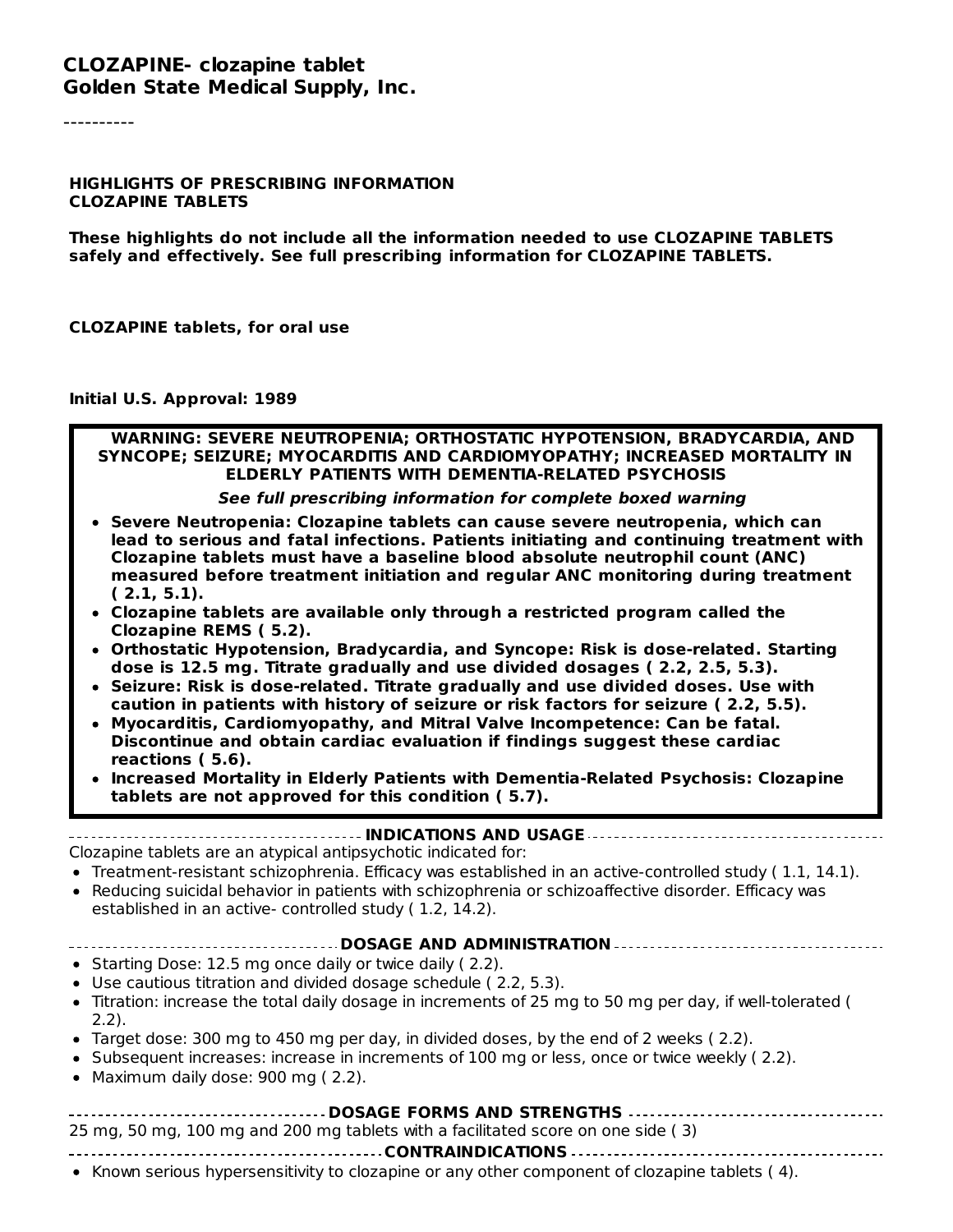#### **WARNINGS AND PRECAUTIONS**

- Gastrointestinal Hypomotility with Severe Complications: Severe gastrointestinal adverse reactions have occurred with the use of clozapine tablets. If constipation is identified close monitoring and prompt treatment is advised. ( 5.8)
- Eosinophilia: Assess for organ involvement (e.g., myocarditis, pancreatitis, hepatitis, colitis, nephritis). Discontinue if these occur. ( 5.9).
- OT Interval Prolongation: Can be fatal. Consider additional risk factors for prolonged OT interval (disorders and drugs) ( 5.10).
- Metabolic Changes: Atypical antipsychotic drugs have been associated with metabolic changes that may increase cardiovascular/ cerebrovascular risk. These metabolic changes include:
	- Hyperglycemia and Diabetes Mellitus: Monitor for symptoms of hyperglycemia including polydipsia, polyuria, polyphagia, and weakness. Monitor glucose regularly in patients with diabetes or at risk for diabetes. ( 5.11).
	- Dyslipidemia: Undesirable alterations in lipids have occurred in patients treated with atypical antipsychotics. ( 5.11).
	- Weight Gain: Significant weight gain has occurred. Monitor weight gain. ( 5.11).
- Neuroleptic Malignant Syndrome (NMS): Immediately discontinue and monitor closely. Assess for comorbid conditions. ( 5.12).
- Hepatotoxicity: Can be fatal. Monitor for hepatotoxicity. Discontinue treatment if hepatitis or transaminase elevations combined with other symptoms occur ( 5.13).
- Fever: Evaluate for infection and for neutropenia, NMS (5.14).
- Pulmonary Embolism (PE): Consider PE if respiratory distress, chest, pain, or deep-vein thrombosis occur ( 5.15).
- Anticholinergic Toxicity: When possible, avoid use with other anticholinergic drugs and use with caution in patients with a current diagnosis or prior history of constipation, urinary retention, clinically significant prostatic hypertrophy, or other conditions in which anticholinergic effects can lead to significant adverse reactions. ( 5.16, 7.1).
- Interference with Cognitive and Motor Performance: Advise caution when operating machinery, including automobiles ( 5.17).

**ADVERSE REACTIONS** Most common adverse reactions (≥ 5%) were: CNS reactions (sedation, dizziness/vertigo, headache, and tremor); cardiovascular reactions (tachycardia, hypotension, and syncope); autonomic nervous system reactions (hypersalivation, sweating, dry mouth, and visual disturbances); gastrointestinal reactions (constipation and nausea); and fever ( 6.1).

#### **To report SUSPECTED ADVERSE REACTIONS, contact Mayne Pharma at 1-844-825-8500 or FDA at 1-800-FDA-1088 or www.fda.gov/medwatch**

- **DRUG INTERACTIONS**
- Concomitant use of Strong CYP1A2 Inhibitors: Reduce clozapine dose to one-third when coadministered with strong CYP1A2 inhibitors (e.g. fluvoxamine, ciprofloxacin, enoxacin) (2.6, 7.1).
- Concomitant use of Strong CYP3A4 Inducers is not recommended. ( 2.6, 7.1).
- Discontinuation of CYP1A2 or CYP3A4 Inducers: Consider reducing clozapine dose when CYP1A2 inducers (e.g., tobacco smoke) or CYP3A4 inducers (e.g., carbamazepine) are discontinued ( 2.6, 7.1).
- Anticholinergic drugs: Concomitant use may increase the risk for anticholinergic toxicity. ( 5.8, 5.16,  $\bullet$ 7.1)
- **USE IN SPECIFIC POPULATIONS**
- Nursing Mothers: Discontinue drug or discontinue nursing, taking into consideration importance of drug to mother ( 8.3).

#### **See 17 for PATIENT COUNSELING INFORMATION.**

**Revised: 5/2021**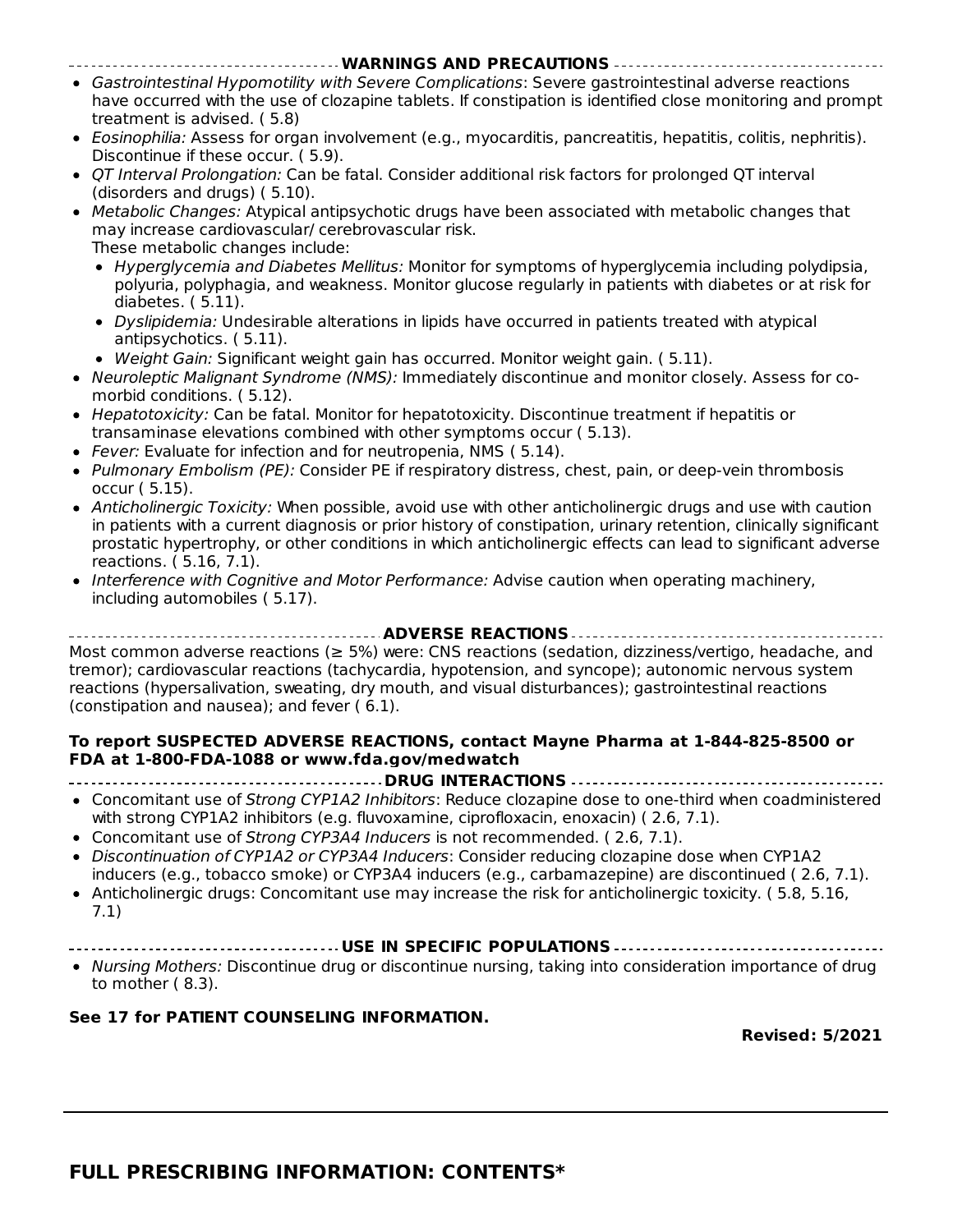#### **WARNING: SEVERE NEUTROPENIA; ORTHOSTATIC HYPOTENSION, BRADYCARDIA, AND SYNCOPE; SEIZURE; MYOCARDITIS AND CARDIOMYOPATHY; INCREASED MORTALITY IN ELDERLY PATIENTS WITH DEMENTIA-RELATED PSYCHOSIS**

### **1 INDICATIONS AND USAGE**

1.1 Treatment-Resistant Schizophrenia

1.2 Reduction in the Risk of Recurrent Suicidal Behavior in Schizophrenia or Schizoaffective Disorder

# **2 DOSAGE AND ADMINISTRATION**

2.1 Required Laboratory Testing Prior to Initiation and During Therapy

- 2.2 Dosing Information
- 2.3 Maintenance Treatment
- 2.4 Discontinuation of Treatment
- 2.5 Re-Initiation of Treatment

2.6 Dosage Adjustments with Concomitant use of CYP1A2, CYP2D6, CYP3A4 Inhibitors or CYP1A2, CYP3A4 Inducers

2.7 Renal or Hepatic Impairment, or CYP2D6 Poor Metabolizers

# **3 DOSAGE FORMS AND STRENGTHS**

### **4 CONTRAINDICATIONS**

### **5 WARNINGS AND PRECAUTIONS**

- 5.1 Severe Neutropenia
- 5.2 Clozapine REMS Program
- 5.3 Orthostatic Hypotension, Bradycardia, and Syncope
- 5.4 Falls
- 5.5 Seizures
- 5.6 Myocarditis, Cardiomyopathy and Mitral Valve Incompetence
- 5.7 Increased Mortality in Elderly Patients with Dementia-Related Psychosis
- 5.8 Gastrointestinal Hypomotility with Severe Complications

### 5.9 Eosinophilia

- 5.10 QT Interval Prolongation
- 5.11 Metabolic Changes
- 5.12 Neuroleptic Malignant Syndrome
- 5.13 Hepatotoxicity
- 5.14 Fever
- 5.15 Pulmonary Embolism
- 5.16 Anticholinergic Toxicity
- 5.17 Interference with Cognitive and Motor Performance
- 5.18 Tardive Dyskinesia
- 5.19 Cerebrovascular Adverse Reactions

5.20 Recurrence of Psychosis and Cholinergic Rebound after Abrupt Discontinuation of Clozapine

# **6 ADVERSE REACTIONS**

- 6.1 Clinical Trials Experience
- 6.2 Postmarketing Experience

# **7 DRUG INTERACTIONS**

- 7.1 Potential for Other Drugs to Affect Clozapine
- 7.2 Potential for Clozapine to Affect Other Drugs

# **8 USE IN SPECIFIC POPULATIONS**

- 8.1 Pregnancy
- 8.3 Nursing Mothers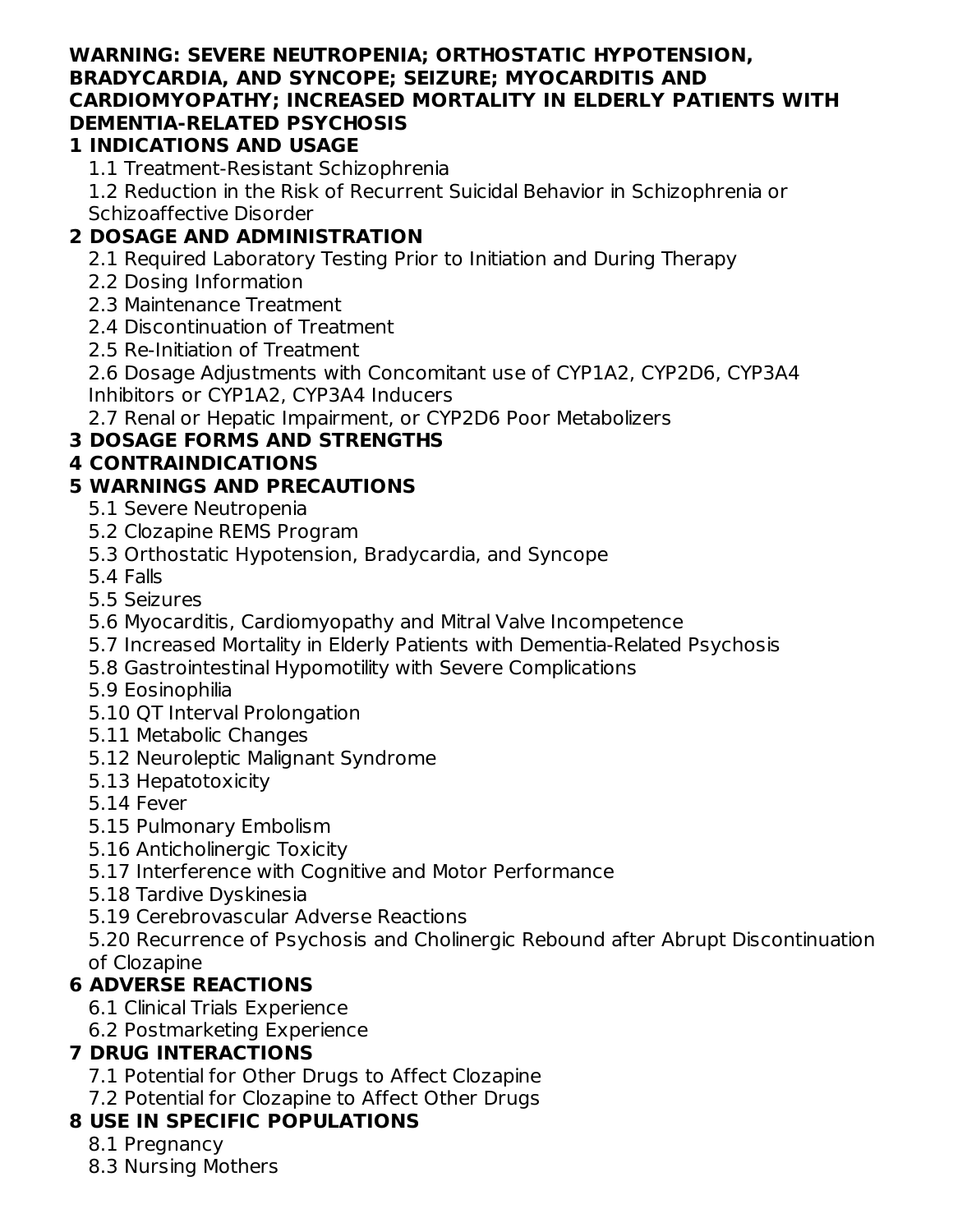- 8.4 Pediatric Use
- 8.5 Geriatric Use
- 8.6 Patients with Renal or Hepatic Impairment
- 8.7 CYP2D6 Poor Metabolizers
- 8.8 Hospice Patients

#### **10 OVERDOSAGE**

- 10.1 Overdosage Experience
- 10.2 Management of Overdosage

### **11 DESCRIPTION**

### **12 CLINICAL PHARMACOLOGY**

- 12.1 Mechanism of Action
- 12.2 Pharmacodynamics
- 12.3 Pharmacokinetics

### **13 NONCLINICAL TOXICOLOGY**

13.1 Carcinogenesis, Mutagenesis, Impairment of Fertility

### **14 CLINICAL STUDIES**

- 14.1 Treatment-Resistant Schizophrenia
- 14.2 Recurrent Suicidal Behavior in Schizophrenia or Schizoaffective Disorder

### **16 HOW SUPPLIED/STORAGE AND HANDLING**

- 16.1 How Supplied
- 16.2 Storage and Handling

#### **17 PATIENT COUNSELING INFORMATION**

\* Sections or subsections omitted from the full prescribing information are not listed.

#### **FULL PRESCRIBING INFORMATION**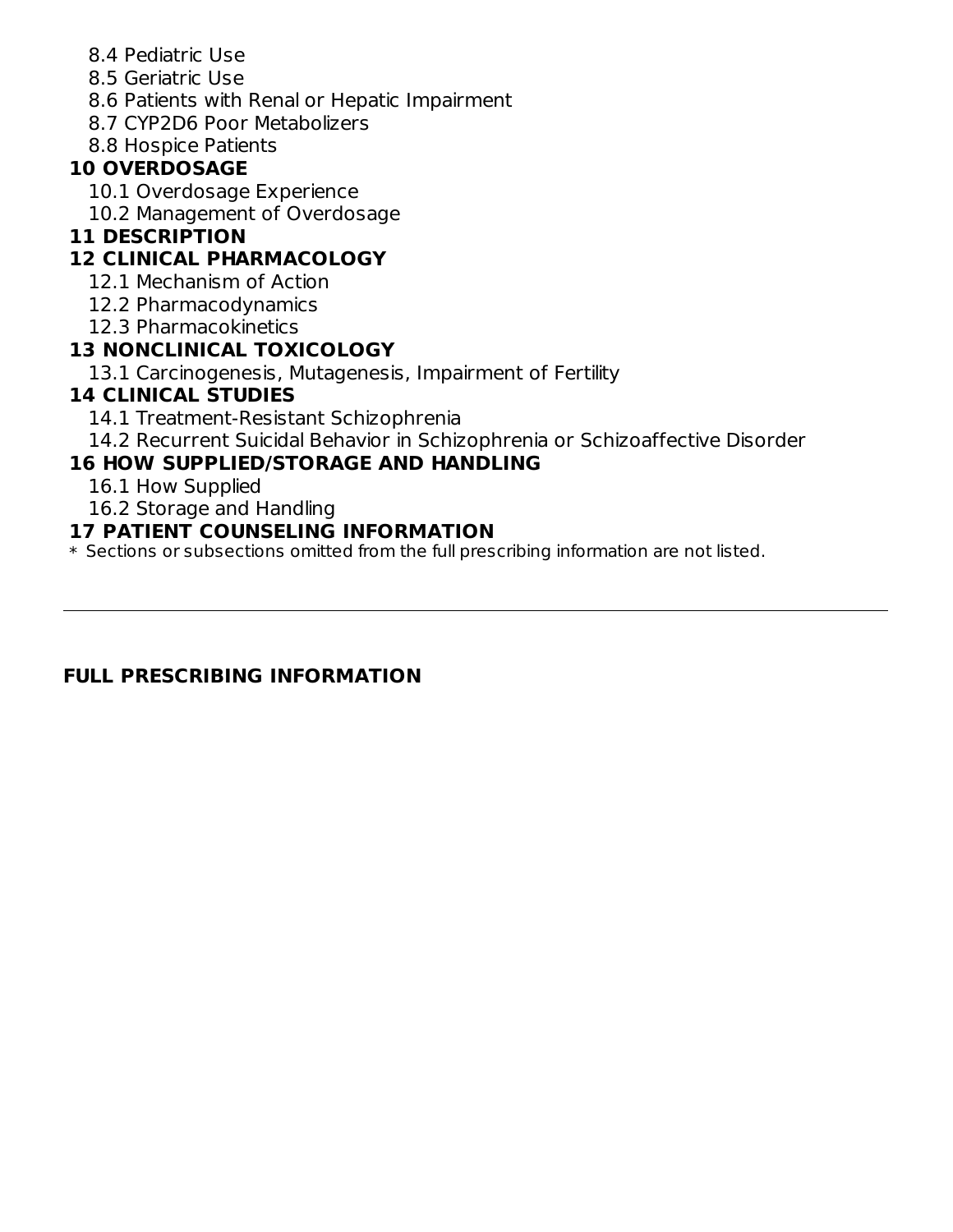#### **WARNING: SEVERE NEUTROPENIA; ORTHOSTATIC HYPOTENSION, BRADYCARDIA, AND SYNCOPE; SEIZURE; MYOCARDITIS AND CARDIOMYOPATHY; INCREASED MORTALITY IN ELDERLY PATIENTS WITH DEMENTIA-RELATED PSYCHOSIS**

#### **Severe Neutropenia**

**Clozapine tablet treatment has caused severe neutropenia, defined as an absolute neutrophil count (ANC) less than 500/µL. Severe neutropenia can lead to serious infection and death. Prior to initiating treatment with Clozapine tablets a baseline ANC must be at least 1500/ µL for the general population; and must be at least 1000/µL for patients with documented Benign Ethnic Neutropenia (BEN). During treatment, patients must have regular ANC monitoring. Advise patients to immediately report symptoms consistent with severe neutropenia or infection (e.g., fever, weakness, lethargy, or sore throat) [see Dosage and Administration (2.1) and Warnings and Precautions (5.1)].**

**Because of the risk of severe neutropenia, Clozapine tablets are available only through a restricted program under a Risk Evaluation Mitigation Strategy (REMS) called the Clozapine REMS Program. [see Warnings and Precautions (5.2)].**

#### **Orthostatic Hypotension, Bradycardia, Syncope**

**Orthostatic hypotension, bradycardia, syncope, and cardiac arrest have occurred with Clozapine tablet treatment. The risk is highest during the initial titration period, particularly with rapid dose escalation. These reactions can occur with the first dose, with doses as low as 12.5 mg per day. Initiate treatment at 12.5 mg once or twice daily; titrate s lowly; and use divided dosages. Use Clozapine tablets cautiously in patients with cardiovascular or cerebrovascular disease or conditions predisposing to hypotension (e.g., dehydration, use of antihypertensive medications) [see Dosage and Administration (2.2, 2.5) and Warnings and Precautions (5.3)].**

#### **Seizures**

**Seizures have occurred with Clozapine tablet treatment. The risk is dose-related. Initiate treatment at 12.5 mg, titrate gradually, and use divided dosing. Use caution when administering Clozapine tablets to patients with a history of seizures or other predisposing risk factors for seizure (CNS pathology, medications that lower the seizure threshold, alcohol abuse). Caution patients about engaging in any activity where sudden loss of consciousness could cause serious risk to themselves or others [see Dosage and Administration (2.2), Warnings and Precautions (5.5)].**

#### **Myocarditis, Cardiomyopathy, and Mitral Valve Incompetence**

**Fatal myocarditis and cardiomyopathy have occurred with Clozapine tablet treatment. Discontinue Clozapine tablets and obtain a cardiac evaluation upon suspicion of these reactions. Generally, patients with Clozapine tablet-related myocarditis or cardiomyopathy should not be**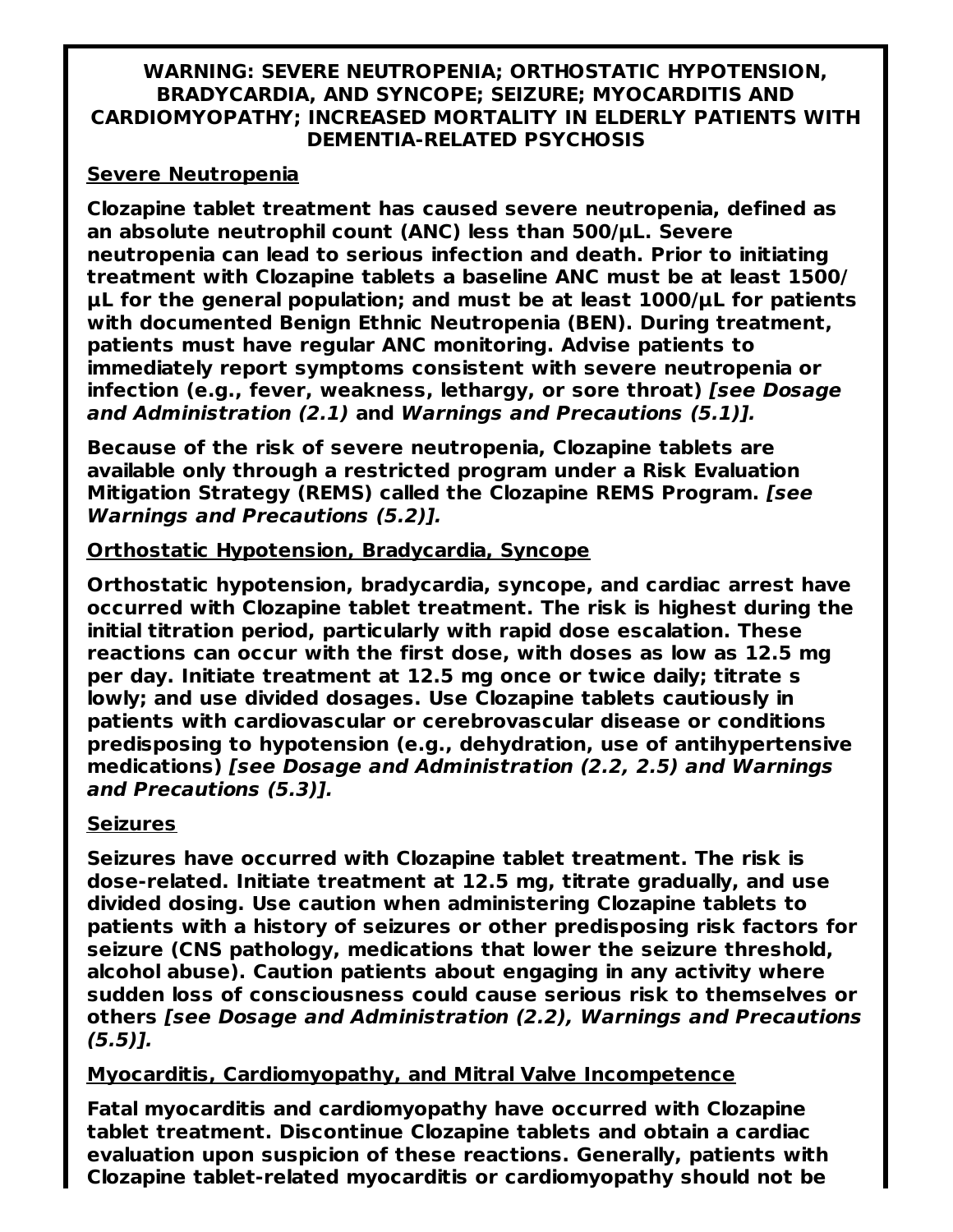**rechallenged with Clozapine tablets. Consider the possibility of myocarditis or cardiomyopathy if chest pain, tachycardia, palpitations, dyspnea, fever, flu-like symptoms, hypotension, or ECG changes occur [see Warnings and Precautions (5.6)].**

**Increased Mortality in Elderly Patients with Dementia-Related Psychosis**

**Elderly patients with dementia-related psychosis treated with antipsychotic drugs are at an increased risk of death. Clozapine tablets are not approved for use in patients with dementia-related psychosis [see Warnings and Precautions (5.7)].**

# **1 INDICATIONS AND USAGE**

# **1.1 Treatment-Resistant Schizophrenia**

Clozapine tablets are indicated for the treatment of severely ill patients with schizophrenia who fail to respond adequately to standard antipsychotic treatment. Because of the risks of severe neutropenia and of seizure associated with its use, clozapine tablets should be used only in patients who have failed to respond adequately to standard antipsychotic treatment [see Warnings and Precautions (5.1, 5.5)].

The effectiveness of clozapine tablets in treatment-resistant schizophrenia was demonstrated in a 6-week, randomized, double-blind, active-controlled study comparing clozapine and chlorpromazine in patients who had failed other antipsychotics [see Clinical Studies (14.1)].

### **1.2 Reduction in the Risk of Recurrent Suicidal Behavior in Schizophrenia or Schizoaffective Disorder**

Clozapine tablets are indicated for reducing the risk of recurrent suicidal behavior in patients with schizophrenia or schizoaffective disorder who are judged to be at chronic risk for re-experiencing suicidal behavior, based on history and recent clinical state. Suicidal behavior refers to actions by a patient that put him/herself at risk for death.

The effectiveness of clozapine tablets in reducing the risk of recurrent suicidal behavior was demonstrated over a two-year treatment period in the InterSePT<sup>™</sup> trial [see Clinical Studies (14.2)] .

# **2 DOSAGE AND ADMINISTRATION**

# **2.1 Required Laboratory Testing Prior to Initiation and During Therapy**

Prior to initiating treatment with clozapine tablets, a baseline ANC must be obtained. The baseline ANC must be at least 1500/uL for the general population, and at least 1000/uL for patients with documented Benign Ethnic Neutropenia (BEN). To continue treatment, the ANC must be monitored regularly [see Warnings and Precautions (5.1)].

### **2.2 Dosing Information**

The starting dose is 12.5 mg once daily or twice daily. The total daily dose can be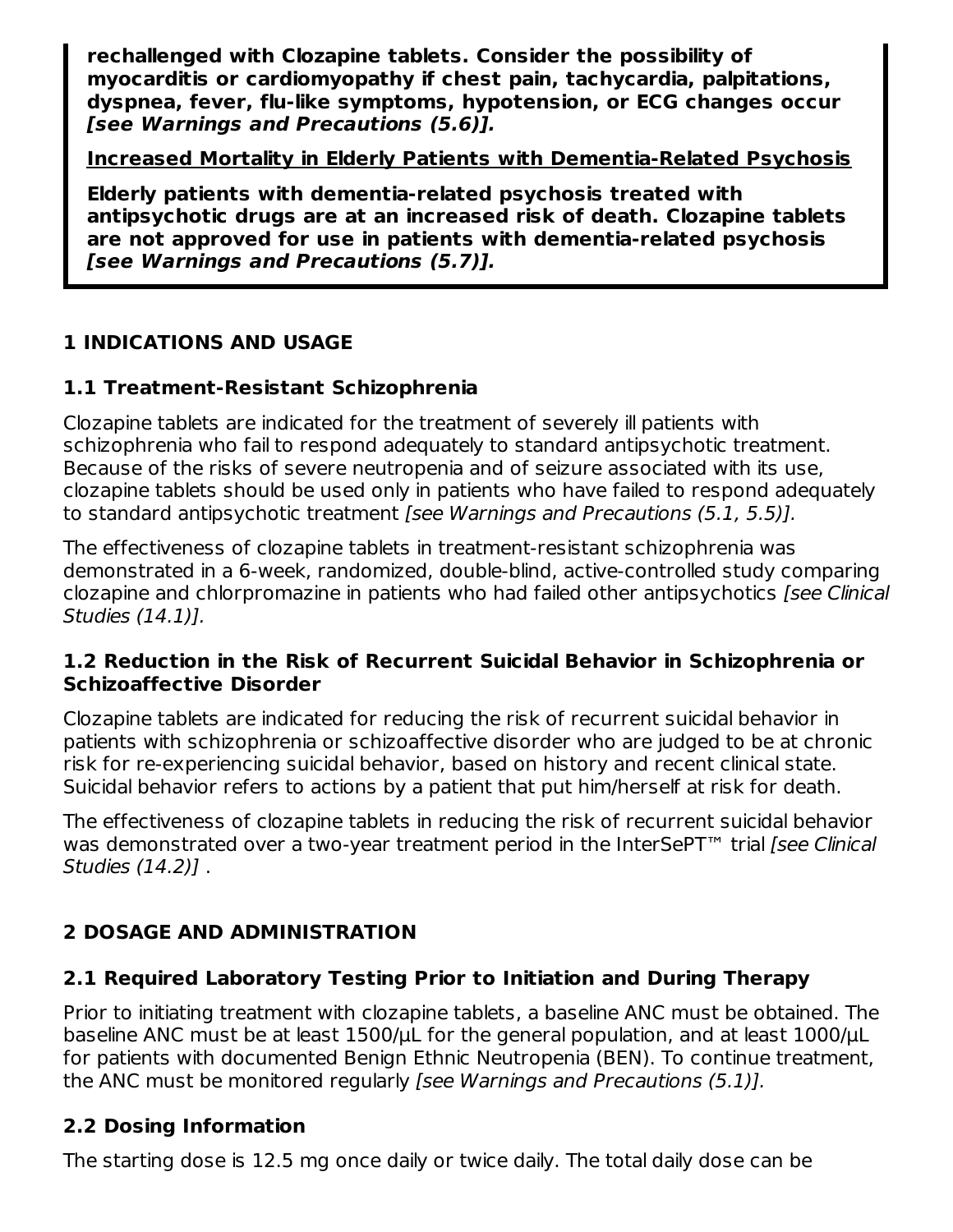increased in increments of 25 mg to 50 mg per day, if well-tolerated, to achieve a target dose of 300 mg to 450 mg per day (administered in divided doses) by the end of 2 weeks. Subsequently, the dose can be increased once weekly or twice weekly, in increments of up to 100 mg. The maximum dose is 900 mg per day. To minimize the risk of orthostatic hypotension, bradycardia, and syncope, it is necessary to use this low starting dose, gradual titration schedule, and divided dosages [see Warnings and Precautions (5.3)].

Clozapine tablets can be taken with or without food [see Pharmacokinetics (12.3)].

# **2.3 Maintenance Treatment**

Generally, patients responding to clozapine tablets should continue maintenance treatment on their effective dose beyond the acute episode.

# **2.4 Discontinuation of Treatment**

Method of treatment discontinuation will vary depending on the patient's last ANC:

- See Tables 2 or 3 for appropriate ANC monitoring based on the level of neutropenia if abrupt treatment discontinuation is necessary because of moderate to severe neutropenia.
- Reduce the dose gradually over a period of 1 to 2 weeks if termination of clozapine tablets therapy is planned and there is no evidence of moderate to severe neutropenia.
- For abrupt clozapine discontinuation for a reason unrelated to neutropenia, continuation of the existing ANC monitoring is recommended for general population patients until their ANC is  $\geq$ 1500/µL and for BEN patients until their ANC is  $\geq$ 1000/µL or above their baseline.
- Additional ANC monitoring is required for any patient reporting onset of fever (temperature of 38.5°C or 101.3°F, or greater) during the 2 weeks after discontinuation [see Warnings and Precautions (5.1)].
- Monitor all patients carefully for the recurrence of psychotic symptoms and symptoms related to cholinergic rebound such as profuse sweating, headache, nausea, vomiting, and diarrhea.

# **2.5 Re-Initiation of Treatment**

When restarting clozapine tablets in patients who have discontinued clozapine tablets (i.e., 2 days or more since the last dose), re-initiate with 12.5 mg once daily or twice daily. This is necessary to minimize the risk of hypotension, bradycardia, and syncope [see Warnings and Precautions (5.3)]. If that dose is well-tolerated, the dose may be increased to the previously therapeutic dose more quickly than recommended for initial treatment.

### **2.6 Dosage Adjustments with Concomitant use of CYP1A2, CYP2D6, CYP3A4 Inhibitors or CYP1A2, CYP3A4 Inducers**

Dose adjustments may be necessary in patients with concomitant use of: strong CYP1A2 inhibitors (e.g., fluvoxamine, ciprofloxacin, or enoxacin); moderate or weak CYP1A2 inhibitors (e.g., oral contraceptives, or caffeine); CYP2D6 or CYP3A4 inhibitors (e.g., cimetidine, escitalopram, erythromycin, paroxetine, bupropion, fluoxetine, quinidine, duloxetine, terbinafine, or sertraline); CYP3A4 inducers (e.g., phenytoin,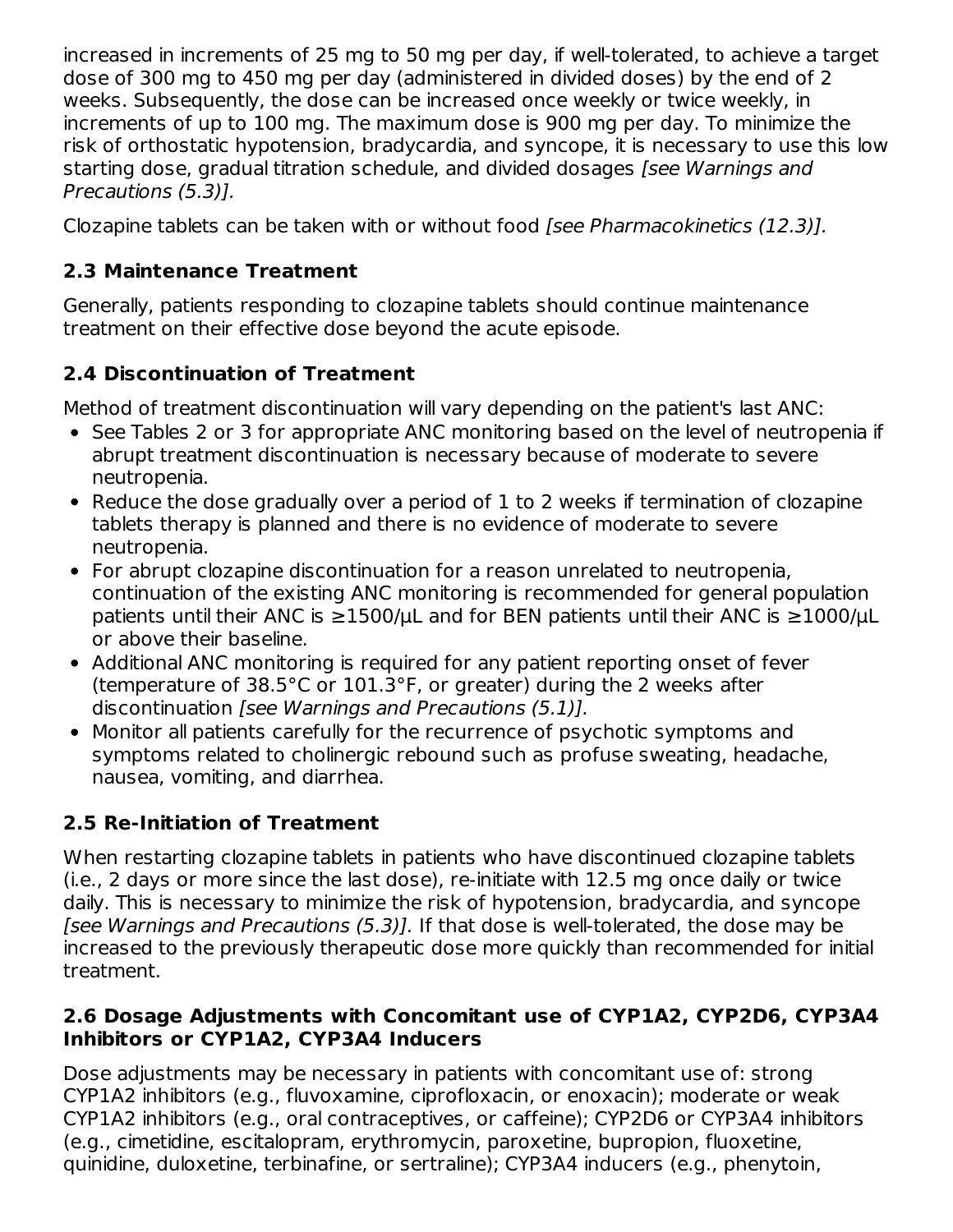carbamazepine, St. John's wort, and rifampin); or CYP1A2 inducers (e.g., tobacco smoking) (Table 1) [see Drug Interactions (7)].

| Co-<br>medications                                  | <b>Scenarios</b>                                                                                                                                                                      |                                                                                                        |                                                                            |  |
|-----------------------------------------------------|---------------------------------------------------------------------------------------------------------------------------------------------------------------------------------------|--------------------------------------------------------------------------------------------------------|----------------------------------------------------------------------------|--|
|                                                     | Initiating clozapine<br>tablets while taking<br>a co-medication                                                                                                                       | Adding a co-<br>medication while<br>taking clozapine<br>tablets                                        | Discontinuing a co-<br>medication while<br>continuing clozapine<br>tablets |  |
| <b>Inhibitors</b>                                   | Strong CYP1A2 Use one-third of the clozapine tablet<br>dose.                                                                                                                          | Increase clozapine<br>tablet dose based on<br>clinical response.                                       |                                                                            |  |
| Moderate or<br><b>Weak CYP1A2</b><br>Inhibitors     | Monitor for adverse reactions.                                                                                                                                                        | Monitor for lack of<br>effectiveness.<br>Consider increasing<br>clozapine tablet dose if<br>necessary. |                                                                            |  |
| CYP2D6 or<br>CYP3A4<br><b>Inhibitors</b>            | Consider reducing the clozapine tablet<br>dose if necessary.                                                                                                                          |                                                                                                        |                                                                            |  |
| Strong CYP3A4<br>Inducers                           | Concomitant use is not recommended.<br>However, if the inducer is necessary, it<br>may be necessary to increase the<br>clozapine tablet dose. Monitor for<br>decreased effectiveness. |                                                                                                        | Reduce clozapine tablet<br>dose based on clinical<br>response.             |  |
| Moderate or<br>weak CYP1A2<br>or CYP3A4<br>Inducers | Monitor for decreased effectiveness.<br>Consider increasing the clozapine tablet reducing the clozapine<br>dose if necessary.                                                         |                                                                                                        | Monitor for adverse<br>reactions. Consider<br>tablet dose if<br>necessary. |  |

#### **Table 1. Dose Adjustment in Patients Taking Concomitant Medications**

#### **2.7 Renal or Hepatic Impairment, or CYP2D6 Poor Metabolizers**

It may be necessary to reduce the clozapine tablet dose in patients with significant renal or hepatic impairment, or in CYP2D6 poor metabolizers [see Use in Specific Populations (8.6, 8.7)].

### **3 DOSAGE FORMS AND STRENGTHS**

Clozapine tablets are available as 25 mg, 50 mg, and 100 mg round, pale-yellow, uncoated tablets with a facilitated score on one side and as a 200 mg oval shape, paleyellow, uncoated tablet with a facilitated score on one side.

### **4 CONTRAINDICATIONS**

Clozapine tablets are contraindicated in patients with a history of serious hypersensitivity to clozapine (e.g., photosensitivity, vasculitis, erythema multiforme, or Stevens-Johnson Syndrome) or any other component of clozapine tablets [see Adverse Reactions (6.2)].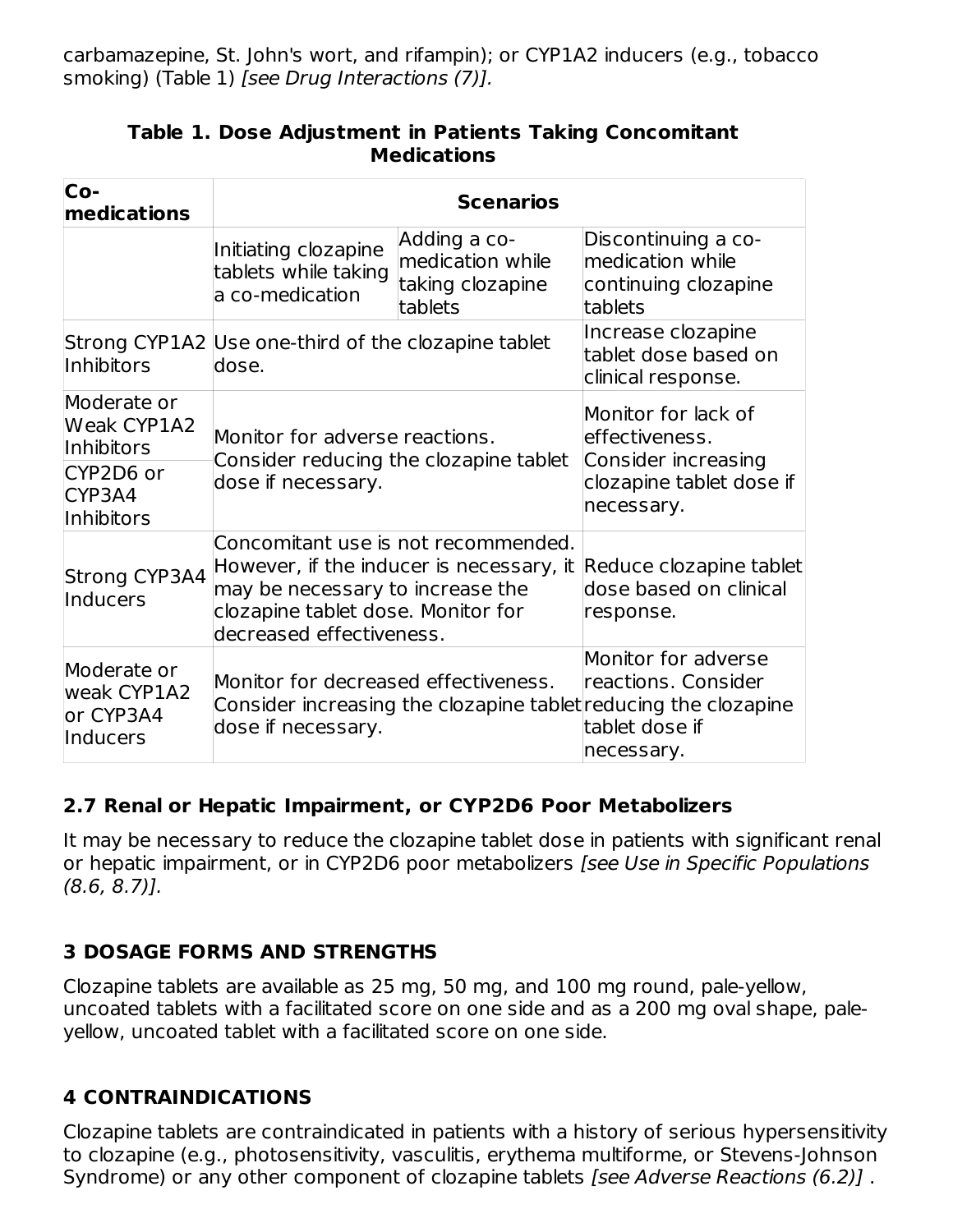### **5 WARNINGS AND PRECAUTIONS**

#### **5.1 Severe Neutropenia**

#### **Background**

Clozapine can cause neutropenia (a low absolute neutrophil count (ANC)), defined as a reduction below pre-treatment normal levels of blood neutrophils. The ANC is usually available as a component of the complete blood count (CBC), including differential, and is more relevant to drug-induced neutropenia than is the white blood cell (WBC) count. The ANC may also be calculated using the following formula: ANC equals the Total WBC count multiplied by the total percentage of neutrophils obtained from the differential (neutrophil "segs" plus neutrophil "bands"). Other granulocytes (basophils and eosinophils) contribute minimally to neutropenia and their measurement is not necessary [see Adverse Reactions (6.2)] . Neutropenia may be mild, moderate, or severe (see Tables 2 and 3). To improve and standardize understanding, "severe neutropenia" replaces the previous terms severe leukopenia, severe granulocytopenia, or agranulocytosis.

Severe neutropenia, ANC less than ( **<**) 500/µL, occurs in a small percentage of patients taking clozapine and is associated with an increase in the risk of serious and potentially fatal infections. Risk of neutropenia appears greatest during the first 18 weeks on treatment and then declines. The mechanism by which clozapine causes neutropenia is unknown and is not dose-dependent.

Two separate management algorithms are provided below, the first for patients in the general population, and the second for patients identified to have baseline neutropenia.

#### Clozapine Treatment and Monitoring in the General Patient Population (see Table 2)

Obtain a CBC, including the ANC value, prior to initiating treatment with clozapine to ensure the presence of a normal baseline neutrophil count (equal to or greater than  $1500/\mu$ L) and to permit later comparisons. Patients in the general population with an ANC equal to or greater than  $(\ge)$  1500/ $\mu$ L are considered within normal range (Table 2) and are eligible to initiate treatment. Weekly ANC monitoring is required for all patients during the first 6 months of treatment. If a patient's ANC remains equal to or greater than 1500/µL for the first 6 months of treatment, monitoring frequency may be reduced to every 2 weeks for the next 6 months. If the ANC remains equal to or greater than 1500/µL for the second 6 months of continuous therapy, ANC monitoring frequency may be reduced to once every 4 weeks thereafter.

| Table 2. Clozapine Treatment Recommendations Based on Absolute              |  |
|-----------------------------------------------------------------------------|--|
| <b>Neutrophil Count (ANC) Monitoring for the General Patient Population</b> |  |

| <b>Clozapine</b><br><b>Treatment</b><br><b>ANC Level</b><br><b>Recommendations</b> |                                                                                                     | <b>ANC Monitoring</b>                                                |
|------------------------------------------------------------------------------------|-----------------------------------------------------------------------------------------------------|----------------------------------------------------------------------|
|                                                                                    | • Initiate treatment<br>• If treatment interrupted:<br>$\circ$ < 30 days, continue<br>$\frac{1}{2}$ | • Weekly from initiation to 6<br>months<br>• Every 2 weeks from 6 to |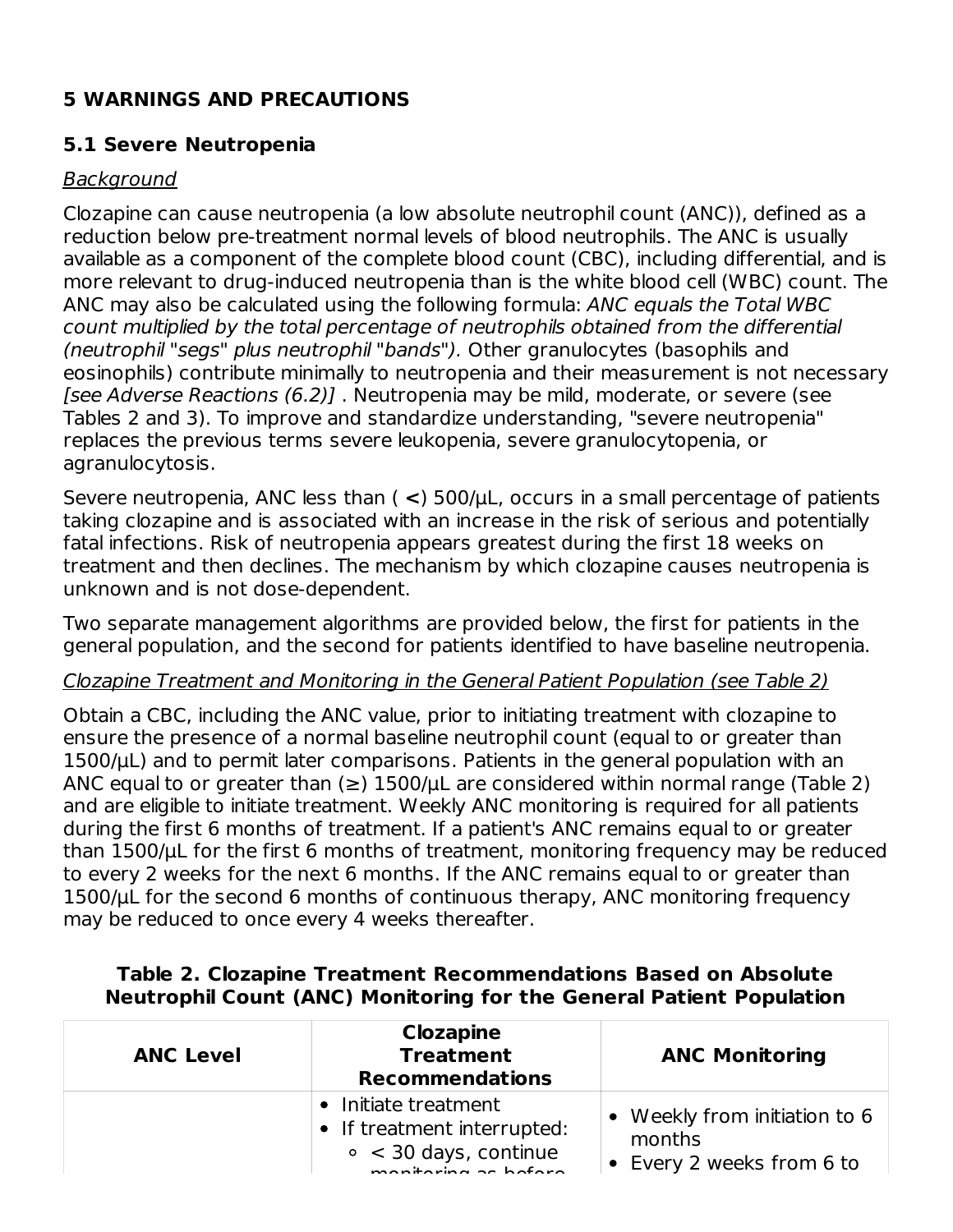| <b>Normal range</b><br>$(21500/\mu L)$                             | monitoring as before<br>$\circ$ $\geq$ 30 days, monitor as if<br>new patient                                                                                                                                                   | 12 months<br>Monthly after 12 months                                                                                                                                                                                                                          |
|--------------------------------------------------------------------|--------------------------------------------------------------------------------------------------------------------------------------------------------------------------------------------------------------------------------|---------------------------------------------------------------------------------------------------------------------------------------------------------------------------------------------------------------------------------------------------------------|
|                                                                    | Discontinuation for reasons<br>$\bullet$<br>other than neutropenia                                                                                                                                                             | See Section 2.4<br>$\bullet$                                                                                                                                                                                                                                  |
| <b>Mild Neutropenia</b><br>$(1000 \text{ to } 1499/\mu\text{L})$ * | Continue treatment<br>$\bullet$                                                                                                                                                                                                | • Three times weekly until<br>ANC $\geq$ 1500/µL<br>Once ANC $\geq$ 1500/µL,<br>return to patient's last<br>"Normal Range" ANC<br>monitoring interval <sup>+</sup>                                                                                            |
| <b>Moderate Neutropenia</b><br>(500 to 999/µL) *                   | • Recommend hematology<br>consultation<br>Interrupt treatment for<br>$\bullet$<br>suspected clozapine<br>induced neutropenia<br>Resume treatment once<br>$\bullet$<br>ANC $\geq$ 1000/µL                                       | • Daily until ANC ≥1000/µL,<br>then<br>Three times weekly until<br>ANC $\geq$ 1500/µL<br>Once ANC $\geq$ 1500/µL,<br>$\bullet$<br>check ANC weekly for 4<br>weeks, then return to<br>patient's last "Normal<br>Range" ANC monitoring<br>interval <sup>+</sup> |
| <b>Severe Neutropenia</b><br>(less than 500/ $\mu$ L) $^*$         | Recommend hematology<br>٠<br>consultation<br>Interrupt treatment for<br>$\bullet$<br>suspected clozapine-<br>induced neutropenia<br>Do not rechallenge unless<br>$\bullet$<br>prescriber determines<br>benefits outweigh risks | Daily until ANC ≥1000/µL,<br>then<br>• Three times weekly until<br>ANC $\geq$ 1500/µL<br>If patient rechallenged,<br>resume treatment as a new<br>patient under "Normal<br>Range" monitoring once<br>ANC $\geq$ 1500/µL                                       |

 $\ast$  Confirm all initial reports of ANC less than 1500/ $\mu$ L with a repeat ANC measurement within 24 hours

† If clinically appropriate

#### Clozapine Treatment and Monitoring in Patients with Benign Ethnic Neutropenia (see Table 3)

Benign ethnic neutropenia (BEN) is a condition observed in certain ethnic groups whose average ANC values are lower than "standard" laboratory ranges for neutrophils. It is most commonly observed in individuals of African descent (approximate prevalence of 25 - 50%), some Middle Eastern ethnic groups, and in other non-Caucasian ethnic groups with darker skin. BEN is more common in men. Patients with BEN have normal hematopoietic stem-cell number and myeloid maturation, are healthy, and do not suffer from repeated or severe infections. They are not at increased risk for developing clozapine-induced neutropenia. Additional evaluation may be needed to determine if baseline neutropenia is due to BEN. Consider hematology consultation before initiating or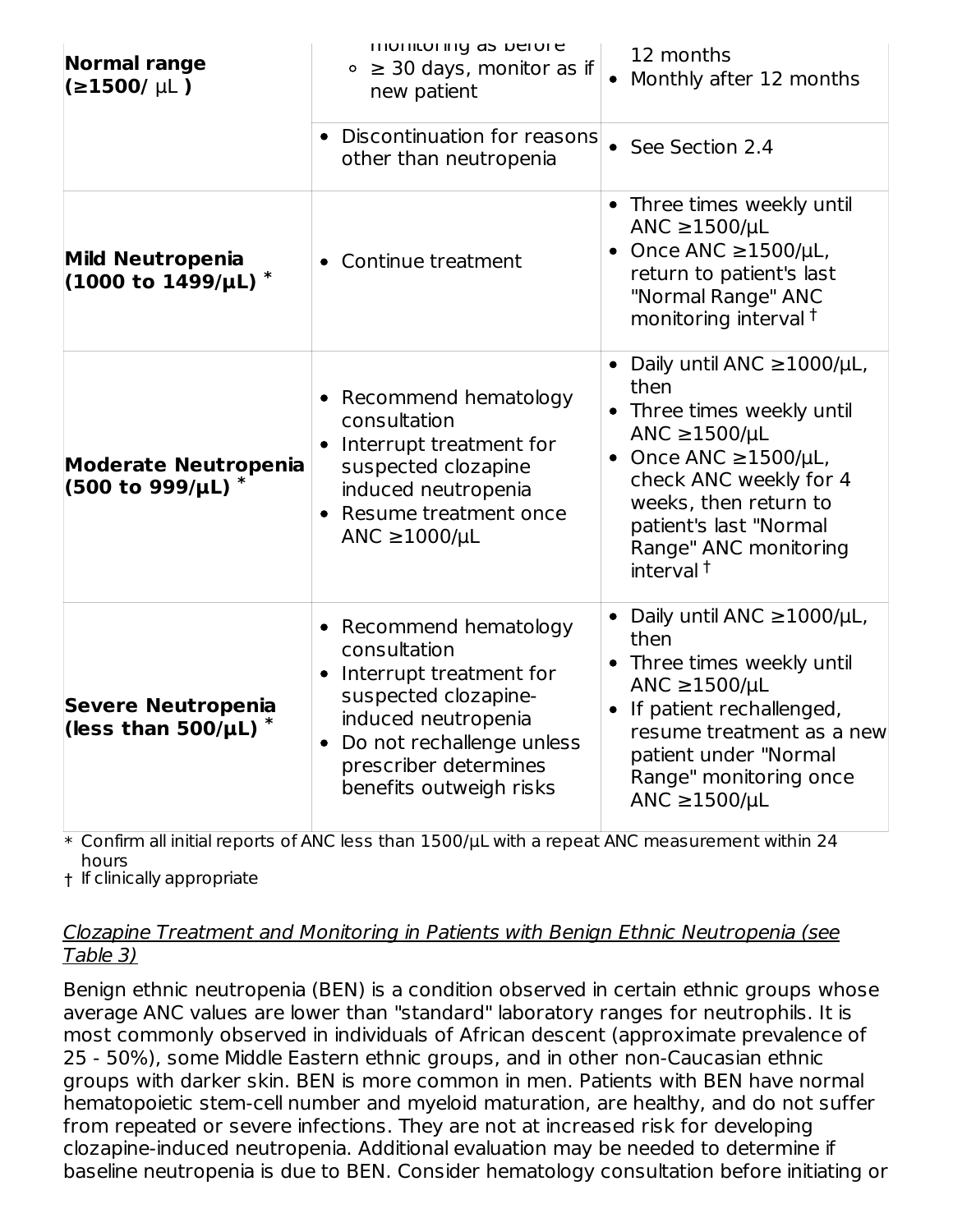during clozapine treatment as necessary.

Patients with BEN require a different ANC algorithm for clozapine management due to their lower baseline ANC levels. Table 3 provides guidelines for managing clozapine treatment and ANC monitoring in patients with BEN.

| Table 3: Patients with Benign Ethnic Neutropenia (BEN); Clozapine   |
|---------------------------------------------------------------------|
| <b>Treatment Recommendations Based on Absolute Neutrophil Count</b> |
| (ANC) Monitoring                                                    |

| <b>ANC Level</b>                                                                   | <b>Treatment</b><br><b>Recommendations</b>                                                                                                                                                                                         | <b>ANC Monitoring</b>                                                                                                                                                                                                                                                                                                 |
|------------------------------------------------------------------------------------|------------------------------------------------------------------------------------------------------------------------------------------------------------------------------------------------------------------------------------|-----------------------------------------------------------------------------------------------------------------------------------------------------------------------------------------------------------------------------------------------------------------------------------------------------------------------|
| <b>Normal BEN Range</b><br><b>(Established ANC</b><br>baseline $\geq 1000/\mu L$ ) | • Obtain at least two<br>baseline ANC levels<br>before initiating<br>treatment<br>If treatment<br>interrupted<br>$\circ$ < 30 days,<br>continue<br>monitoring as<br>before<br>$\circ$ $\geq$ 30 days, monitor<br>as if new patient | Weekly from initiation<br>to 6 months<br>Every 2 weeks from 6<br>to 12 months<br>Monthly after 12<br>months                                                                                                                                                                                                           |
|                                                                                    | • Discontinuation of<br>treatment for reasons<br>other than<br>neutropenia                                                                                                                                                         | • See Section 2.4                                                                                                                                                                                                                                                                                                     |
| <b>BEN Neutropenia 500</b><br>to 999/ $\mu$ L $^*$                                 | Recommend<br>hematology<br>consultation<br>Continue treatment                                                                                                                                                                      | Three times weekly<br>$\bullet$<br>until ANC $\geq$ 1000/µL<br>or $\geq$ patient's known<br>baseline<br>• Once ANC $\geq 1000/\mu L$<br>or at patient's known<br>baseline, check ANC<br>weekly for 4 weeks,<br>then return to<br>patient's last "Normal<br><b>BEN Range" ANC</b><br>monitoring interval. <sup>†</sup> |
| <b>BEN Severe</b><br>Neutropenia less than<br>500/µL                               | Recommend<br>$\bullet$<br>hematology<br>consultation<br>Interrupt treatment<br>for suspected<br>clozapine-induced<br>nautronania                                                                                                   | Daily until ANC<br>$\bullet$<br>$\geq$ 500/µL, then<br>Three times weekly<br>until ANC $\geq$ patient's<br>baseline<br>If patient rechallenged,<br>resume treatment as a                                                                                                                                              |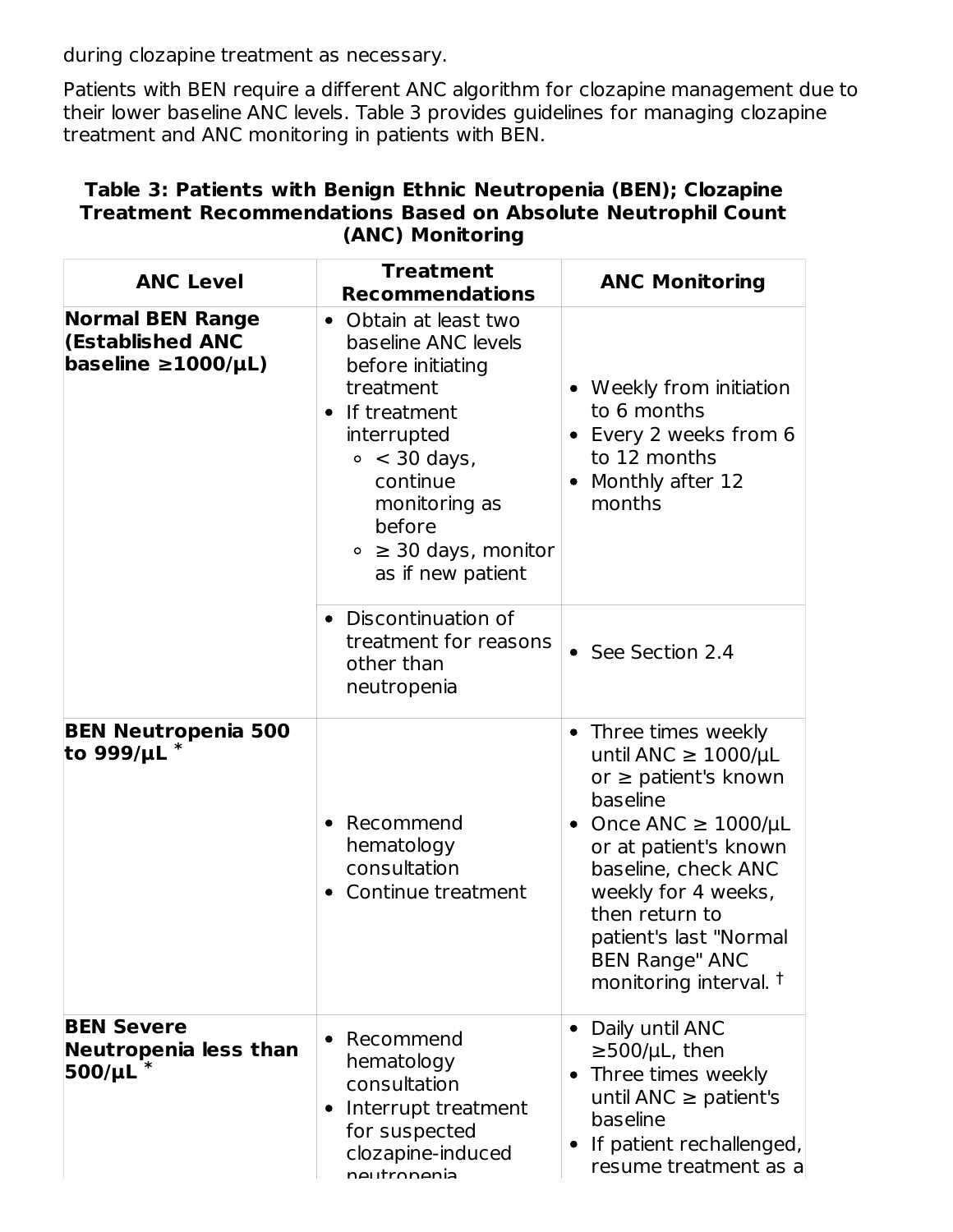• Do not rechallenge unless prescriber determines benefits outweigh risks

new patient under "Normal Range" monitoring once ANC  $\geq$ 1000/uL or at patient's baseline

- $\ast$  Confirm all initial reports of ANC less than 1500/ $\mu$ L with a repeat ANC measurement within 24 hours
- † If clinically appropriate

### General Guidelines for Management of All Patients with Fever or with Neutropenia

- Fever: Interrupt clozapine as a precautionary measure in any patient who develops fever, defined as a temperature of 38.5°C [101.3°F] or greater, and obtain an ANC level. Fever is often the first sign of neutropenic infection.
- ANC less than 1000/uL: If fever occurs in any patient with an ANC less than 1000/uL, initiate appropriate workup and treatment for infection and refer to Tables 2 or 3 for management.
- Consider hematology consultation.
- See Neuroleptic Malignant Syndrome [NMS] and Fever under WARNINGS and PRECAUTIONS (5) and Instructions for Patients, under PATIENT COUNSELING INFORMATION (17).

# Rechallenge after an ANC less than 500/ $\mu$ L (severe neutropenia)

For some patients who experience severe clozapine-related neutropenia, the risk of serious psychiatric illness from discontinuing clozapine treatment may be greater than the risk of rechallenge (e.g. patients with severe schizophrenic illness who have no treatment options other than clozapine). A hematology consultation may be useful in deciding to rechallenge a patient. In general, however, do not rechallenge patients who develop severe neutropenia with clozapine or a clozapine product.

If a patient will be rechallenged, the clinician should consider thresholds provided in Tables 2 and 3, the patient's medical and psychiatric history, a discussion with the patient and his/her caregiver about the benefits and risks of clozapine rechallenge, and the severity and characteristics of the neutropenic episode.

# Using Clozapine Tablets with Other Drugs Associated with Neutropenia

It is unclear if concurrent use of other drugs known to cause neutropenia increases the risk or severity of clozapine-induced neutropenia. There is no strong scientific rationale to avoid clozapine treatment in patients concurrently treated with these drugs. If clozapine is used concurrently with an agent known to cause neutropenia (e.g., some chemotherapeutic agents), consider monitoring patients more closely than the treatment the guidelines provided in Tables 2 and 3. Consult with the treating oncologist in patients receiving concomitant chemotherapy.

# **5.2 Clozapine REMS Program**

Clozapine is only available through a restricted program under a REMS called the Clozapine REMS Program because of the risk of severe neutropenia.

Notable requirements of the Clozapine REMS Program include:

Healthcare professionals who prescribe clozapine must be certified with the program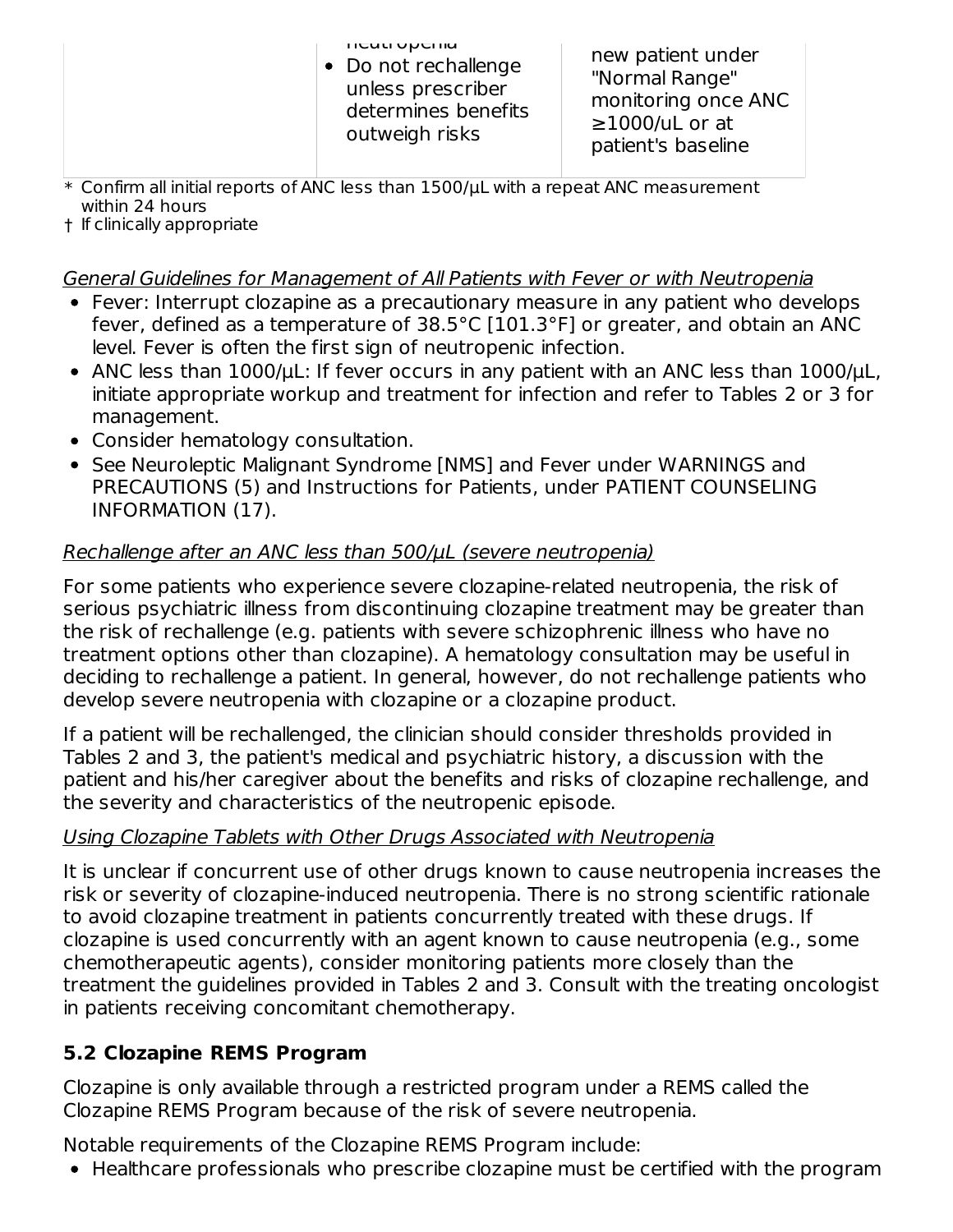by enrolling and completing training

- Patients who receive clozapine must be enrolled in the program and comply with the ANC testing and monitoring requirements
- Pharmacies dispensing clozapine must be certified with the program by enrolling and completing training and must only dispense to patients who are eligible to receive clozapine.

Further information is available at www.clozapinerems.com or 1-844-267-8678.

# **5.3 Orthostatic Hypotension, Bradycardia, and Syncope**

Hypotension, bradycardia, syncope, and cardiac arrest have occurred with clozapine treatment. The risk is highest during the initial titration period, particularly with rapid dose-escalation. These reactions can occur with the first dose, at doses as low as 12.5 mg. These reactions can be fatal. The syndrome is consistent with neurally mediated reflex bradycardia (NMRB).

Treatment must begin at a maximum dose of 12.5 mg once daily or twice daily. The total daily dose can be increased in increments of 25 mg to 50 mg per day, if well-tolerated, to a target dose of 300 mg to 450 mg per day (administered in divided doses) by the end of 2 weeks. Subsequently, the dose can be increased weekly or twice weekly, in increments of up to 100 mg. The maximum dose is 900 mg per day. Use cautious titration and a divided dosage schedule to minimize the risk of serious cardiovascular reactions [see Dosage and Administration (2.2)] . Consider reducing the dose if hypotension occurs.

When restarting patients who have had even a brief interval off clozapine (i.e., 2 days or more since the last dose), re-initiate treatment at 12.5 mg once daily or twice daily (see Dosage and Administration (2.5)].

Use clozapine cautiously in patients with cardiovascular disease (history of myocardial infarction or ischemia, heart failure, or conduction abnormalities), cerebrovascular disease, and conditions which would predispose patients to hypotension (e.g., concomitant use of antihypertensives, dehydration and hypovolemia).

# **5.4 Falls**

Clozapine may cause somnolence, postural hypotension, motor and sensory instability, which may lead to falls and, consequently, fractures or other injuries. For patients with diseases, conditions, or medications that could exacerbate these effects, complete fall risk assessments when initiating antipsychotic treatment and recurrently for patients on long term antipsychotic therapy.

# **5.5 Seizures**

Seizure has been estimated to occur in association with clozapine use at a cumulative incidence at one year of approximately 5%, based on the occurrence of one or more seizures in 61 of 1743 patients exposed to clozapine during its clinical testing prior to domestic marketing (i.e., a crude rate of 3.5%). The risk of seizure is dose-related. Initiate treatment with a low dose (12.5 mg), titrate slowly, and use divided dosing.

Use caution when administering clozapine to patients with a history of seizures or other predisposing risk factors for seizure (e.g., head trauma or other CNS pathology, use of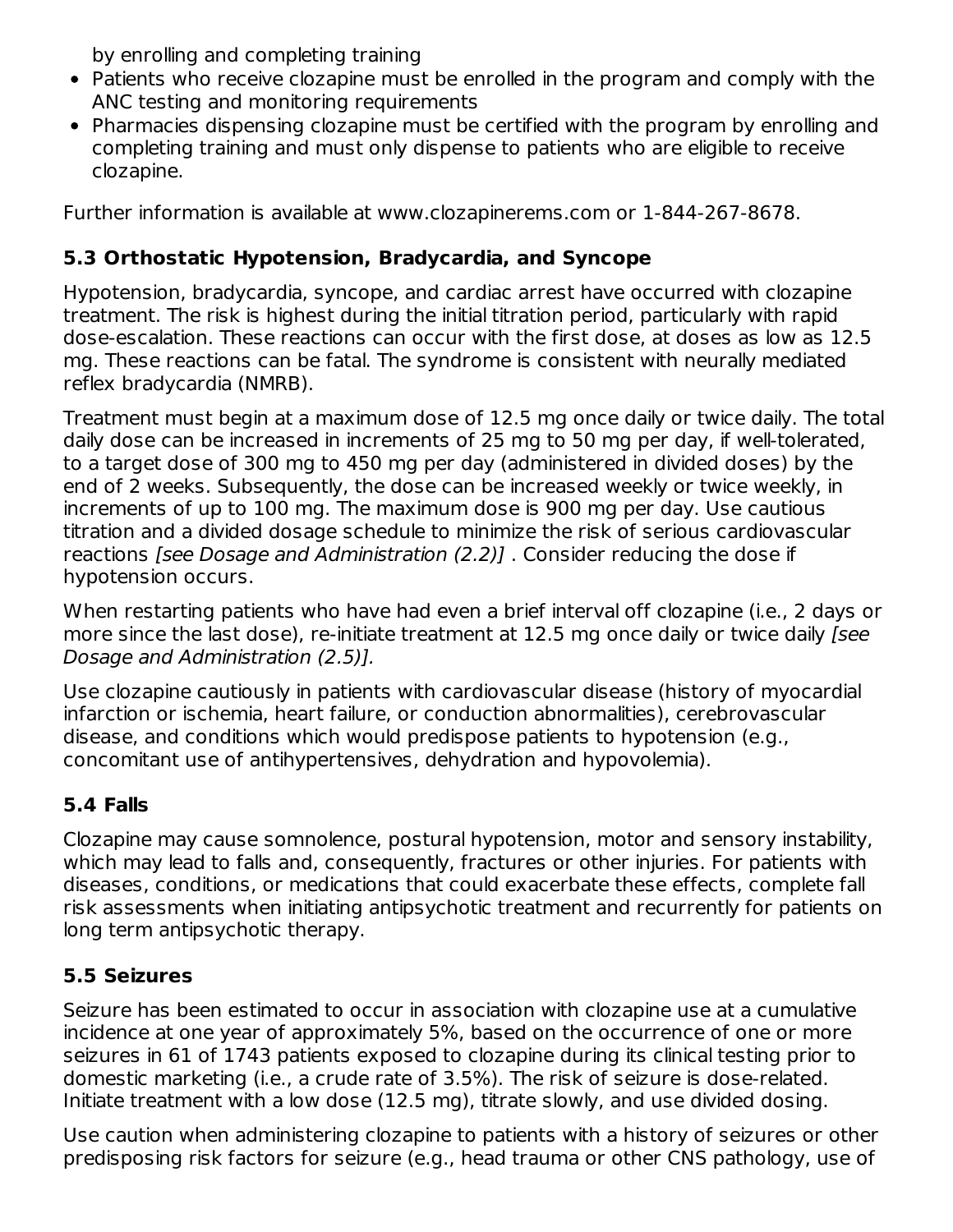medications that lower the seizure threshold, or alcohol abuse). Because of the substantial risk of seizure associated with clozapine use, caution patients about engaging in any activity where sudden loss of consciousness could cause serious risk to themselves or others (e.g., driving an automobile, operating complex machinery, swimming, climbing).

### **5.6 Myocarditis, Cardiomyopathy and Mitral Valve Incompetence**

Myocarditis and cardiomyopathy have occurred with the use of clozapine. These reactions can be fatal. Discontinue clozapine and obtain a cardiac evaluation upon suspicion of myocarditis or cardiomyopathy. Generally, patients with a history of clozapine-associated myocarditis or cardiomyopathy should not be rechallenged with clozapine. However, if the benefit of clozapine treatment is judged to outweigh the potential risks of recurrent myocarditis or cardiomyopathy, the clinician may consider rechallenge with clozapine in consultation with a cardiologist, after a complete cardiac evaluation, and under close monitoring.

Consider the possibility of myocarditis or cardiomyopathy in patients receiving clozapine who present with chest pain, dyspnea, persistent tachycardia at rest, palpitations, fever, flu-like symptoms, hypotension, other signs or symptoms of heart failure, or electrocardiographic findings (low voltages, ST-T abnormalities, arrhythmias, right axis deviation, and poor R wave progression). Myocarditis most frequently presents within the first two months of clozapine treatment. Symptoms of cardiomyopathy generally occur later than clozapine-associated myocarditis and usually after 8 weeks of treatment. However, myocarditis and cardiomyopathy can occur at any period during treatment with clozapine. It is common for nonspecific flu-like symptoms such as malaise, myalgia, pleuritic chest pain, and low-grade fevers to precede more overt signs of heart failure. Typical laboratory findings include elevated troponin I or T, elevated creatinine kinase-MB, peripheral eosinophilia, and elevated C-reactive protein (CRP). Chest roentgenogram may demonstrate cardiac silhouette enlargement, and cardiac imaging (echocardiogram, radionucleotide studies, or cardiac catheterization) may reveal evidence of left ventricular dysfunction. In patients who are diagnosed with cardiomyopathy while taking clozapine mitral valve incompetence has been reported. These cases reported either mild or moderate mitral regurgitation on two-dimensional echocardiography. In patients with suspected cardiomyopathy, consider a 2D-echo Doppler examination to identify mitral valve incompetence.

# **5.7 Increased Mortality in Elderly Patients with Dementia-Related Psychosis**

Elderly patients with dementia-related psychosis treated with antipsychotic drugs are at an increased risk of death. Analyses of 17 placebo-controlled trials (modal duration of 10 weeks), largely in patients taking atypical antipsychotic drugs, revealed a risk of death in drug-treated patients of between 1.6 to 1.7 times the risk of death in placebo-treated patients. Over the course of a typical 10-week controlled trial, the rate of death in drugtreated patients was about 4.5%, compared to a rate of about 2.6% in the placebo group. Although the causes of death were varied, most of the deaths appeared to be either cardiovascular (e.g., heart failure, sudden death) or infectious (e.g., pneumonia) in nature. Observational studies suggest that, similar to atypical antipsychotic drugs, treatment with conventional antipsychotic drugs may increase mortality in this population. The extent to which the findings of increased mortality in observational studies may be attributed to the antipsychotic drug as opposed to some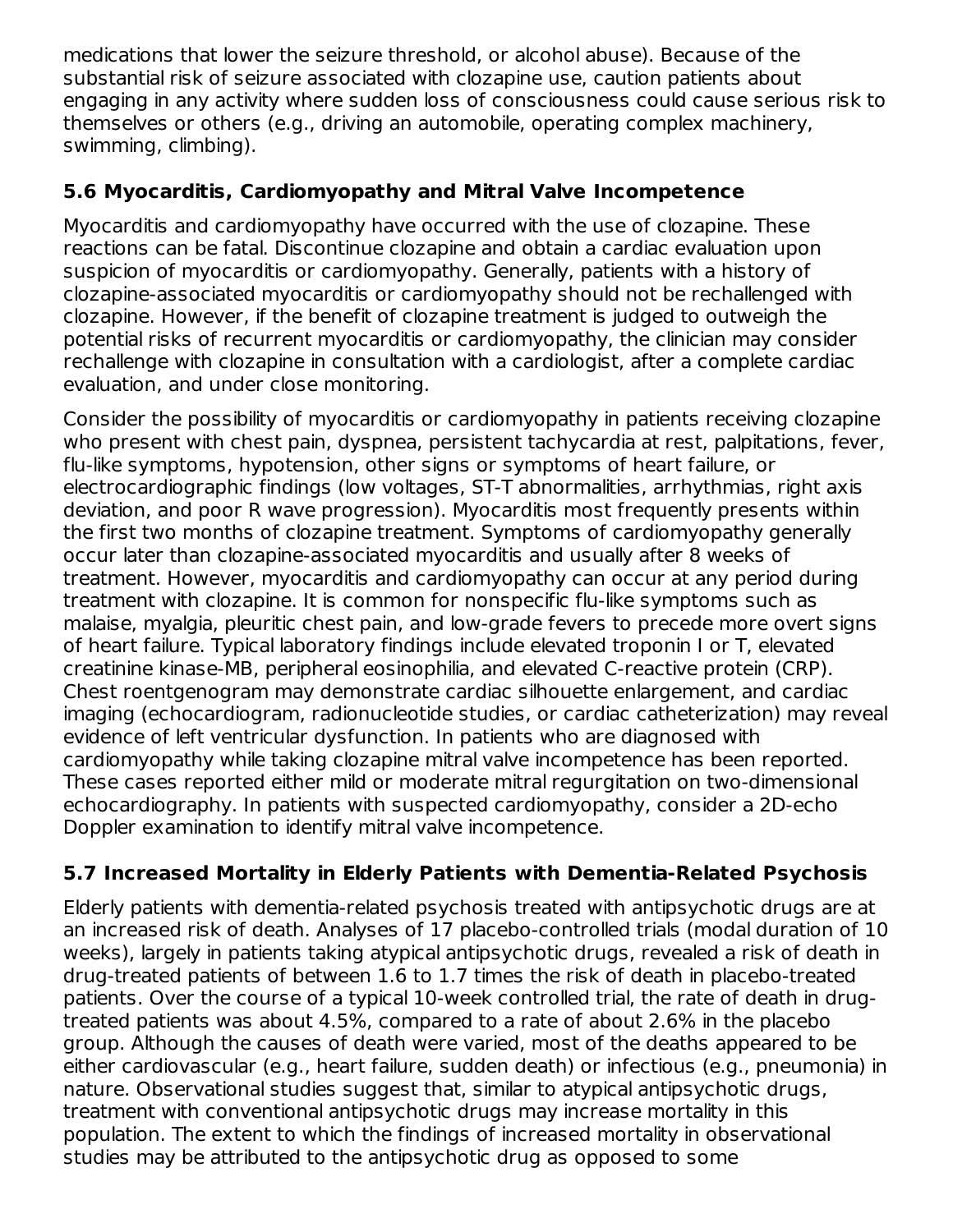characteristic(s) of the patients is not clear. Clozapine is not approved for the treatment of patients with dementia-related psychosis [see Boxed Warning].

### **5.8 Gastrointestinal Hypomotility with Severe Complications**

Severe gastrointestinal adverse reactions have occurred with the use of clozapine tablets, primarily due to its potent anticholinergic effects and resulting gastrointestinal hypomotility. In post marketing experience, reported effects range from constipation to paralytic ileus. Increased frequency of constipation and delayed diagnosis and treatment increased the risk of severe complications of gastrointestinal hypomotility, resulting in intestinal obstruction, fecal impaction, megacolon and intestinal ischemia or infarction [see Adverse Reaction (6.2)] . These reactions have resulted in hospitalization, surgery, and death. The risk of severe adverse reactions is further increased with anticholinergic medications (and other medications that decrease gastrointestinal peristalsis); therefore, concomitant use should be avoided when possible [see Warnings and Precautions (5.16), Drug Interactions (7.1)].

Prior to initiating clozapine tablets, screen for constipation and treat as necessary. Subjective symptoms of constipation may not accurately reflect the degree of gastrointestinal hypomotility in clozapine treated patients. Therefore, reassess bowel function frequently with careful attention to any changes in the frequency or character of bowel movements, as well as signs and symptoms of complications of hypomotility (e.g., nausea, vomiting, abdominal distension, abdominal pain). If constipation or gastrointestinal hypomotility are identified, monitor closely and treat promptly with appropriate laxatives, as necessary, to prevent severe complications. Consider prophylactic laxatives in high risk patients.

# **5.9 Eosinophilia**

Eosinophilia, defined as a blood eosinophil count of greater than 700/µL, has occurred with clozapine treatment. In clinical trials, approximately 1% of patients developed eosinophilia. Clozapine-related eosinophilia usually occurs during the first month of treatment. In some patients, it has been associated with myocarditis, pancreatitis, hepatitis, colitis, and nephritis. Such organ involvement could be consistent with a drug reaction with eosinophilia and systemic symptoms syndrome (DRESS), also known as drug induced hypersensitivity syndrome (DIHS). If eosinophilia develops during clozapine treatment, evaluate promptly for signs and symptoms of systemic reactions, such as rash or other allergic symptoms, myocarditis, or other organ-specific disease associated with eosinophilia. If clozapine-related systemic disease is suspected, discontinue clozapine immediately.

If a cause of eosinophilia unrelated to clozapine is identified (e.g., asthma, allergies, collagen vascular disease, parasitic infections, and specific neoplasms), treat the underlying cause and continue clozapine.

Clozapine-related eosinophilia has also occurred in the absence of organ involvement and can resolve without intervention. There are reports of successful rechallenge after discontinuation of clozapine, without recurrence of eosinophilia. In the absence of organ involvement, continue clozapine under careful monitoring. If the total eosinophil count continues to increase over several weeks in the absence of systemic disease, the decision to interrupt clozapine therapy and rechallenge after the eosinophil count decreases should be based on the overall clinical assessment, in consultation with an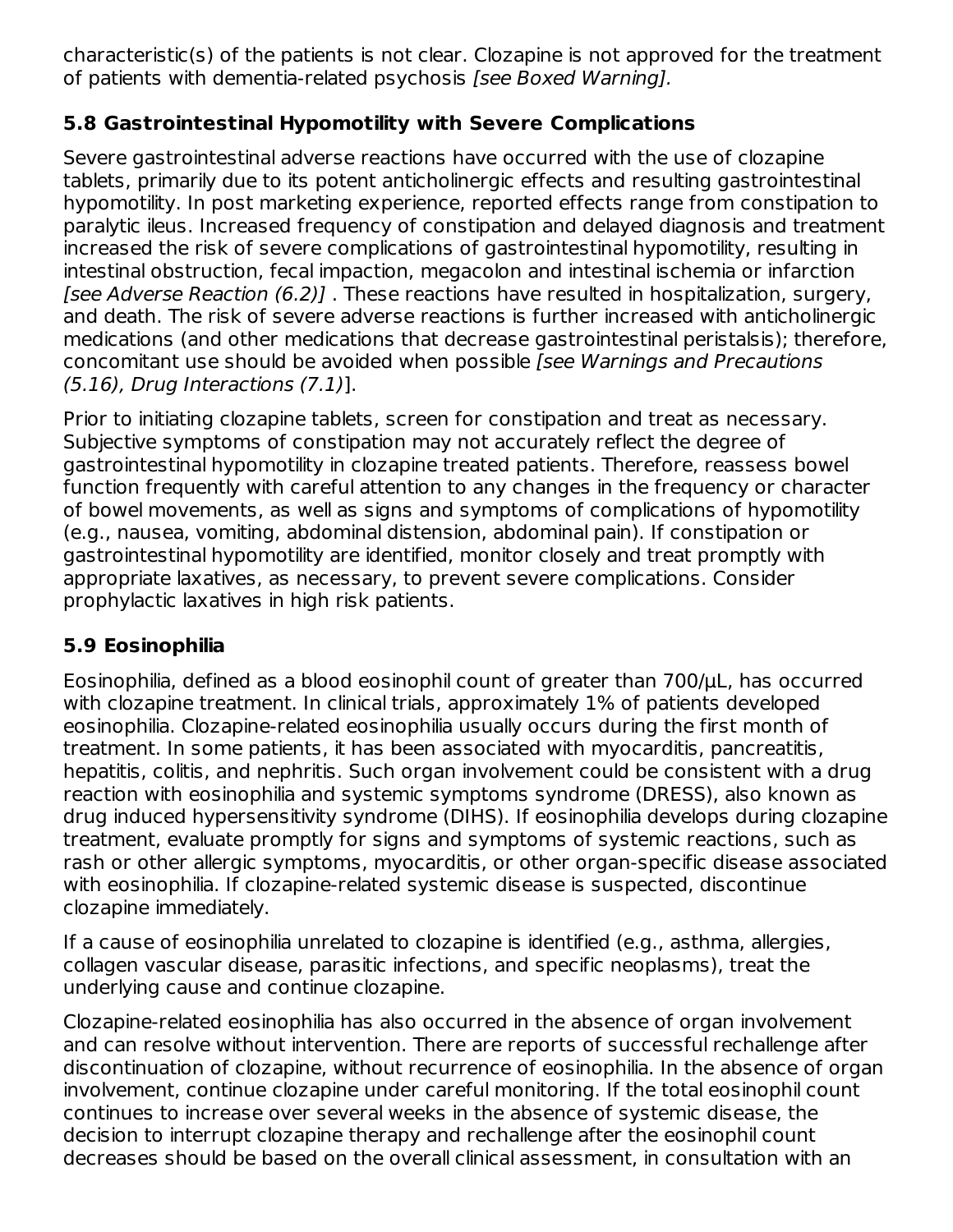internist or hematologist.

# **5.10 QT Interval Prolongation**

QT prolongation, Torsade de Pointes and other life-threatening ventricular arrhythmias, cardiac arrest, and sudden death have occurred with clozapine treatment. When prescribing clozapine, consider the presence of additional risk factors for QT prolongation and serious cardiovascular reactions. Conditions that increase these risks include the following: history of QT prolongation, long QT syndrome, family history of long QT syndrome or sudden cardiac death, significant cardiac arrhythmia, recent myocardial infarction, uncompensated heart failure, treatment with other medications that cause QT prolongation, treatment with medications that inhibit the metabolism of clozapine, and electrolyte abnormalities.

Prior to initiating treatment with clozapine, perform a careful physical examination, medical history, and concomitant medication history. Consider obtaining a baseline ECG and serum chemistry panel. Correct electrolyte abnormalities. Discontinue clozapine if the QTc interval exceeds 500 msec. If patients experience symptoms consistent with Torsades de Pointes or other arrhythmias, (e.g., syncope, presyncope, dizziness, or palpitations), obtain a cardiac evaluation and discontinue clozapine.

Use caution when administering concomitant medications that prolong the QT interval or inhibit the metabolism of clozapine. Drugs that cause QT prolongation include: specific antipsychotics (e.g., ziprasidone, iloperidone, chlorpromazine, thioridazine, mesoridazine, droperidol, pimozide), specific antibiotics (e.g., erythromycin, gatifloxacin, moxifloxacin, sparfloxacin), Class 1A antiarrhythmic medications (e.g., quinidine, procainamide) or Class III antiarrhythmics (e.g., amiodarone, sotalol), and others (e.g., pentamidine, levomethadyl acetate, methadone, halofantrine, mefloquine, dolasetron mesylate, probucol or tacrolimus). Clozapine is primarily metabolized by CYP isoenzymes 1A2, 2D6, and 3A4. Concomitant treatment with inhibitors of these enzymes can increase the concentration of clozapine [see Drug Interactions (7.1) and Clinical Pharmacology (12.3)] .

Hypokalemia and hypomagnesemia increase the risk of QT prolongation. Hypokalemia can result from diuretic therapy, diarrhea, and other causes. Use caution when treating patients at risk for significant electrolyte disturbance, particularly hypokalemia. Obtain baseline measurements of serum potassium and magnesium levels, and periodically monitor electrolytes. Correct electrolyte abnormalities before initiating treatment with clozapine.

# **5.11 Metabolic Changes**

Atypical antipsychotic drugs, including clozapine have been associated with metabolic changes that can increase cardiovascular and cerebrovascular risk. These metabolic changes include hyperglycemia, dyslipidemia, and body weight gain. While atypical antipsychotic drugs may produce some metabolic changes, each drug in the class has its own specific risk profile.

### Hyperglycemia and Diabetes Mellitus

Hyperglycemia, in some cases extreme and associated with ketoacidosis or hyperosmolar coma or death, has been reported in patients treated with atypical antipsychotics including clozapine. Assessment of the relationship between atypical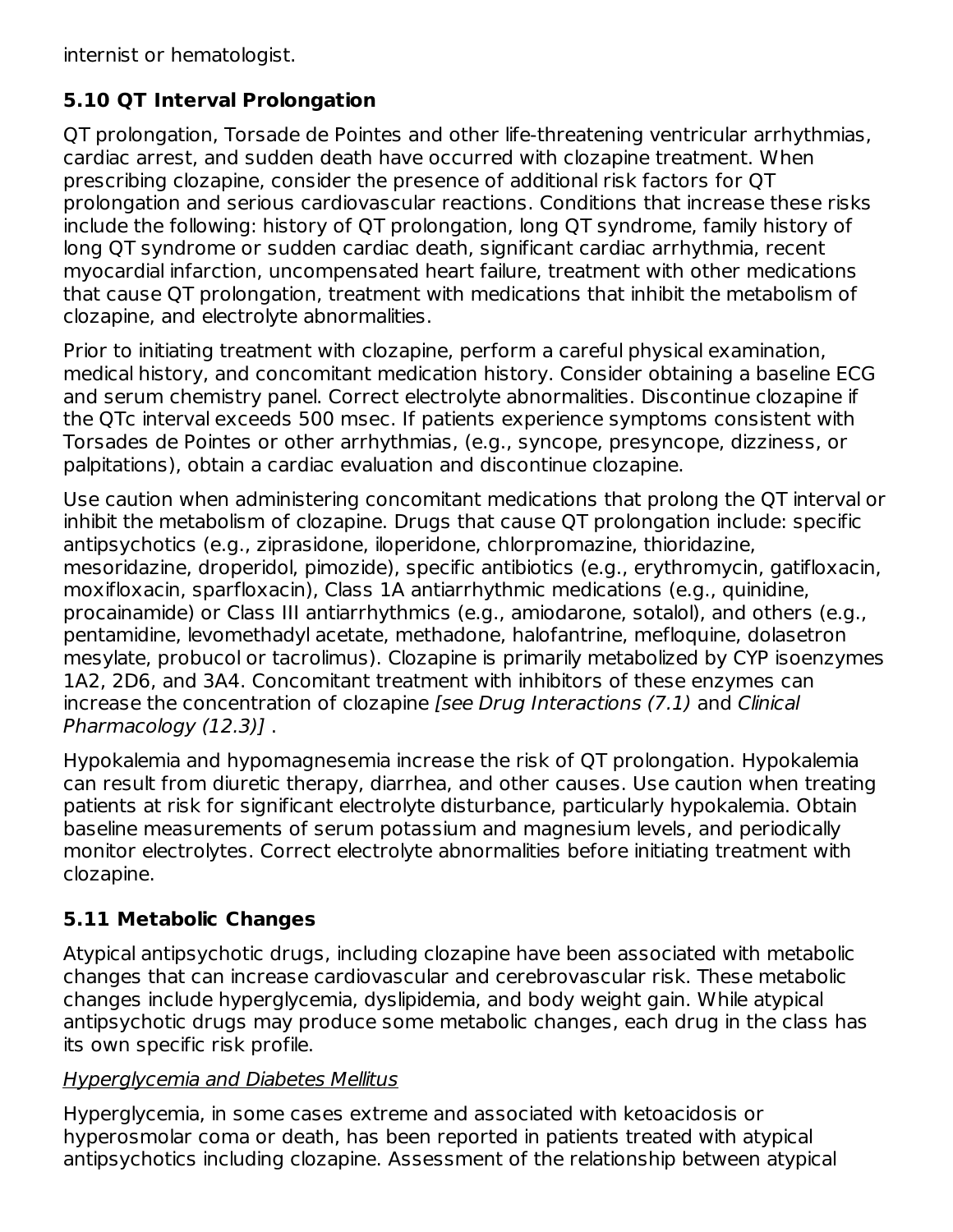antipsychotic use and glucose abnormalities is complicated by the possibility of an increased background risk of diabetes mellitus in patients with schizophrenia and the increasing incidence of diabetes mellitus in the general population. Given these confounders, the relationship between atypical antipsychotic use and hyperglycemiarelated adverse reactions is not completely understood. However, epidemiological studies suggest an increased risk of treatment- emergent, hyperglycemia-related adverse reactions in patients treated with the atypical antipsychotics. Precise risk estimates for hyperglycemia-related adverse reactions in patients treated with atypical antipsychotics are not available.

Patients with an established diagnosis of diabetes mellitus who are started on clozapine should be monitored regularly for worsening of glucose control. Patients with risk factors for diabetes mellitus (e.g., obesity, family history of diabetes) who are starting treatment with atypical antipsychotics should undergo fasting blood glucose testing at the beginning of treatment and periodically during treatment. Any patient treated with atypical antipsychotics should be monitored for symptoms of hyperglycemia including polydipsia, polyuria, polyphagia, and weakness. Patients who develop symptoms of hyperglycemia during treatment with atypical antipsychotics should undergo fasting blood glucose testing. In some cases, hyperglycemia has resolved when the atypical antipsychotic was discontinued; however, some patients required continuation of antidiabetic treatment despite discontinuation of the suspect drug.

In a pooled data analysis of 8 studies in adult subjects with schizophrenia, the mean changes in fasting glucose concentration in the clozapine and chlorpromazine groups were +11 mg/dL and +4 mg/dL respectively. A higher proportion of the clozapine group demonstrated categorical increases from baseline in fasting glucose concentrations, compared to the chlorpromazine group (Table 4). The clozapine doses were 100-900 mg per day (mean modal dose: 512 mg per day). The maximum chlorpromazine dose was 1800 mg per day (mean modal dose: 1029 mg per day). The median duration of exposure was 42 days for clozapine and chlorpromazine.

| Laboratory<br><b>Parameter</b> | <b>Category Change</b><br>(at least once)<br>from baseline | <b>Treatment</b><br><b>Arm</b> | N   | n(%)                    |
|--------------------------------|------------------------------------------------------------|--------------------------------|-----|-------------------------|
| Fasting<br>Glucose             | Normal $(< 100$<br>mg/dL) to High ( $\ge$                  | Clozapine                      | 198 | 53<br>(27)              |
|                                | 126 mg/dL)                                                 | Chlorpromazine                 | 135 | 14<br>(10)              |
|                                | Borderline (100 to<br>125 mg/dL) to High                   | Clozapine                      | 57  | 24<br>(42)              |
|                                | $(\geq 126 \text{ mg/dL})$                                 | Chlorpromazine                 | 43  | 12<br>$\left[28\right]$ |

**Table 4. Categorical Changes in Fasting Glucose Level in Studies in Adult Subjects with Schizophrenia**

### Dyslipidemia

Undesirable alterations in lipids have occurred in patients treated with atypical antipsychotics, including clozapine. Clinical monitoring, including baseline and periodic follow-up lipid evaluations in patients using clozapine, is recommended.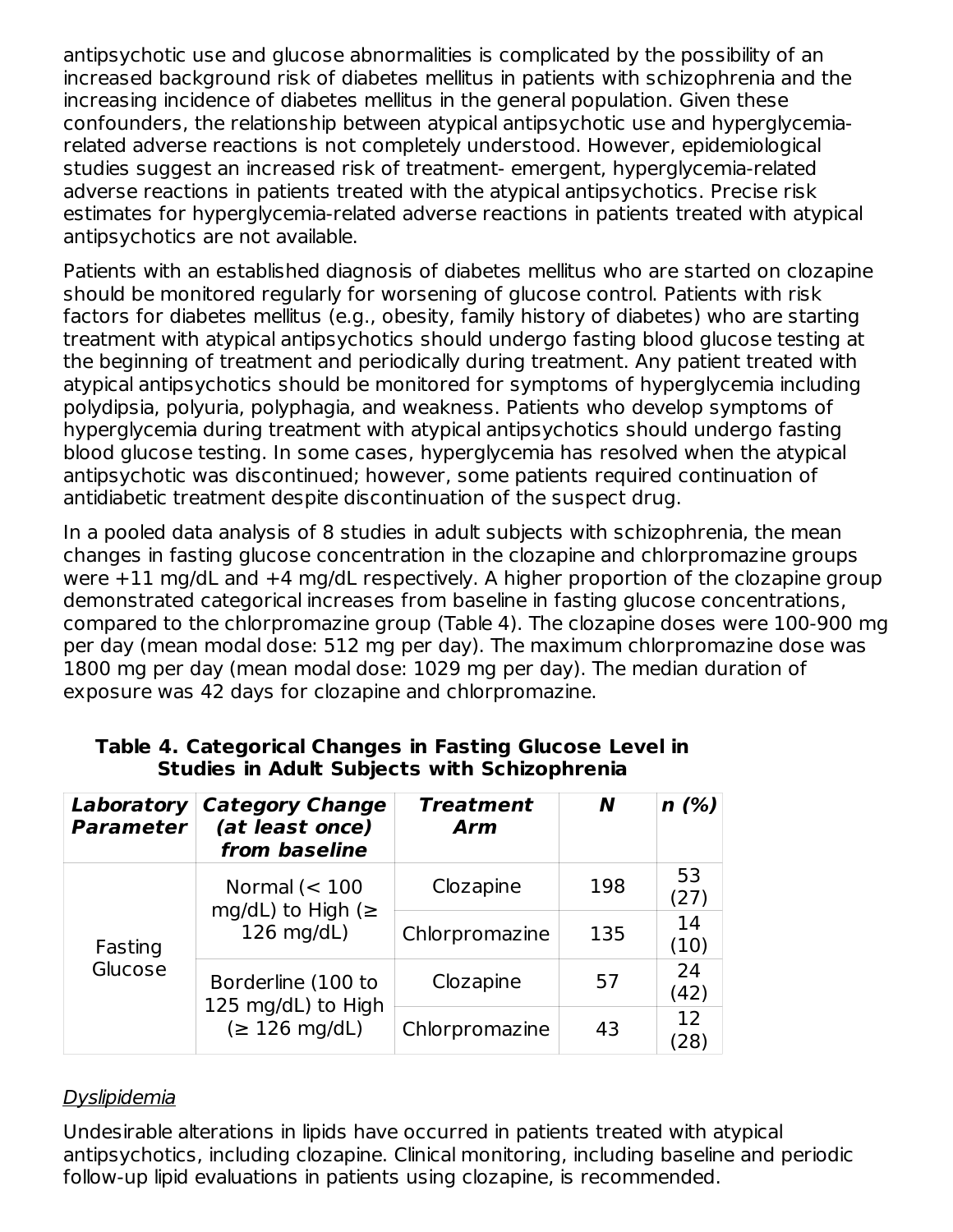In a pooled data analysis of 10 studies in adult subjects with schizophrenia, clozapine treatment was associated with increases in serum total cholesterol. No data were collected on LDL and HDL cholesterol. The mean increase in total cholesterol was 13 mg/dL in the clozapine group and 15 mg/dL in the chlorpromazine group. In a pooled data analysis of 2 studies in adult subjects with schizophrenia, clozapine treatment was associated with increases in fasting serum triglyceride. The mean increase in fasting triglyceride was 71 mg/dL (54%) in the clozapine group and 39 mg/dL (35%) in the chlorpromazine group (Table 5). In addition, clozapine treatment was associated with categorical increases in serum total cholesterol and triglyceride, as illustrated in Table 6. The proportion of patients with categorical increases in total cholesterol or fasting triglyceride increased with the duration of exposure. The median duration of clozapine and chlorpromazine exposure was 45 days and 38 days, respectively. The clozapine dose range was 100 mg to 900 mg daily; the maximum chlorpromazine dose was 1800 mg daily.

#### **Table 5. Mean Changes in Total Cholesterol and Triglyceride Concentration in Studies in Adult Subjects with Schizophrenia**

| <b>Treatment Arm</b>        | <b>Baseline total</b><br>cholesterol<br>concentration<br>(mg/dL) | <b>Change from</b><br>baseline mg/dL (%) |  |  |
|-----------------------------|------------------------------------------------------------------|------------------------------------------|--|--|
| Clozapine ( $N=334$ )       | 184                                                              | $+13(7)$                                 |  |  |
| Chlorpromazine<br>$(N=185)$ | 182                                                              | $+15(8)$                                 |  |  |
|                             | <b>Baseline triglyceride</b><br>concentration<br>(mg/dL)         | <b>Change from</b><br>baseline mg/dL (%) |  |  |
| Clozapine $(N=6)$           | 130                                                              | $+71(54)$                                |  |  |
| Chlorpromazine $(N=7)$      | 110                                                              | $+39(35)$                                |  |  |

#### **Table 6. Categorical Changes in Lipid Concentrations in Studies in Adult Subjects with Schizophrenia**

| Laboratory<br><b>Parameter</b> | Category Change (at<br><b>Treatment Arm</b><br>least once) from<br><b>baseline</b> |                | N   | n(%)    |
|--------------------------------|------------------------------------------------------------------------------------|----------------|-----|---------|
|                                | Increase by $\geq 40$                                                              | Clozapine      | 334 | 111(33) |
|                                | mq/dL                                                                              | Chlorpromazine | 185 | 46 (25) |
| <b>Total</b><br>Cholesterol    | Normal $(< 200$ mg/dL)                                                             | Clozapine      | 222 | 18(8)   |
| (random or<br>fasting)         | to High ( $\geq$ 240 mg/dL)                                                        | Chlorpromazine | 132 | 3(2)    |
|                                | Borderline (200 to 239                                                             | Clozapine      | 79  | 30 (38) |
|                                | mg/dL) to High ( $\geq 240$<br>mq/dL)                                              | Chlorpromazine | 34  | 14 (41) |
|                                | Increase by $\geq 50$                                                              | Clozapine      | 6   | 3(50)   |
|                                | mq/dL                                                                              | Chlorpromazine |     | 3(43)   |
|                                | Normal $(<150$ mg/dL)                                                              | Clozapine      | 4   | 0(0)    |
| Triglycerides                  | to High ( $\geq$ 200 mg/dL)                                                        | Chlorpromazine | 6   | 2(33)   |

(fasting)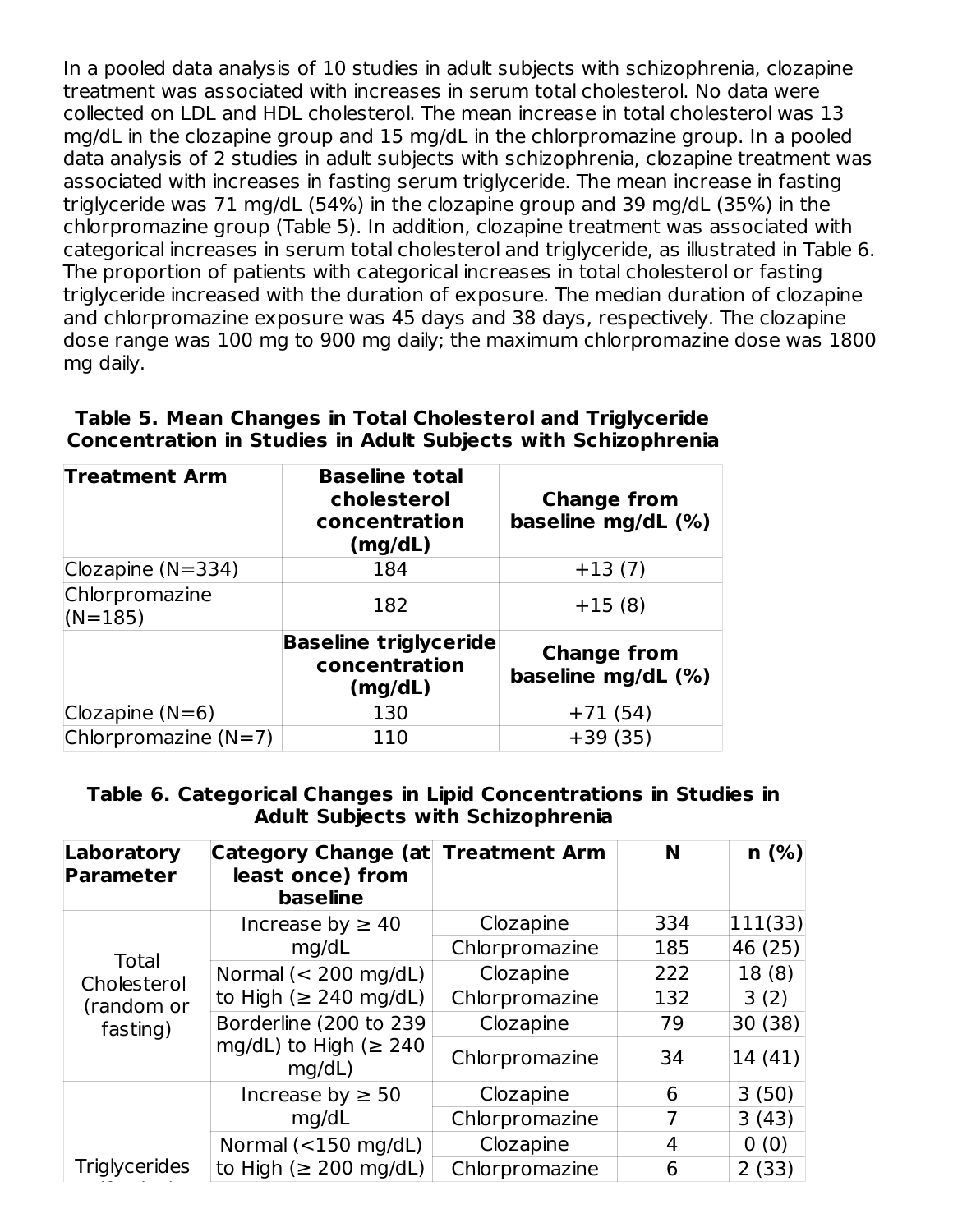| (fasting) | Borderline $(\geq 150$                                       | Clozapine      | 1(100) |
|-----------|--------------------------------------------------------------|----------------|--------|
|           | mg/dL and $<$ 200<br>$mg/dL$ ) to High ( $\geq 200$<br>mq/dL | Chlorpromazine | 0(0)   |

### Weight Gain

Weight gain has occurred with the use of antipsychotics, including clozapine. Monitor weight during treatment with clozapine. Table 7 summarizes the data on weight gain by the duration of exposure pooled from 11 studies with clozapine and active comparators. The median duration of exposure was 609, 728, and 42 days, in the clozapine, olanzapine, and chlorpromazine group, respectively.

### **Table 7. Mean Change in Body Weight (kg) by Duration of Exposure from Studies in Adult Subjects with Schizophrenia**

| <b>Metabolic</b><br>parameter | <b>Exposure duration</b>  | <b>Clozapine</b><br>$(N = 669)$ |             | <b>Olanzapine</b><br>$(N = 442)$ |             | <b>Chlorpromazine</b><br>$(N = 155)$ |                |
|-------------------------------|---------------------------|---------------------------------|-------------|----------------------------------|-------------|--------------------------------------|----------------|
|                               |                           | n                               | <b>Mean</b> | n                                | <b>Mean</b> | n                                    | <b>Mean</b>    |
| Weight                        | 2 weeks (Day 11 to 17)    | 6                               | $+0.9$      | 3                                | $+0.7$      | 2                                    | $-0.5$         |
| change                        | 4 weeks (Day 21 to 35)    | 23                              | $+0.7$      | 8                                | $+0.8$      | 17                                   | $+0.6$         |
| from                          | 8 weeks (Day 49 to $63$ ) | 12                              | $+1.9$      | 13                               | $+1.8$      | 16                                   | $+0.9$         |
| <b>baseline</b>               | 12 weeks (Day 70 to 98)   | 17                              | $+2.8$      | 5                                | $+3.1$      | $\overline{0}$                       | $\overline{0}$ |
|                               | 24 weeks (Day 154 to 182) | 42                              | $-0.6$      | 12                               | $+5.7$      | $\Omega$                             | $\mathbf 0$    |
|                               | 48 weeks (Day 322 to 350) | 3                               | $+3.7$      | 3                                | $+13.7$     | $\overline{0}$                       | $\overline{0}$ |

Table 8 summarizes pooled data from 11 studies in adult subjects with schizophrenia demonstrating weight gain ≥7% of body weight relative to baseline. The median duration of exposure was 609, 728, and 42 days, in the clozapine, olanzapine, and chlorpromazine group, respectively.

**Table 8. Proportion of Adult Subjects in Schizophrenia Studies with Weight Gain ≥ 7% Relative to Baseline Body Weight**

| <b>Weight change</b>  | <b>Clozapine</b> | <b>Olanzapine</b> | <b>Chlorpromazine</b> |  |
|-----------------------|------------------|-------------------|-----------------------|--|
|                       | 669              | 442               | 155                   |  |
| $\geq$ 7% (inclusive) | 236 (35%)        | 203 (46%)         | 13 (8%)               |  |

# **5.12 Neuroleptic Malignant Syndrome**

Antipsychotic drugs including clozapine can cause a potentially fatal symptom complex referred to as Neuroleptic Malignant Syndrome (NMS). Clinical manifestations of NMS include hyperpyrexia, muscle rigidity, altered mental status, and autonomic instability (irregular pulse or blood pressure, tachycardia, diaphoresis, and cardiac dysrhythmias). Associated findings can include elevated creatine phosphokinase (CPK), myoglobinuria, rhabdomyolysis, and acute renal failure.

The diagnostic evaluation of patients with this syndrome is complicated. It is important to consider the presence of other serious medical conditions (e.g., severe neutropenia,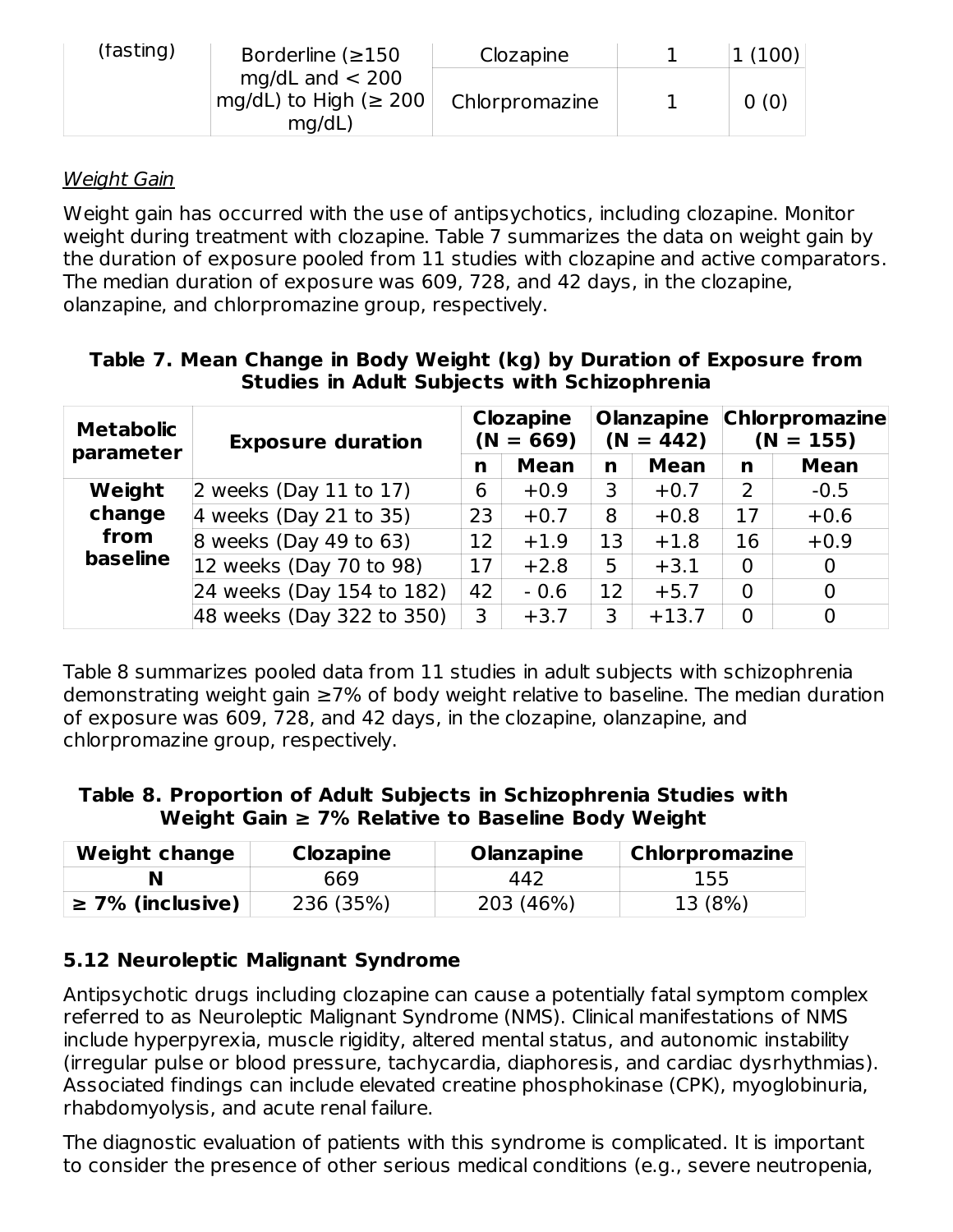infection, heat stroke, primary CNS pathology, central anticholinergic toxicity, extrapyramidal symptoms, and drug fever).

The management of NMS should include (1) immediate discontinuation of antipsychotic drugs and other drugs not essential to concurrent therapy, (2) intensive symptomatic treatment and medical monitoring, and (3) treatment of comorbid medical conditions. There is no general agreement about specific pharmacological treatments for NMS.

If a patient requires antipsychotic drug treatment after recovery from NMS, the potential reintroduction of drug therapy should be carefully considered. NMS can recur. Monitor closely if restarting treatment with antipsychotics.

NMS has occurred with clozapine monotherapy and with concomitant CNS-active medications, including lithium.

# **5.13 Hepatotoxicity**

Severe, life threatening, and in some cases fatal hepatotoxicity including hepatic failure, hepatic necrosis, and hepatitis have been reported in post marketing studies in patients treated with clozapine [see Adverse Reactions (6.2)]. Monitor for the appearance of signs and symptoms of hepatotoxicity such as fatigue, malaise, anorexia, nausea, jaundice, bilirubinemia, coagulopathy, and hepatic encephalopathy. Perform serum tests for liver injury and consider permanently discontinuing treatment if hepatitis or transaminase elevations combined with other systemic symptoms are due to clozapine.

### **5.14 Fever**

During clozapine therapy, patients have experienced transient, clozapine-related fever. The peak incidence is within the first 3 weeks of treatment. While this fever is generally benign and self-limited, it may necessitate discontinuing treatment. The fever can be associated with an increase or decrease in WBC count. Carefully evaluate patients with fever to rule out severe neutropenia or infection. Consider the possibility of NMS [see Warnings and Precautions (5.11)].

# **5.15 Pulmonary Embolism**

Pulmonary embolism and deep-vein thrombosis have occurred in patients treated with clozapine. Consider the possibility of pulmonary embolism in patients who present with deep-vein thrombosis, acute dyspnea, chest pain, or with other respiratory signs and symptoms. Whether pulmonary embolus and deep-vein thrombosis can be attributed to clozapine or some characteristic(s) of patients is not clear.

# **5.16 Anticholinergic Toxicity**

Clozapine has potent anticholinergic effects. Treatment with clozapine can result in CNS and peripheral anticholinergic toxicity, especially at higher dosages, or in overdose situations [see Overdosage (10)]. Use with caution in patients with a current diagnosis or prior history of constipation, urinary retention, clinically significant prostatic hypertrophy, or other conditions in which anticholinergic effects can lead to significant adverse reactions. When possible, avoid concomitant use, with other anticholinergic medications because the risk for anticholinergic toxicity or severe gastrointestinal adverse reactions is increased [see Warnings and Precautions (5.8), Drug Interactions  $(7.1)$ ].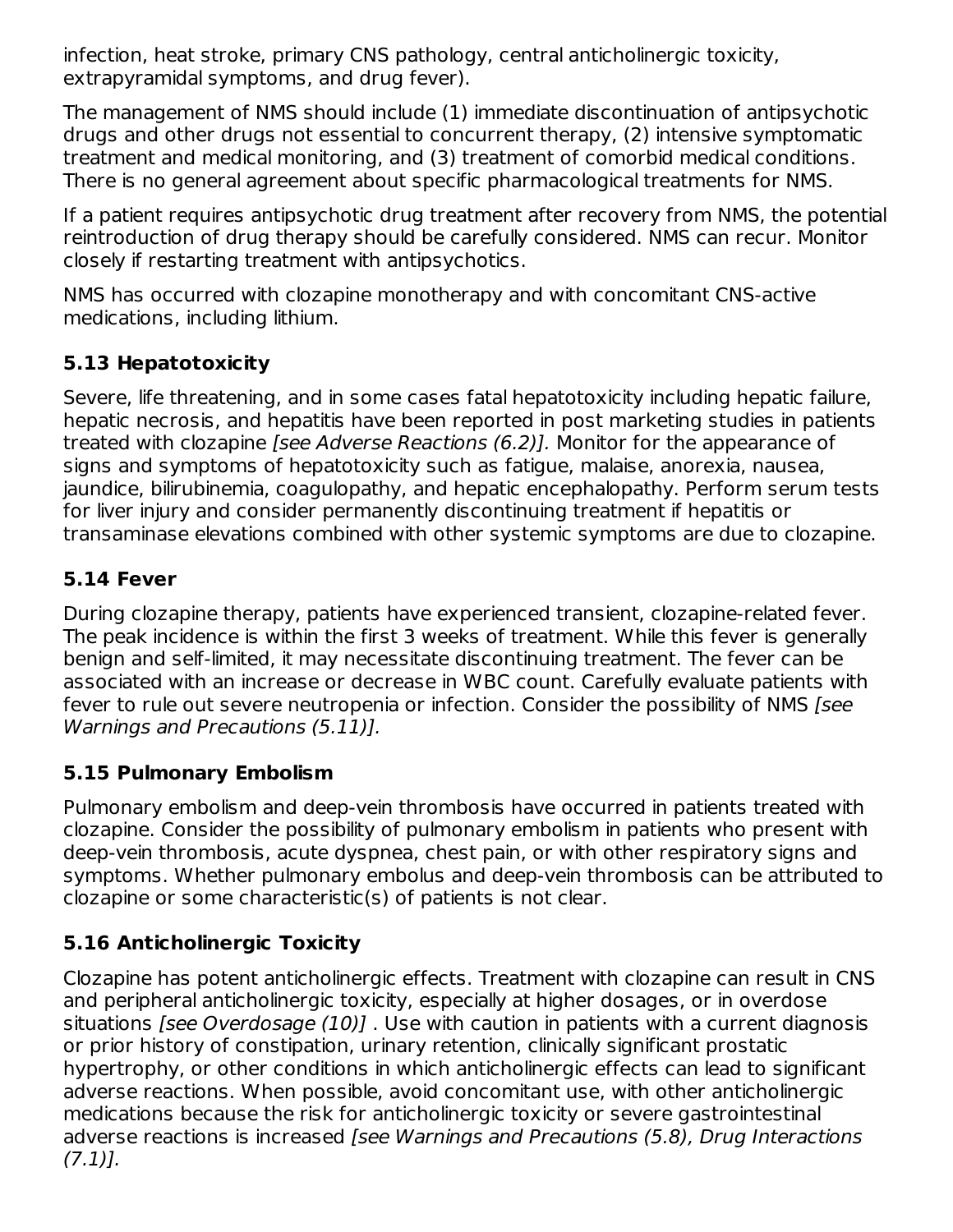### **5.17 Interference with Cognitive and Motor Performance**

Clozapine can cause sedation and impairment of cognitive and motor performance. Caution patients about operating hazardous machinery, including automobiles, until they are reasonably certain that clozapine does not affect them adversely. These reactions may be dose-related. Consider reducing the dose if they occur.

### **5.18 Tardive Dyskinesia**

Tardive dyskinesia (TD) has occurred in patients treated with antipsychotic drugs, including clozapine. The syndrome consists of potentially irreversible, involuntary, dyskinetic movements. The risk of TD and the likelihood that it will become irreversible are believed to increase with greater durations of treatment and higher total cumulative doses. However, the syndrome can develop after relatively brief treatment periods at low doses. Prescribe clozapine in a manner that is most likely to minimize the risk of developing TD. Use the lowest effective dose and the shortest duration necessary to control symptoms. Periodically assess the need for continued treatment. Consider discontinuing treatment if TD occurs. However, some patients may require treatment with clozapine despite the presence of the syndrome.

There is no known treatment for TD. However, the syndrome may remit partially or completely if treatment is discontinued. Antipsychotic treatment, itself, may suppress (or partially suppress) the signs and symptoms, and it has the potential to mask the underlying process. The effect of symptom suppression on the long-term course of TD is unknown.

### **5.19 Cerebrovascular Adverse Reactions**

In controlled trials, elderly patients with dementia-related psychosis treated with some atypical antipsychotics had an increased risk (compared to placebo) of cerebrovascular adverse reactions (e.g., stroke, transient ischemic attack), including fatalities. The mechanism for this increased risk is not known. An increased risk cannot be excluded for clozapine or other antipsychotics or other patient populations. Clozapine should be used with caution in patients with risk factors for cerebrovascular adverse reactions.

### **5.20 Recurrence of Psychosis and Cholinergic Rebound after Abrupt Discontinuation of Clozapine**

If abrupt discontinuation of clozapine is necessary (because of severe neutropenia or another medical condition, for example) [see Dosage and Administration (2.4), Warnings and Precautions (5.1)] , monitor carefully for the recurrence of psychotic symptoms and adverse reactions related to cholinergic rebound, such as profuse sweating, headache, nausea, vomiting and diarrhea.

# **6 ADVERSE REACTIONS**

The following adverse reactions are discussed in more detail in other sections of the labeling:

- Severe Neutropenia [see Warnings and Precautions (5.1)].
- Orthostatic Hypotension, Bradycardia, and Syncope [see Warnings and Precautions  $(5.3)$ ].
- Falls [see Warnings and Precautions (5.4)].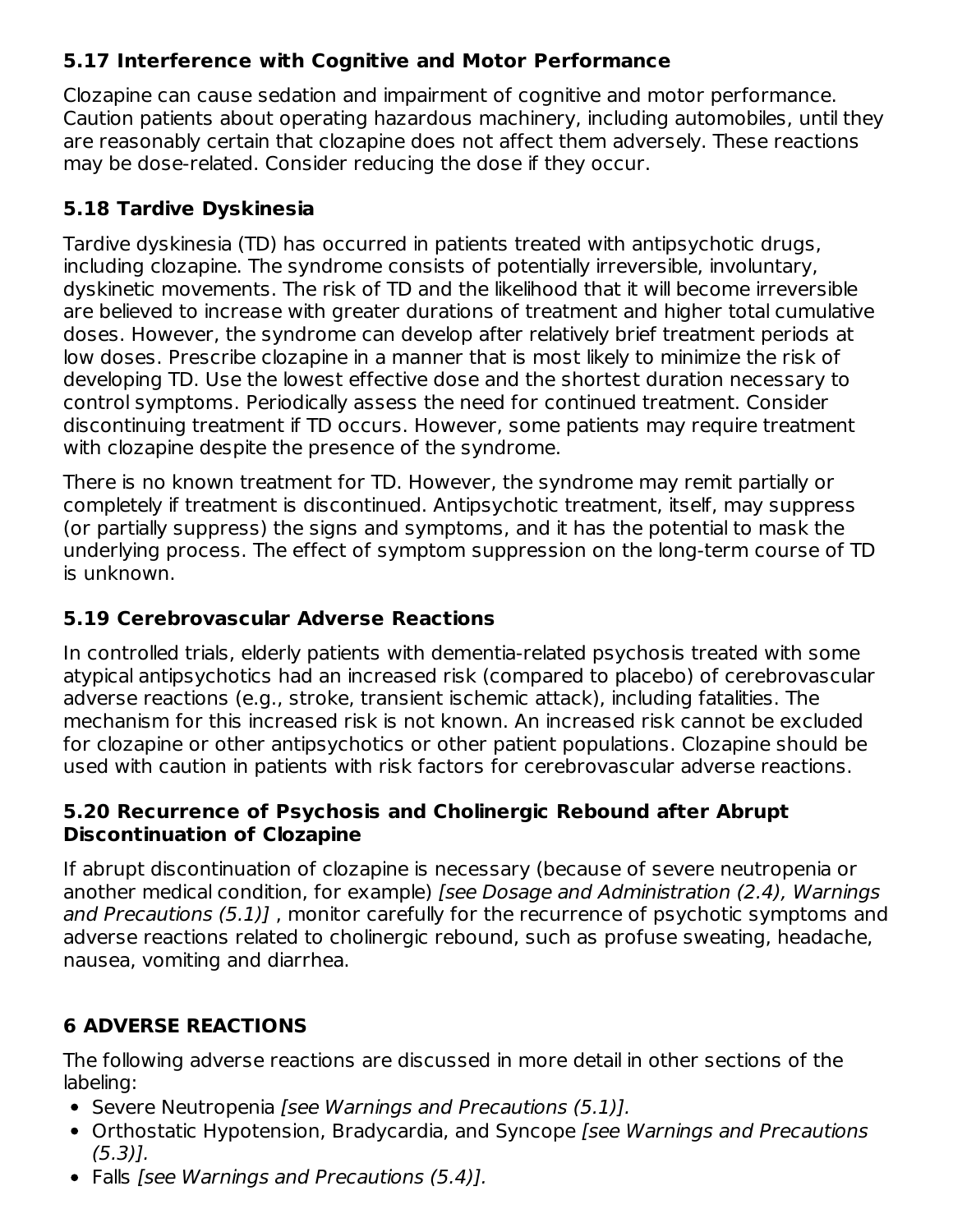- Seizures [see Warnings and Precautions (5.5)].
- Myocarditis, Cardiomyopathy, and Mitral Valve Incompetence [see Warnings and Precautions (5.6)].
- Increased Mortality in Elderly Patients with Dementia-Related Psychosis [see Warnings and Precautions (5.7)].
- Gastrointestinal Hypomotility with Severe Complications *[See Warnings and* Precautions (5.8)].
- Eosinophilia *[see Warnings and Precautions (5.9)]*.
- QT Interval Prolongation [see Warnings and Precautions (5.10)].
- Metabolic Changes (Hyperglycemia and Diabetes Mellitus, Dyslipidemia, and Weight Gain) [see Warnings and Precautions (5.11)].
- Neuroleptic Malignant Syndrome [see Warnings and Precautions (5.12)].
- Hepatotoxicity [see Warnings and Precautions (5.13)].
- Fever [see Warnings and Precautions (5.14)].
- Pulmonary Embolism [see Warnings and Precautions (5.15)].
- Anticholinergic Toxicity [see Warnings and Precautions (5.16)].
- Interference with Cognitive and Motor Performance [see Warnings and Precautions (5.17)].
- Tardive Dyskinesia [see Warnings and Precautions (5.18)].
- Cerebrovascular Adverse Reactions [see Warnings and Precautions (5.19)].
- Recurrence of Psychosis and Cholinergic Rebound after Abrupt Discontinuation [see Warnings and Precautions (5.20)].

### **6.1 Clinical Trials Experience**

Because clinical trials are conducted under widely varying conditions, adverse reaction rates observed in the clinical trials of a drug cannot be directly compared to rates in the clinical trials of another drug and may not reflect the rates observed in clinical practice.

The most commonly reported adverse reactions ( $\geq$  5%) across clozapine clinical trials were: CNS reactions, including sedation, dizziness/vertigo, headache, and tremor; cardiovascular reactions, including tachycardia, hypotension, and syncope; autonomic nervous system reactions, including hypersalivation, sweating, dry mouth, and visual disturbances; gastrointestinal reactions, including constipation and nausea; and fever. Table 9 summarizes the most commonly reported adverse reactions ( $\geq$  5%) in clozapine-treated patients (compared to chlorpromazine-treated patients) in the pivotal, 6- week, controlled trial in treatment-resistant schizophrenia.

#### **Table 9. Common Adverse Reactions (≥ 5%) in the 6- Week, Randomized, Chlorpromazine-Controlled Trial in Treatment- Resistant Schizophrenia**

| <b>Adverse Reaction</b> | <b>Clozapine</b><br>$(N = 126)$ | <b>Chlorpromazine</b><br>$(N = 142)$ |
|-------------------------|---------------------------------|--------------------------------------|
|                         | (%)                             | (%)                                  |
| <b>Sedation</b>         | 21                              | 13                                   |
| <b>Tachycardia</b>      | 17                              | 11                                   |
| <b>Constipation</b>     | 16                              | 12                                   |
| <b>Dizziness</b>        | 14                              | 16                                   |
| <b>Hypotension</b>      | 13                              | 38                                   |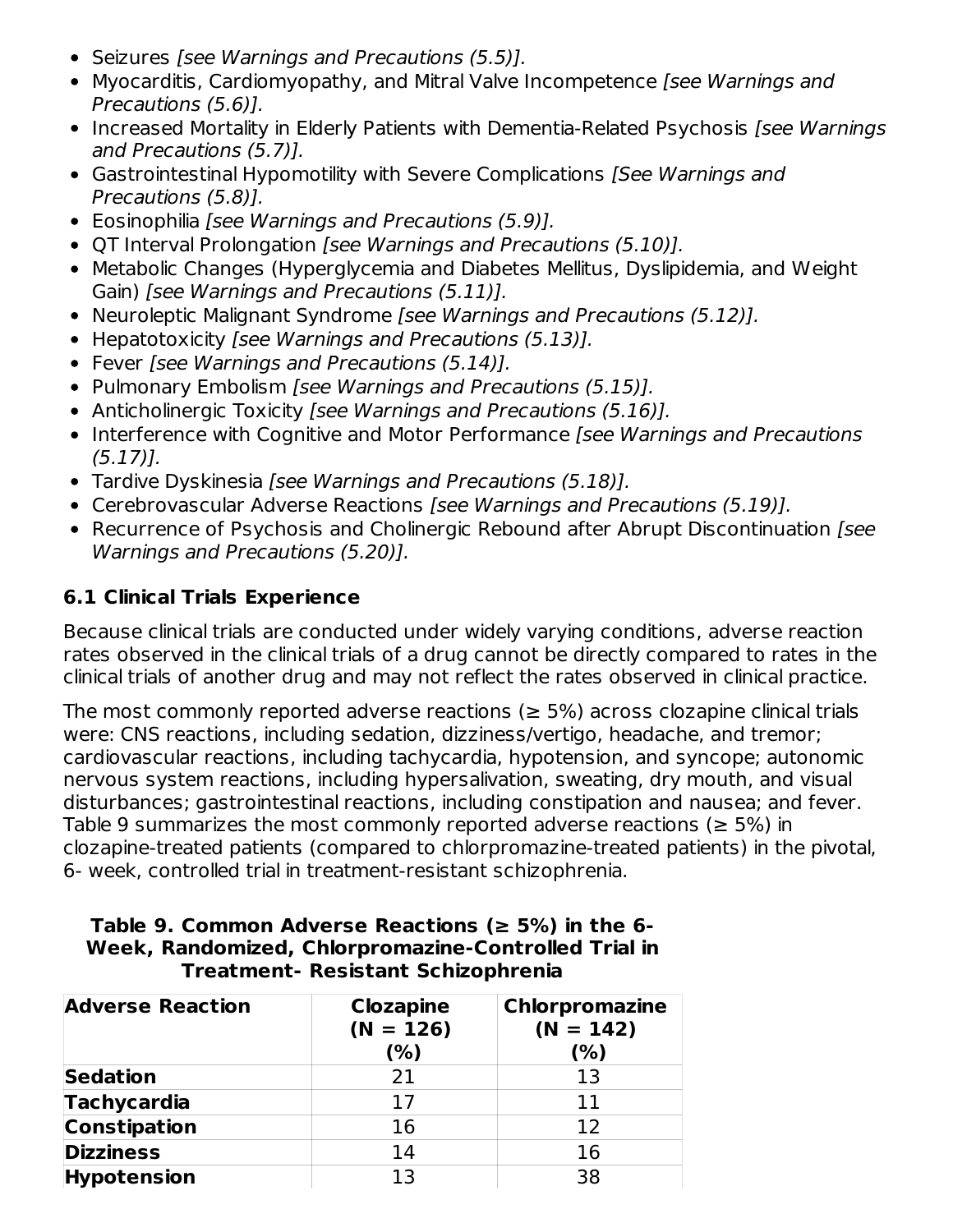| <b>Fever (hyperthermia)</b> | ר 3 |    |
|-----------------------------|-----|----|
| <b>Hypersalivation</b>      | 13  |    |
| <b>Hypertension</b>         | 1 ว |    |
| <b>Headache</b>             |     |    |
| Nausea/vomiting             |     | 1つ |
| Dry mouth                   |     |    |

Table 10 summarizes the adverse reactions reported in clozapine-treated patients at a frequency of 2% or greater across all clozapine studies (excluding the 2-year InterSePT™ Study). These rates are not adjusted for duration of exposure.

#### **Table 10. Adverse Reactions (≥ 2%) Reported in Clozapinetreated Patients (N=842) Across all Clozapine Studies (excluding the 2-year InterSePT™ Study)**

| <b>Body System</b>             | <b>Clozapine</b><br>$N = 842$ |
|--------------------------------|-------------------------------|
| <b>Adverse Reaction *</b>      | <b>Percentage of Patients</b> |
| <b>Central Nervous System</b>  |                               |
| Drowsiness/Sedation            | 39                            |
| Dizziness/Vertigo              | 19                            |
| Headache                       | 7                             |
| Tremor                         | 6                             |
| Syncope                        | 6                             |
| Disturbed Sleep/Nightmares     | 4                             |
| Restlessness                   | 4                             |
| Hypokinesia/Akinesia           | $\overline{4}$                |
| Agitation                      | 4                             |
| Seizures (convulsions)         | $\ast$<br>3                   |
| Rigidity                       | 3                             |
| Akathisia                      | 3                             |
| Confusion                      | $\overline{3}$                |
| Fatigue                        | $\overline{2}$                |
| Insomnia                       | $\overline{2}$                |
| <b>Cardiovascular</b>          |                               |
| Tachycardia                    | $\ast$<br>25                  |
| Hypotension                    | 9                             |
| Hypertension                   | $\overline{4}$                |
| Gastrointestinal               |                               |
| Constipation                   | 14                            |
| <b>Nausea</b>                  | 5                             |
| Abdominal Discomfort/Heartburn | 4                             |
| Nausea/Vomiting                | 3                             |
| Vomiting                       | $\overline{3}$                |
| Diarrhea                       | $\overline{2}$                |
| Urogenital                     |                               |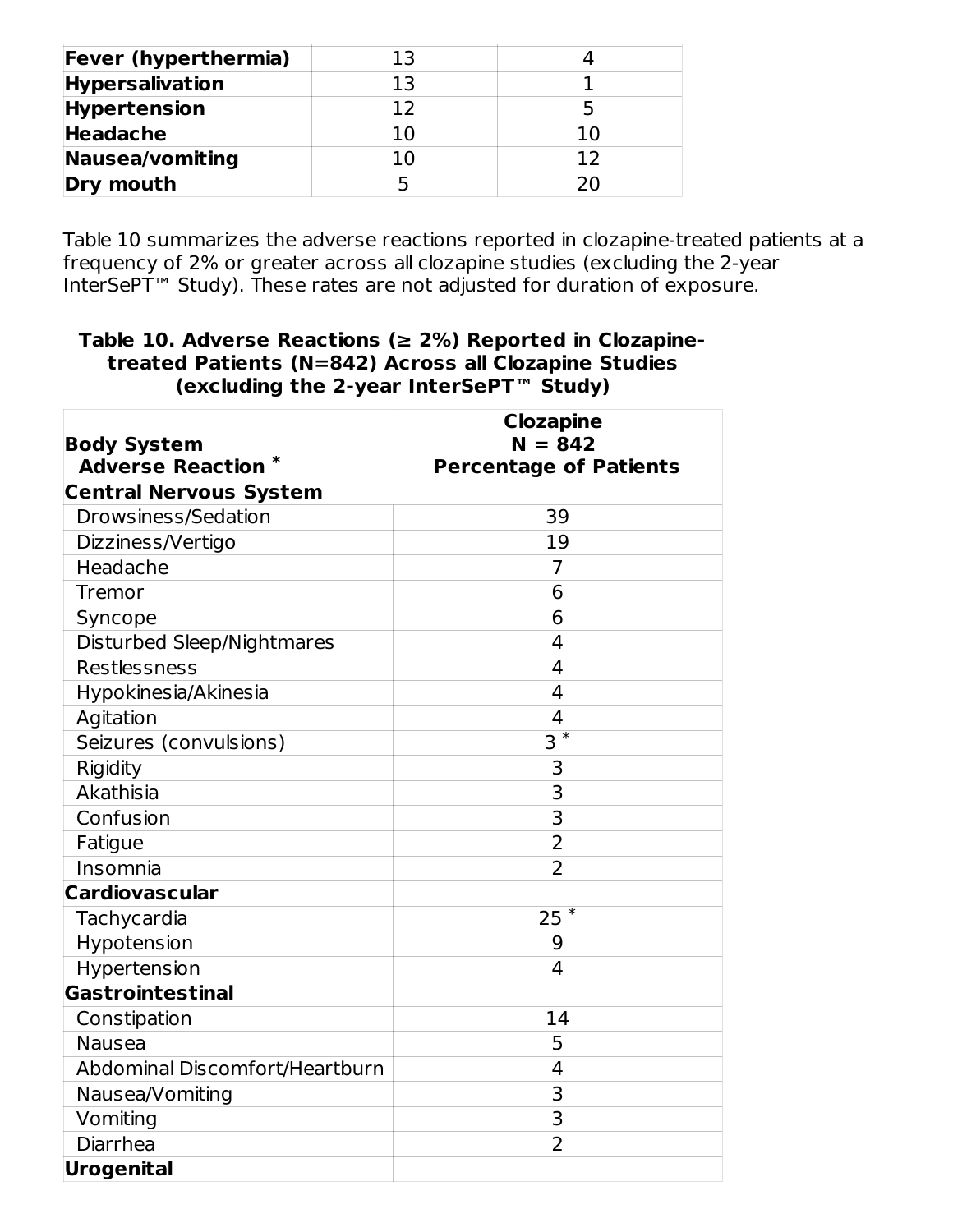| Urinary Abnormalities           |    |
|---------------------------------|----|
| <b>Autonomic Nervous System</b> |    |
| Salivation                      | 31 |
| Sweating                        | 6  |
| Dry Mouth                       | 6  |
| <b>Visual Disturbances</b>      | 5  |
| <b>Skin</b>                     |    |
| Rash                            | 2  |
| <b>Hemic/Lymphatic</b>          |    |
| Leukopenia/Decreased            | 3  |
| WBC/Neutropenia                 |    |
| <b>Miscellaneous</b>            |    |
| Fever                           | 5  |
| Weight Gain                     |    |

\* Rate based on population of approximately 1700 exposed during premarket clinical evaluation of clozapine

Table 11 summarizes the most commonly reported adverse reactions ( $\geq 10\%$  of the clozapine or olanzapine group) in the InterSePT™ Study. This was an adequate and wellcontrolled, two-year study evaluating the efficacy of clozapine relative to olanzapine in reducing the risk of suicidal behavior in patients with schizophrenia or schizoaffective disorder. The rates are not adjusted for duration of exposure.

#### **Table 11. Incidence of Adverse Reactions in Patients Treated with Clozapine or Olanzapine in the InterSePT™ Study (≥10% in the Clozapine or Olanzapine group)**

| <b>Adverse Reactions</b>      | <b>Clozapine</b><br>$N = 479$<br>% Reporting | <b>Olanzapine</b><br>$N = 477$<br>% Reporting |  |  |
|-------------------------------|----------------------------------------------|-----------------------------------------------|--|--|
| Salivary hypersecretion       | 48                                           |                                               |  |  |
| Somnolence                    | 46                                           | 25                                            |  |  |
| Weight increased              | 31                                           | 56                                            |  |  |
| Dizziness (excluding vertigo) | 27                                           | 12                                            |  |  |
| Constipation                  | 25                                           | 10                                            |  |  |
| Insomnia                      | 20                                           | 33                                            |  |  |
| Nausea                        | 17                                           | 10                                            |  |  |
| Vomiting                      | 17                                           | 9                                             |  |  |
| Dyspepsia                     | 14                                           | 8                                             |  |  |

#### Dystonia

Class effect: Symptoms of dystonia, prolonged abnormal contractions of muscle groups, may occur in susceptible individuals during the first few days of treatment. Dystonic symptoms include: spasm of the neck muscles, sometimes progressing to tightness of the throat, swallowing difficulty, difficulty breathing, and/or protrusion of the tongue. While these symptoms can occur at low doses, they occur more frequently and with greater severity with high potency and at higher doses of first generation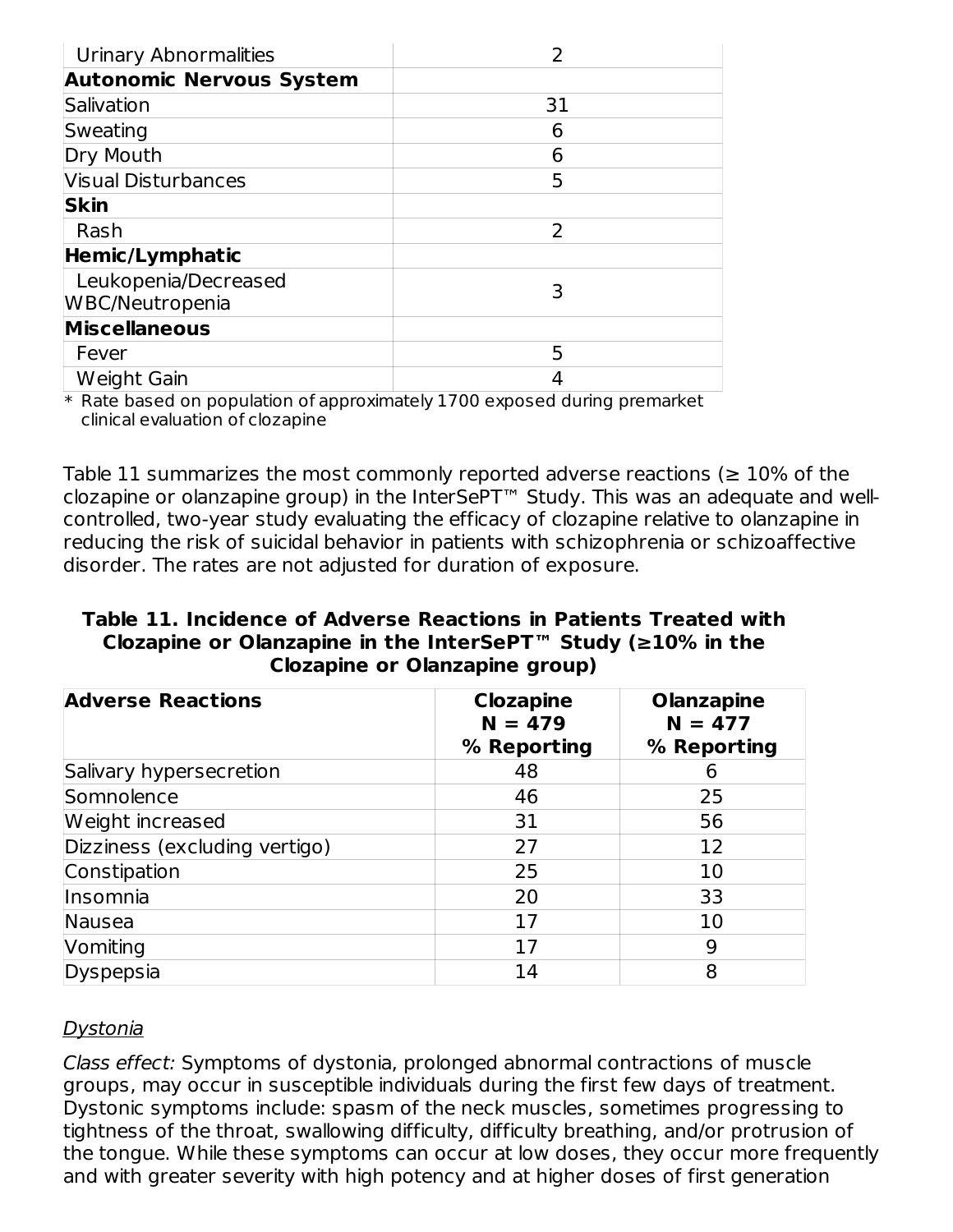antipsychotic drugs. An elevated risk of acute dystonia is observed in males and younger age groups.

### **6.2 Postmarketing Experience**

The following adverse reactions have been identified during post-approval use of clozapine. Because these reactions are reported voluntarily from a population of uncertain size, it is not always possible to reliably estimate their frequency or establish a causal relationship to drug exposure.

#### Central Nervous System

Delirium, EEG abnormal, myoclonus, paresthesia, possible cataplexy, status epilepticus, obsessive compulsive symptoms, restless leg syndrome and post-discontinuation cholinergic rebound adverse reactions.

#### Cardiovascular System

Atrial or ventricular fibrillation, ventricular tachycardia, palpitations, QT interval prolongation, Torsades de Pointes, mitral valve incompetence associated with clozapinerelated cardiomyopathy, myocardial infarction, cardiac arrest, myocarditis and periorbital edema.

#### Endocrine System

Pseudopheochromocytoma

#### Gastrointestinal System

Acute pancreatitis, dysphagia, salivary gland swelling, colitis, megacolon, intestinal ischemia or infarction.

#### Hepatobiliary System

Cholestasis, hepatitis, jaundice, hepatotoxicity, hepatic steatosis, hepatic necrosis, hepatic fibrosis, hepatic cirrhosis, liver injury (hepatic, cholestatic, and mixed), and liver failure.

#### Immune System Disorders

Angioedema, leukocytoclastic vasculitis.

#### Urogenital System

Acute interstitial nephritis, nocturnal enuresis, priapism, renal failure, and retrograde ejaculation.

#### **Skin and Subcutaneous Tissue Disorders**

Hypersensitivity reactions: photosensitivity, vasculitis, erythema multiforme, skin pigmentation disorder, and Stevens-Johnson Syndrome.

#### Musculoskeletal System and Connective Tissue Disorders

Myasthenic syndrome, rhabdomyolysis, and systemic lupus erythematosus.

### Respiratory System

Aspiration, pleural effusion, pneumonia, lower respiratory tract infection, sleep apnea.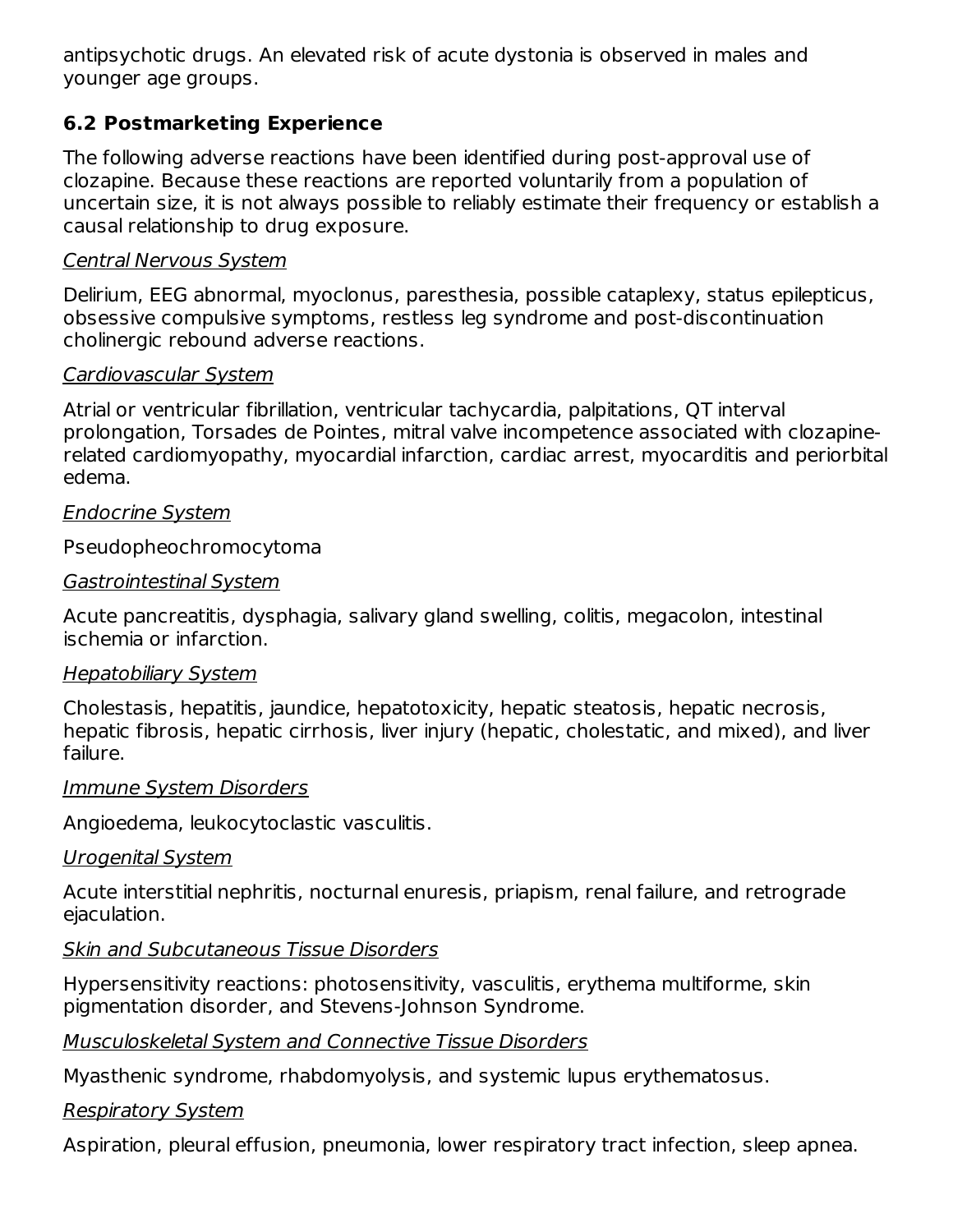#### Hemic and Lymphatic System

Mild, moderate, or severe leukopenia, agranulocytosis, granulocytopenia, WBC decreased, deep-vein thrombosis, elevated hemoglobin/hematocrit, erythrocyte sedimentation rate (ESR) increased, sepsis, thrombocytosis, and thrombocytopenia.

#### Vision Disorders

Narrow-angle glaucoma

#### **Miscellaneous**

Creatine phosphokinase elevation, hyperuricemia, hyponatremia, polyserositis and weight loss.

# **7 DRUG INTERACTIONS**

### **7.1 Potential for Other Drugs to Affect Clozapine**

Clozapine is a substrate for many cytochrome P450 isozymes, in particular CYP1A2, CYP3A4, and CYP2D6. Use caution when administering clozapine concomitantly with drugs that are inducers or inhibitors of these enzymes.

#### CYP1A2 Inhibitors

Concomitant use of clozapine and CYP1A2 inhibitors can increase plasma levels of clozapine, potentially resulting in adverse reactions. Reduce the clozapine dose to onethird of the original dose when clozapine is coadministered with strong CYP1A2 inhibitors (e.g., fluvoxamine, ciprofloxacin, or enoxacin). The clozapine dose should be increased to the original dose when coadministration of strong CYP1A2 inhibitors is discontinued [see Dosage and Administration (2.6), Clinical Pharmacology (12.3)].

Moderate or weak CYP1A2 inhibitors include oral contraceptives and caffeine. Monitor patients closely when clozapine is coadministered with these inhibitors. Consider reducing the clozapine dosage if necessary [see Dosage and Administration (2.6)] .

#### CYP2D6 and CYP3A4 Inhibitors

Concomitant treatment with clozapine and CYP2D6 or CYP3A4 inhibitors (e.g., cimetidine, escitalopram, erythromycin, paroxetine, bupropion, fluoxetine, quinidine, duloxetine, terbinafine, or sertraline) can increase clozapine levels and lead to adverse reactions [see Clinical Pharmacology (12.3)] . Use caution and monitor patients closely when using such inhibitors. Consider reducing the clozapine dose [see Dosage and Administration (2.6)] .

### CYP1A2 and CYP3A4 Inducers

Concomitant treatment with drugs that induce CYP1A2 or CYP3A4 can decrease the plasma concentration of clozapine, resulting in decreased effectiveness of clozapine. Tobacco smoke is a moderate inducer of CYP1A2. Strong CYP3A4 inducers include carbamazepine, phenytoin, St. John's wort, and rifampin. It may be necessary to increase the clozapine dose if used concomitantly with inducers of these enzymes. However, concomitant use of clozapine and strong CYP3A4 inducers is not recommended [see Dosage and Administration (2.6)].

Consider reducing the clozapine dosage when discontinuing coadministered enzyme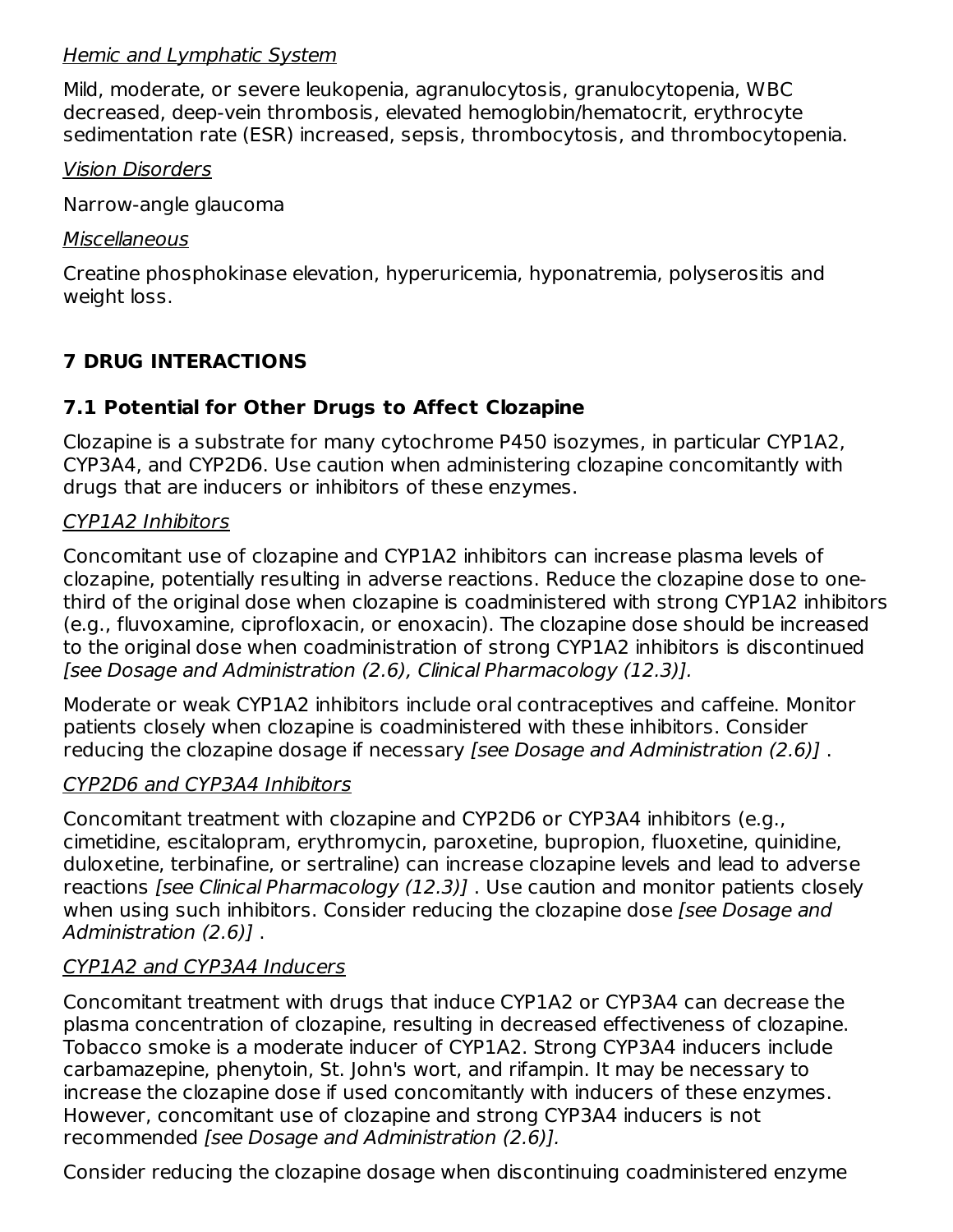inducers; because discontinuation of inducers can result in increased clozapine plasma levels and an increased risk of adverse reactions [see Dosage and Administration (2.6)].

### Anticholinergic Drugs

Concomitant treatment with clozapine and other drugs with anticholinergic activity (e.g., benztropine, cyclobenzaprine, diphenhydramine) can increase the risk for anticholinergic toxicity and severe gastrointestinal adverse reactions related to hypomotility. Avoid concomitant use of clozapine with anticholinergic drugs when possible [see Warnings and Precautions (5.8, 5.16)] .

### Drugs that Cause QT Interval Prolongation

Use caution when administering concomitant medications that prolong the QT interval or inhibit the metabolism of clozapine. Drugs that cause QT prolongation include: specific antipsychotics (e.g., ziprasidone, iloperidone, chlorpromazine, thioridazine, mesoridazine, droperidol, and pimozide), specific antibiotics (e.g., erythromycin, gatifloxacin, moxifloxacin, sparfloxacin), Class 1A antiarrhythmics (e.g., quinidine, procainamide) or Class III antiarrhythmics (e.g., amiodarone, sotalol), and others (e.g., pentamidine, levomethadyl acetate, methadone, halofantrine, mefloquine, dolasetron mesylate, probucol or tacrolimus) [see Warnings and Precautions (5.10)] .

### **7.2 Potential for Clozapine to Affect Other Drugs**

Concomitant use of clozapine with other drugs metabolized by CYP2D6 can increase levels of these CYPD26 substrates. Use caution when coadministering clozapine with other drugs that are metabolized by CYP2D6. It may be necessary to use lower doses of such drugs than usually prescribed. Such drugs include specific antidepressants, phenothiazines, carbamazepine, and Type 1C antiarrhythmics (e.g., propafenone, flecainide, and encainide).

# **8 USE IN SPECIFIC POPULATIONS**

### **8.1 Pregnancy**

#### Risk Summary

There are no adequate or well-controlled studies of clozapine in pregnant women.

Reproduction studies have been performed in rats and rabbits at doses up to 0.4 and 0.9 times, respectively, the maximum recommended human dose (MRHD) of 900 mg/day on a mg/m <sup>2</sup> body surface area basis. The studies revealed no evidence of impaired fertility or harm to the fetus due to clozapine. Because animal reproduction studies are not always predictive of human response, clozapine should be used during pregnancy only if clearly needed.

#### Clinical Considerations

Consider the risk of exacerbation of psychosis when discontinuing or changing treatment with antipsychotic medications during pregnancy and postpartum. Consider early screening for gestational diabetes for patients treated with antipsychotic medications [see Warnings and Precautions (5.11)] .

Neonates exposed to antipsychotic drugs during the third trimester of pregnancy are at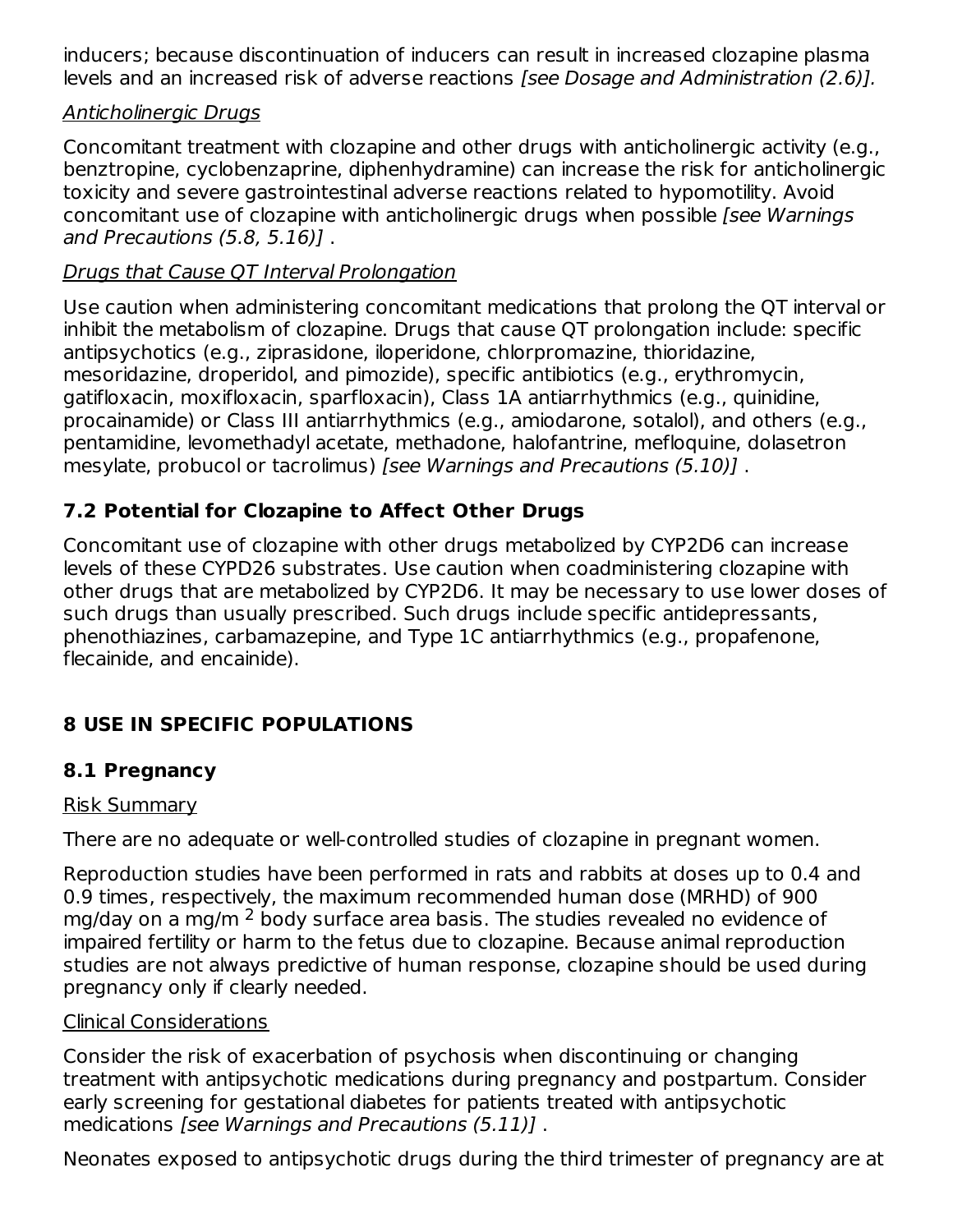risk for extrapyramidal and/or withdrawal symptoms following delivery. Monitor neonates for symptoms of agitation, hypertonia, hypotonia, tremor, somnolence, respiratory distress, and feeding difficulties. The severity of complications can vary from self-limited symptoms to some neonates requiring intensive care unit support and prolonged hospitalization.

### Animal Data

In embryofetal developmental studies, clozapine had no effects on maternal parameters, litter sizes, or fetal parameters when administered orally to pregnant rats and rabbits during the period of organogenesis at doses up to 0.4 and 0.9 times, respectively, the MRHD of 900 mg/day on a mg/m  $^2$  body surface area basis.

In peri/postnatal developmental studies, pregnant female rats were administered clozapine over the last third of pregnancy and until day 21 postpartum. Observations were made on fetuses at birth and during the postnatal period; the offspring were allowed to reach sexual maturity and mated. Clozapine caused a decrease in maternal body weight but had no effects on litter size or body weights of either F1or F2 generations at doses up to 0.4 times the MRHD of 900 mg/day on a mg/m  $^2$  body surface area basis.

### **8.3 Nursing Mothers**

Clozapine is present in human milk. Because of the potential for serious adverse reactions in nursing infants from clozapine, a decision should be made whether to discontinue nursing or to discontinue the drug, taking into account the importance of the drug to the mother.

### **8.4 Pediatric Use**

Safety and effectiveness in pediatric patients have not been established.

# **8.5 Geriatric Use**

There have not been sufficient numbers of geriatric patients in clinical studies utilizing clozapine to determine whether those over 65 years of age differ from younger subjects in their response to clozapine.

Orthostatic hypotension and tachycardia can occur with clozapine treatment [see Boxed] Warning and Warnings and Precautions (5.3)]. Elderly patients, particularly those with compromised cardiovascular functioning, may be more susceptible to these effects.

Elderly patients may be particularly susceptible to the anticholinergic effects of clozapine, such as urinary retention and constipation [see Warnings and Precautions (5.16)].

Carefully select clozapine doses in elderly patients, taking into consideration their greater frequency of decreased hepatic, renal, or cardiac function, as well as other concomitant disease and other drug therapy. Clinical experience suggests that the prevalence of tardive dyskinesia appears to be highest among the elderly; especially elderly women [see Warnings and Precautions (5.18)].

# **8.6 Patients with Renal or Hepatic Impairment**

Dose reduction may be necessary in patients with significant impairment of renal or hepatic function. Clozapine concentrations may be increased in these patients, because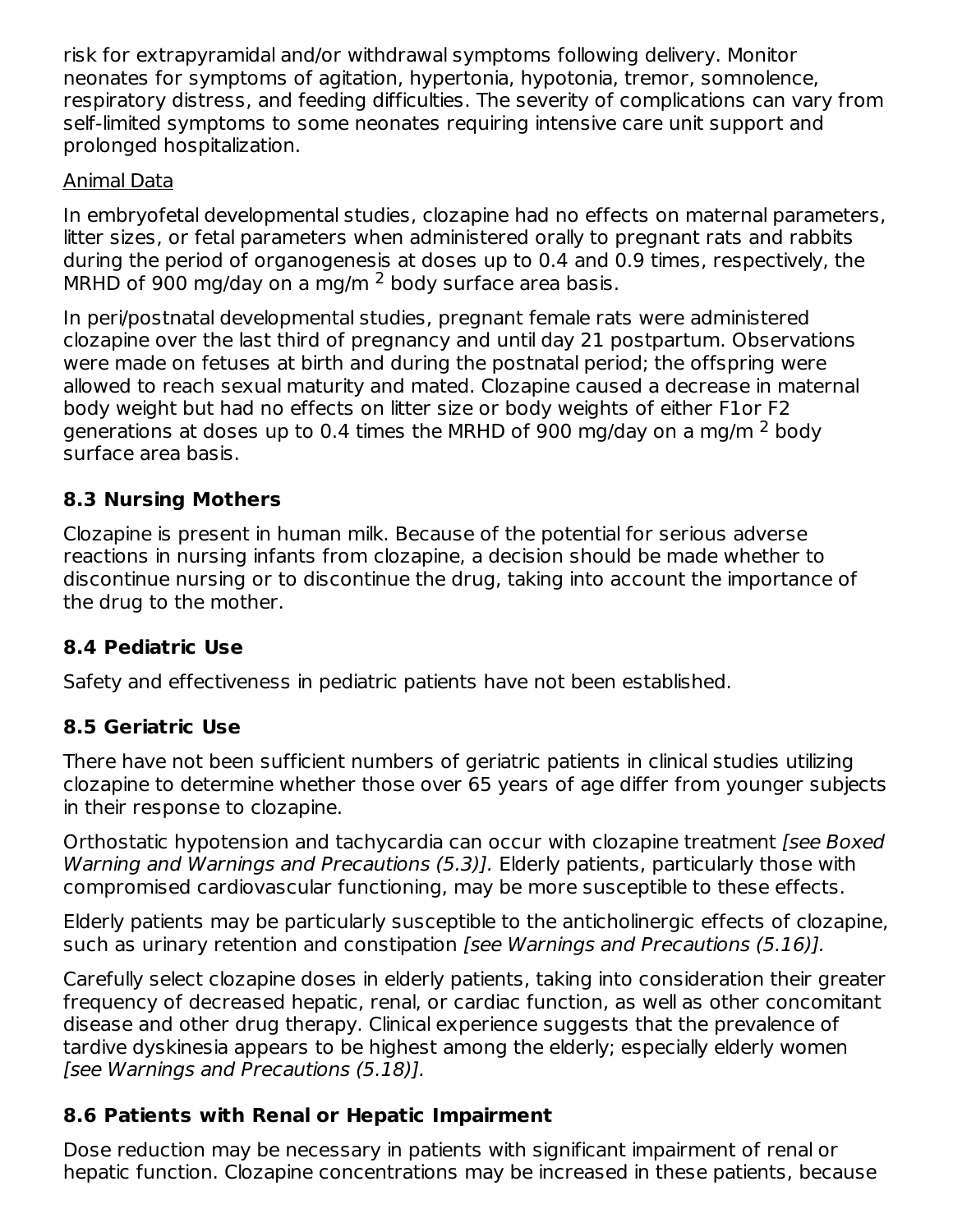clozapine is almost completely metabolized and then excreted [see Dosage and Administration (2.7), Clinical Pharmacology (12.3)].

### **8.7 CYP2D6 Poor Metabolizers**

Dose reduction may be necessary in patients who are CYP2D6 poor metabolizers. Clozapine concentrations may be increased in these patients, because clozapine is almost completely metabolized and then excreted [see Dosage and Administration (2.7), Clinical Pharmacology (12.3)] .

### **8.8 Hospice Patients**

For hospice patients (i.e., terminally ill patients with an estimated life expectancy of six months or less), the prescriber may reduce the ANC monitoring frequency to once every 6 months, after a discussion with the patient and his/her caregiver. Individual treatment decisions should weigh the importance of monitoring ANC in the context of the need to control psychiatric symptoms and the patient's terminal illness.

# **10 OVERDOSAGE**

# **10.1 Overdosage Experience**

The most commonly reported signs and symptoms associated with clozapine overdose are: sedation, delirium, coma, tachycardia, hypotension, respiratory depression or failure; and hypersalivation. There are reports of aspiration pneumonia, cardiac arrhythmias, and seizure. Fatal overdoses have been reported with clozapine, generally at doses above 2500 mg. There have also been reports of patients recovering from overdoses well in excess of 4 g.

### **10.2 Management of Overdosage**

There is no available specific antidote to an overdose of clozapine. Establish and maintain an airway; ensure adequate oxygenation and ventilation. Monitor cardiac status and vital signs. Use general symptomatic and supportive measures. Consider the possibility of multiple-drug involvement.

Contact a Certified Poison Control Center for the most up to date information on the management of overdosage (1-800-222-1222).

# **11 DESCRIPTION**

Clozapine, an atypical antipsychotic drug, is a tricyclic dibenzodiazepine derivative, 8 chloro-11-(4- methyl-1-piperazinyl)-5 H-dibenzo  $[$  b,e]  $[1,4]$  diazepine. The structural formula is: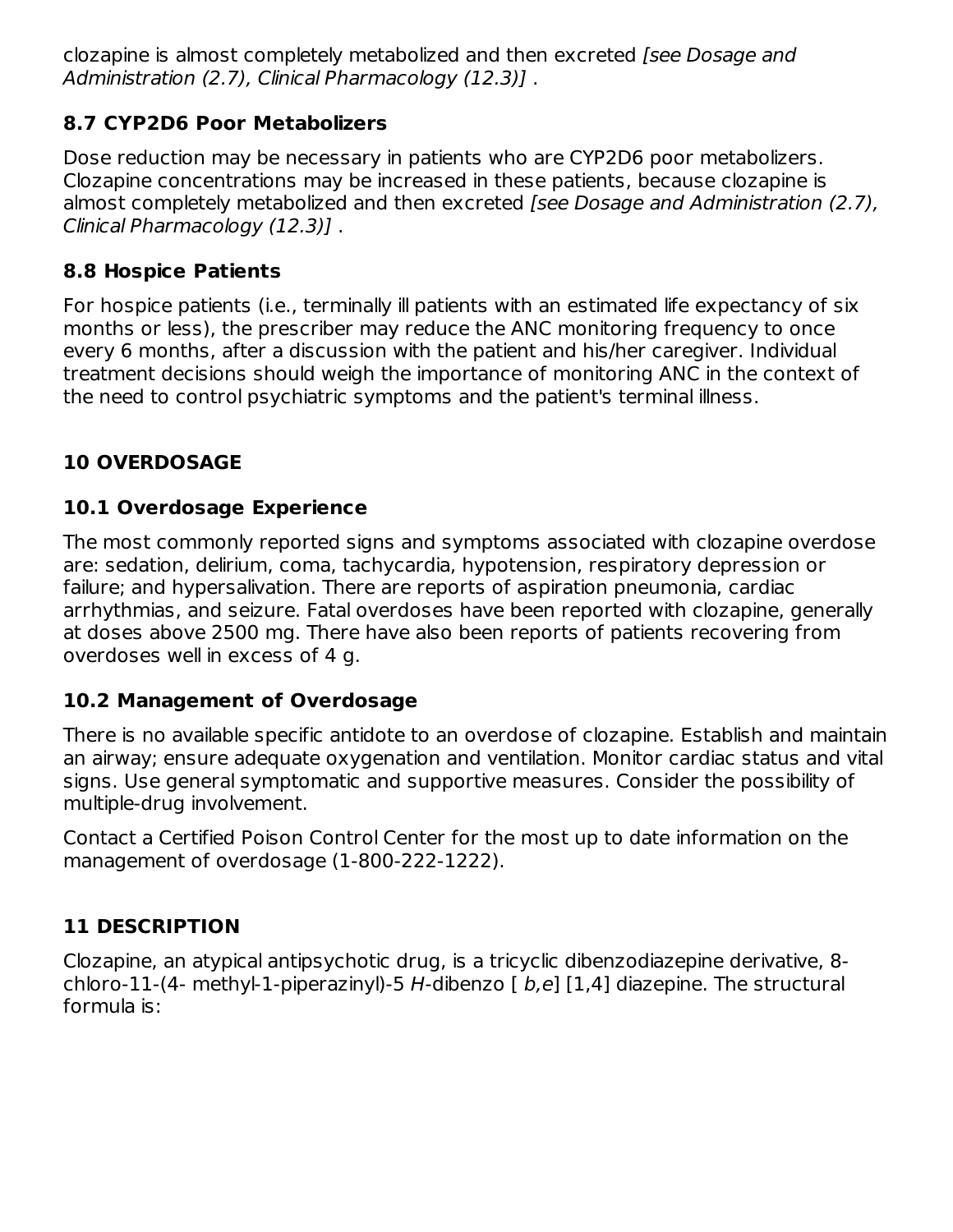

### **C H ClN Mol. wt. 326.83 18 19 4**

Clozapine tablets are available in pale yellow tablets of 25 mg, 50 mg, 100 mg, and 200 mg for oral administration.

Active Ingredient: clozapine

Inactive Ingredients are colloidal silicon dioxide, lactose, magnesium stearate, povidone, starch (corn), sodium starch glycolate, and talc.

# **12 CLINICAL PHARMACOLOGY**

#### **12.1 Mechanism of Action**

The mechanism of action of clozapine is unknown. However, it has been proposed that the therapeutic efficacy of clozapine in schizophrenia is mediated through antagonism of the dopamine type 2 (D  $_{\rm 2}$ ) and the serotonin type 2A (5-HT2A) receptors. Clozapine also acts as an antagonist at adrenergic, cholinergic, histaminergic and other dopaminergic and serotonergic receptors.

#### **12.2 Pharmacodynamics**

Clozapine demonstrated binding affinity to the following receptors: histamine H  $_1$  (K  $_\mathrm{i}$  1.1 nM), adrenergic α <sub>1A</sub> (K <sub>i</sub> 1.6 nM), serotonin 5-HT <sub>6</sub> (K <sub>i</sub> 4 nM), serotonin 5-HT <sub>2A</sub> (K <sub>i</sub> 5.4 nM), muscarinic M  $_1$  (K  $_1$  6.2 nM), serotonin 5-HT  $_7$  (K  $_1$  6.3 nM), serotonin 5-HT  $_{2{\sf C}}$  (K  $_1$  9.4 nM), dopamine D <sub>4</sub> (K <sub>i</sub> 24 nM), adrenergic α <sub>2A</sub> (K <sub>i</sub> 90 nM), serotonin 5-HT <sub>3</sub> (K <sub>i</sub> 95 nM), serotonin 5-HT  $_{1\mathrm{A}}$  (K  $_{\mathrm{i}}$  120 nM), dopamine D  $_{2}$  (K  $_{\mathrm{i}}$  160 nM), dopamine D  $_{1}$  (K  $_{\mathrm{i}}$  270 nM), dopamine D  $_5$  (K  $_1$  454 nM), and dopamine D  $_3$  (K  $_1$  555 nM).

Clozapine causes little or no prolactin elevation.

Clinical electroencephalogram (EEG) studies demonstrated that clozapine increases delta and theta activity and slows dominant alpha frequencies. Enhanced synchronization occurs. Sharp wave activity and spike and wave complexes may also develop. Patients have reported an intensification of dream activity during clozapine therapy. REM sleep was found to be increased to 85% of the total sleep time. In these patients, the onset of REM sleep occurred almost immediately after falling asleep.

### **12.3 Pharmacokinetics**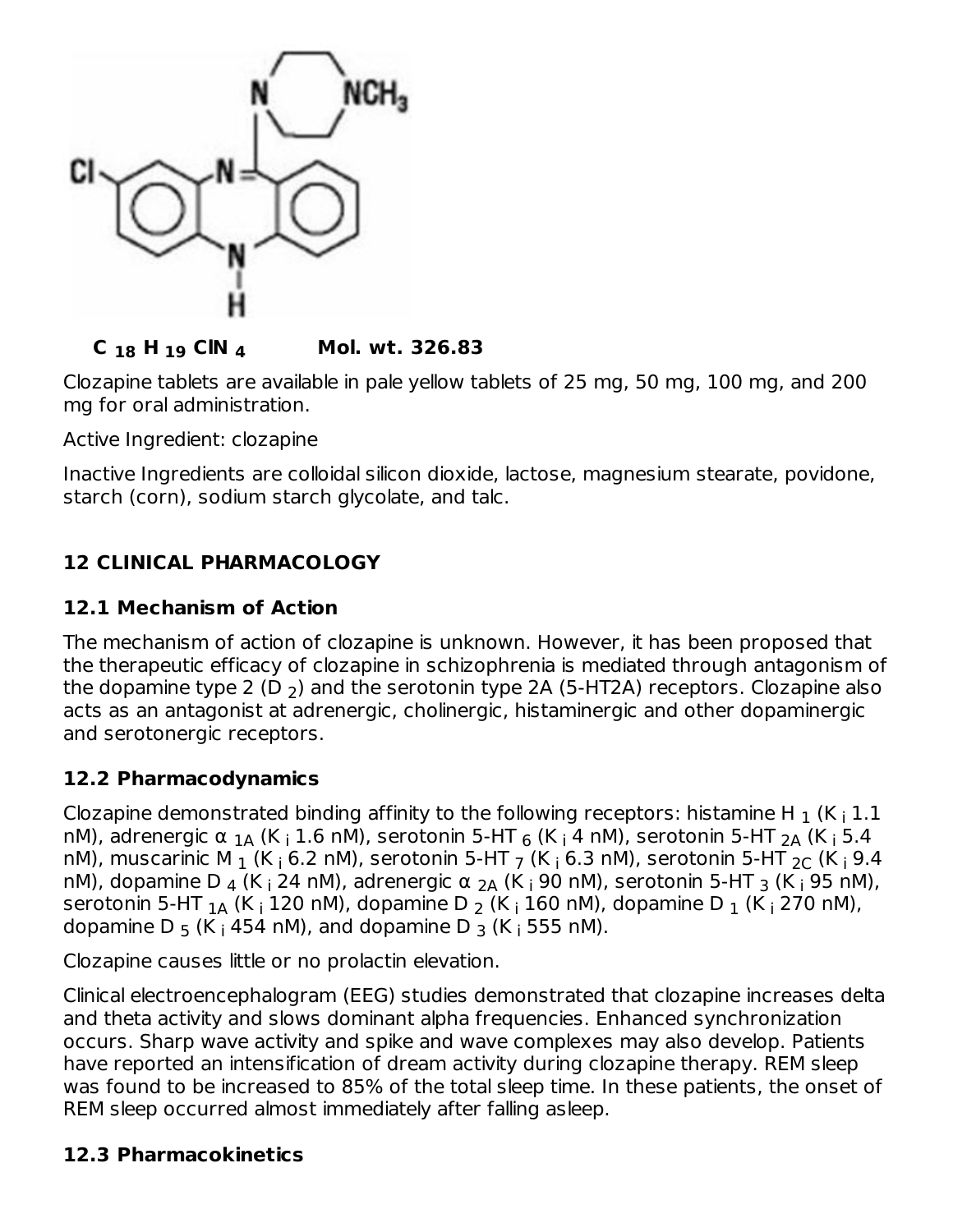### Absorption

In humans, clozapine tablets (25 mg and 100 mg) are equally bioavailable relative to a clozapine solution. Following oral administration of clozapine 100 mg twice daily, the average steady-state peak plasma concentration was 319 ng/mL (range: 102 to 771 ng/mL), occurring at the average of 2.5 hours (range: 1 to 6 hours) after dosing. The average minimum concentration at steady state was 122 ng/mL (range: 41 to 343 ng/mL), after 100 mg twice daily dosing. Food does not appear to affect the systemic bioavailability of clozapine. Thus, clozapine may be administered with or without food.

### **Distribution**

Clozapine is approximately 97% bound to serum proteins. The interaction between clozapine and other highly protein-bound drugs has not been fully evaluated but may be important [see Drug Interactions (7)].

### Metabolism and Excretion

Clozapine is almost completely metabolized prior to excretion, and only trace amounts of unchanged drug are detected in the urine and feces. Clozapine is a substrate for many cytochrome P450 isozymes, in particular CYP1A2, CYP2D6, and CYP3A4. Approximately 50% of the administered dose is excreted in the urine and 30% in the feces. The demethylated, hydroxylated, and N-oxide derivatives are components in both urine and feces. Pharmacological testing has shown the desmethyl metabolite (norclozapine) to have only limited activity, while the hydroxylated and N-oxide derivatives were inactive. The mean elimination half-life of clozapine after a single 75 mg dose was 8 hours (range: 4 to 12 hours), compared to a mean elimination half-life of 12 hours (range: 4 to 66 hours), after achieving steady state with 100 mg twice daily dosing.

A comparison of single-dose and multiple-dose administration of clozapine demonstrated that the elimination half-life increased significantly after multiple dosing relative to that after single-dose administration, suggesting the possibility of concentration-dependent pharmacokinetics. However, at steady state, approximately dose-proportional changes with respect to AUC (area under the curve), peak, and minimum clozapine plasma concentrations were observed after administration of 37.5, 75, and 150 mg twice daily.

### Drug-Drug Interaction Studies

# Fluvoxamine

A pharmacokinetic study was conducted in 16 schizophrenic patients who received clozapine under steady-state conditions. After coadministration of fluvoxamine for 14 days, mean trough concentrations of clozapine and its metabolites, Ndesmethylclozapine and clozapine N-oxide, were elevated about three-fold compared to baseline steady-state concentrations.

### Paroxetine, Fluoxetine, and Sertraline

In a study of schizophrenic patients  $(n=14)$  who received clozapine under steady-state conditions, coadministration of paroxetine produced only minor changes in the levels of clozapine and its metabolites. However, other published reports describe modest elevations (less than two-fold) of clozapine and metabolite concentrations when clozapine was taken with paroxetine, fluoxetine, and sertraline.

# Specific Population Studies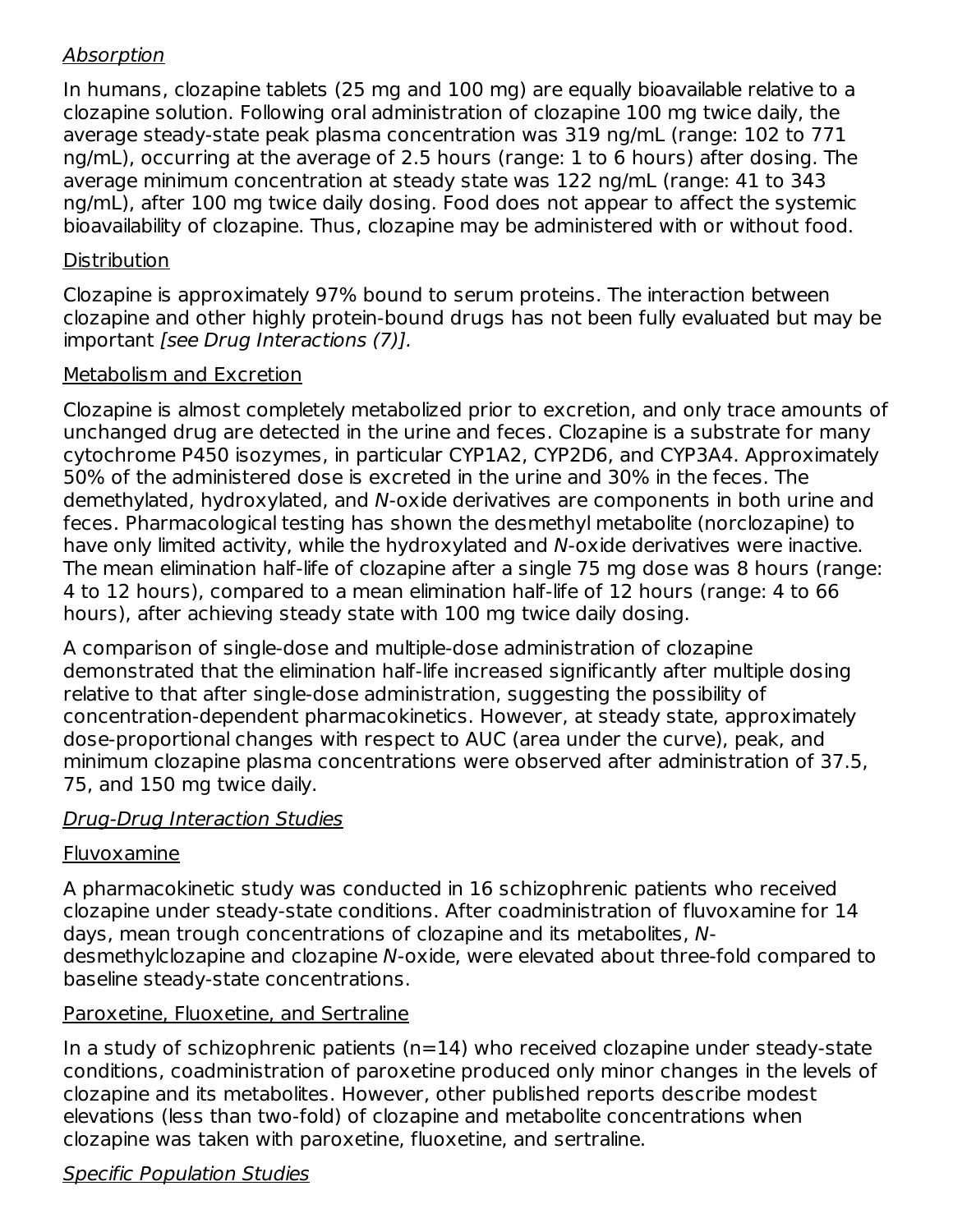#### Renal or Hepatic Impairment

No specific pharmacokinetic studies were conducted to investigate the effects of renal or hepatic impairment on the pharmacokinetics of clozapine. Higher clozapine plasma concentrations are likely in patients with significant renal or hepatic impairment when given usual doses.

#### CYP2D6 Poor Metabolizers

A subset (3% to 10%) of the population has reduced activity of CYP2D6 (CYP2D6 poor metabolizers). These individuals may develop higher than expected plasma concentrations of clozapine when given usual doses.

# **13 NONCLINICAL TOXICOLOGY**

### **13.1 Carcinogenesis, Mutagenesis, Impairment of Fertility**

#### **Carcinogenesis**

No carcinogenic potential was demonstrated in long-term studies in mice and rats at doses up to 0.3 times and 0.4 times, respectively, the maximum recommended human dose (MRHD) of 900 mg/day on a mg/m  $^2$  body surface area basis.

### **Mutagenesis**

Clozapine was not genotoxic when tested in the following gene mutation and chromosomal aberration tests: the bacterial Ames test, the in vitro mammalian V79 in Chinese hamster cells, the in vitro unscheduled DNA synthesis in rat hepatocytes or the in vivo micronucleus assay in mice.

#### Impairment of Fertility

Clozapine had no effect on any parameters of fertility, pregnancy, fetal weight or postnatal development when administered orally to male rats 70 days before mating and to female rats for 14 days before mating at doses up to 0.4 times the MRHD of 900 mg/day on a mg/m <sup>2</sup> body surface area basis.

# **14 CLINICAL STUDIES**

# **14.1 Treatment-Resistant Schizophrenia**

The efficacy of clozapine in treatment-resistant schizophrenia was established in a multicenter, randomized, double-blind, active-controlled (chlorpromazine) study in patients with a DSM-III diagnosis of schizophrenia who had inadequate responses to at least 3 different antipsychotics (from at least 2 different chemical classes) during the preceding 5 years. The antipsychotic trials must have been judged adequate; the antipsychotic dosages must have been equivalent to or greater than 1000 mg per day of chlorpromazine for a period of at least 6 weeks, each without significant reduction of symptoms. There must have been no period of good functioning within the preceding 5 years. Patients must have had a baseline score of at least 45 on the investigator-rated Brief Psychiatric Rating Scale (BPRS). On the 18-item BPRS, 1 indicates the absence of symptoms, and 7 indicates severe symptoms; the maximum potential total BPRS score is 126. At baseline, the mean BPRS score was 61. In addition, patients must have had a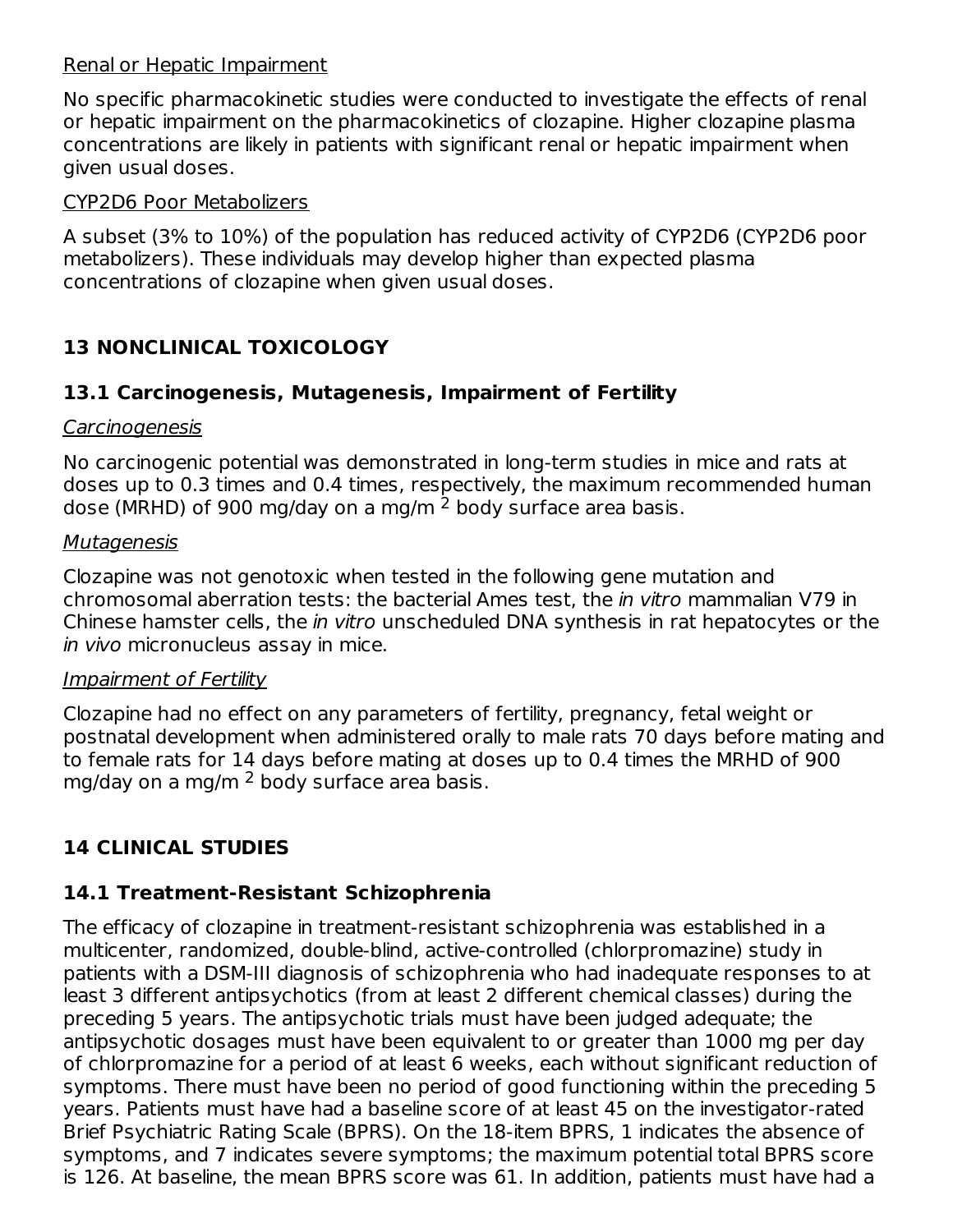score of at least 4 on at least two of the following four individual BPRS items: conceptual disorganization, suspiciousness, hallucinatory behavior, and unusual thought content. Patients must have had a Clinical Global Impressions – Severity Scale score of at least 4 (moderately ill).

In the prospective, lead-in phase of the trial, all patients ( $N=305$ ) initially received singleblind treatment with haloperidol (the mean dose was 61 mg per day) for 6 weeks. More than 80% of patients completed the 6-week trial. Patients with an inadequate response to haloperidol (n=268) were randomized to double-blind treatment with clozapine  $(N=126)$  or chlorpromazine  $(N=142)$ . The maximum daily clozapine dose was 900 mg; the mean daily dose was >600 mg). The maximum daily chlorpromazine dose was 1800 mg; the mean daily dose was >1200 mg.

The primary endpoint was treatment response, predefined as a decrease in BPRS score of at least 20% and either (1) a CGI-S score of  $\leq$ 3 (mildly ill), or (2) a BPRS score of  $\leq$ 35, at the end of 6 weeks of treatment. Approximately 88% of patients from the clozapine and chlorpromazine groups completed the 6-week trial. At the end of 6 weeks, 30% of the clozapine group responded to treatment, and 4% of the chlorpromazine group responded to treatment. The difference was statistically significant ( $p < 0.001$ ). The mean change in total BPRS score was - 16 and -5 in the clozapine and chlorpromazine group, respectively; the mean change in the 4 key BPRS item scores was -5 and -2 in the clozapine and chlorpromazine group, respectively; and the mean change in CGI-S score was -1.2 and -0.4, in the clozapine and chlorpromazine group, respectively. These changes in the clozapine group were statistically significantly greater than in the chlorpromazine group ( $p < 0.001$  in each analysis).

# **14.2 Recurrent Suicidal Behavior in Schizophrenia or Schizoaffective Disorder**

The effectiveness of clozapine in reducing the risk of recurrent suicidal behavior was assessed in the International Suicide Prevention Trial (InterSePT™, a trademark of Novartis Pharmaceuticals Corporation). This was a prospective, randomized, open-label, active-controlled, multicenter, international, parallel-group comparison of clozapine versus olanzapine (Zyprexa®, a registered trademark of Eli Lilly and Company) in 956 patients with schizophrenia or schizoaffective disorder (DSM-IV) who were judged to be at risk for recurrent suicidal behavior. Only about one-fourth of these patients (27%) were considered resistant to standard antipsychotic drug treatment. To enter the trial, patients must have met 1 of the following criteria:

- ∘ They had attempted suicide within the three years prior to their baseline evaluation.
- They had been hospitalized to prevent a suicide attempt within the three years prior to their baseline evaluation.
- They demonstrated moderate-to-severe suicidal ideation with a depressive component within one week prior to their baseline evaluation.
- They demonstrated moderate-to-severe suicidal ideation accompanied by command hallucinations to do self-harm within one week prior to their baseline evaluation.

Dosing regimens for each treatment group were determined by individual investigators and were individualized by patient. Dosing was flexible, with a dose range of 200 to 900 mg/day for clozapine and 5 to 20 mg/day for olanzapine. For the 956 patients who received clozapine or olanzapine in this study, there was extensive use of concomitant psychotropics: 84% with antipsychotics, 65% with anxiolytics, 53% with antidepressants, and 28% with mood stabilizers. There was significantly greater use of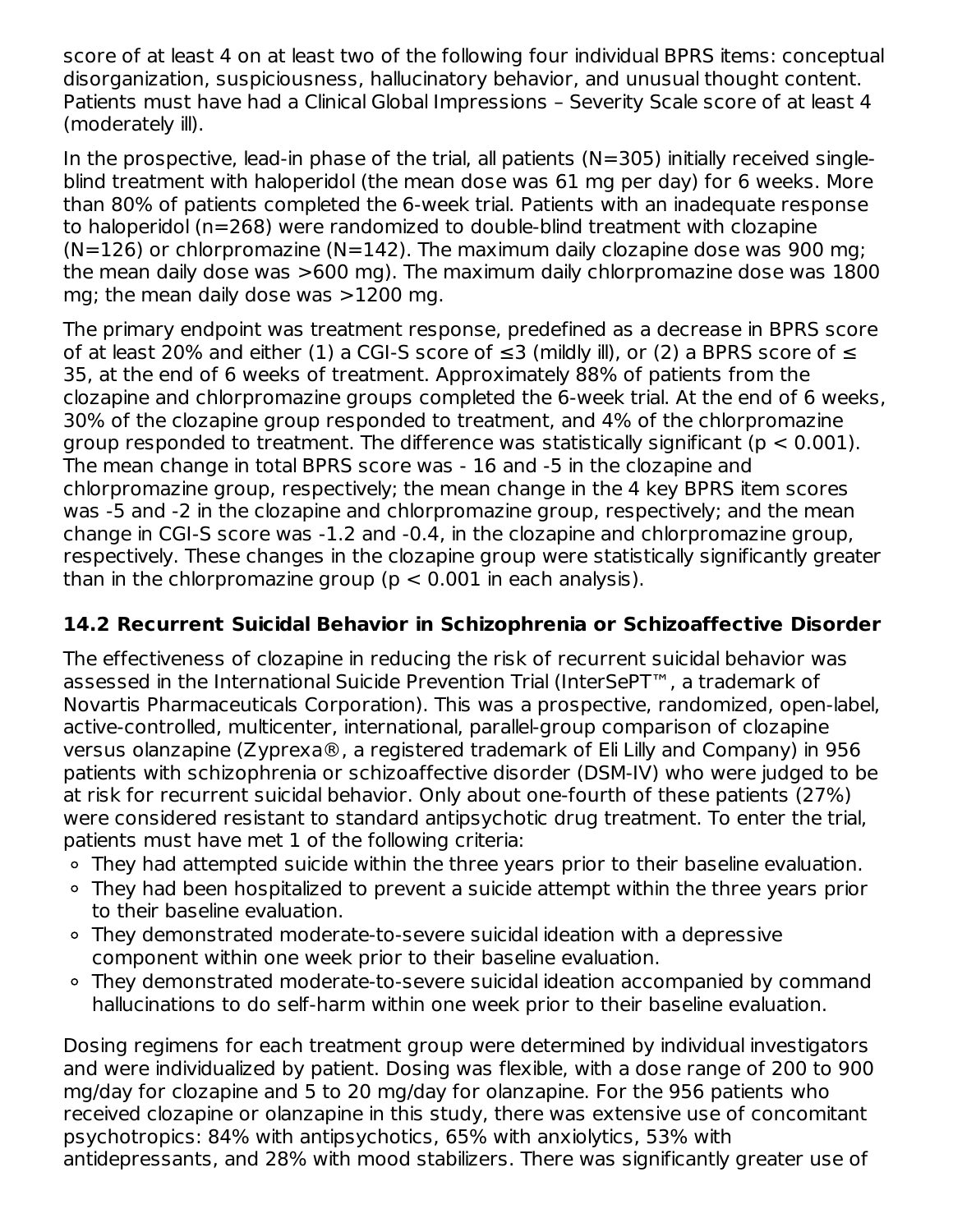concomitant psychotropic medications among the patients in the olanzapine group.

The primary efficacy measure was time to (1) a significant suicide attempt, including a completed suicide; (2) hospitalization due to imminent suicide risk, including increased level of surveillance for suicidality for patients already hospitalized; or (3) worsening of suicidality severity as demonstrated by "much worsening" or "very much worsening" from baseline in the Clinical Global Impression of Severity of Suicidality as assessed by the Blinded Psychiatrist (CGI-SS-BP) scale. A determination of whether or not a reported event met criterion 1 or 2 above was made by the Suicide Monitoring Board (SMB), a group of experts blinded to patient data.

A total of 980 patients were randomized to the study and 956 received study medication. Sixty-two percent of the patients were diagnosed with schizophrenia, and the remainder (38%) were diagnosed with schizoaffective disorder. Only about onefourth of the total patient population (27%) was identified as "treatment-resistant" at baseline. There were more males than females in the study (61% of all patients were male). The mean age of patients entering the study was 37 years of age (range 18 to 69). Most patients were Caucasian (71%), 15% were Black, 1% were Asian, and 13% were classified as being of "other" races.

Patients treated with clozapine had a statistically significant longer delay in the time to recurrent suicidal behavior in comparison with olanzapine. This result should be interpreted only as evidence of the effectiveness of clozapine in delaying time to recurrent suicidal behavior and not a demonstration of the superior efficacy of clozapine over olanzapine.

The probability of experiencing (1) a significant suicide attempt, including a completed suicide, or (2) hospitalization because of imminent suicide risk, including increased level of surveillance for suicidality for patients already hospitalized, was lower for clozapine patients than for olanzapine patients at Week 104: clozapine 24% versus olanzapine 32%; 95% CI of the difference: 2%, 14% (Figure 1).

**Figure 1. Cumulative Probability of a Significant Suicide Attempt or Hospitalization to Prevent Suicide in Patients with Schizophrenia or Schizoaffective Disorder at High Risk of Suicidality**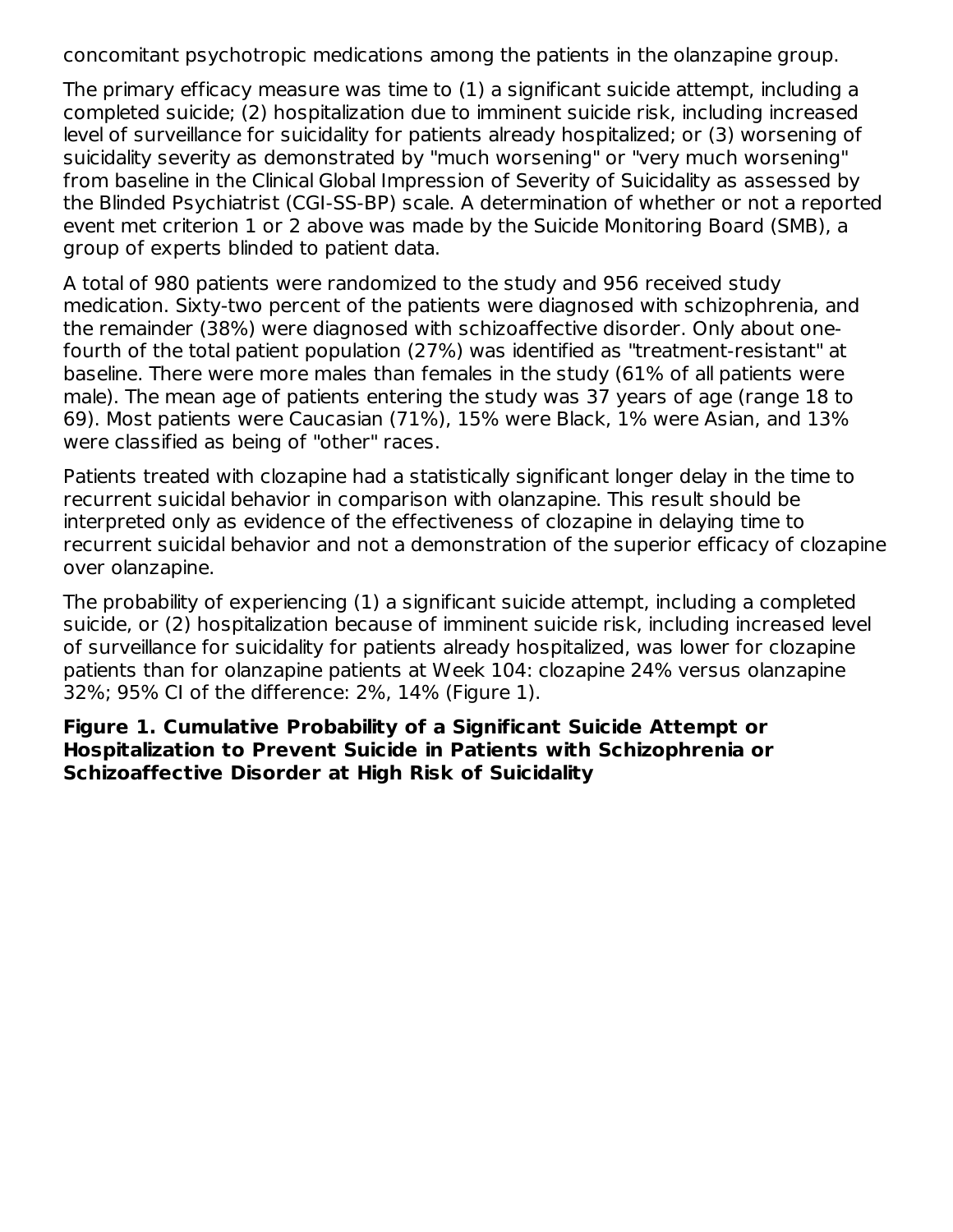

#### **16 HOW SUPPLIED/STORAGE AND HANDLING**

#### **16.1 How Supplied**

Clozapine tablets are available as 25 mg, 50 mg, and 100 mg round, pale-yellow, tablets with a score on one side and as a 200 mg oval shape, pale-yellow tablet with a score on one side.

#### **Clozapine Tablets**

#### **25 mg**

Engraved with "MYX" above score and "25" below score. Engraved with "900" on other side.

| Bottle of 100 | NDC 51407-085- |  |  |
|---------------|----------------|--|--|
|               | 01             |  |  |

#### **100 mg**

Engraved with "MYX" above score and "100" below score. Engraved with "902" on other side.

| Bottle of 100 | NDC 51407-086-<br>01 |
|---------------|----------------------|
| Bottle of 500 | NDC 51407-086-<br>05 |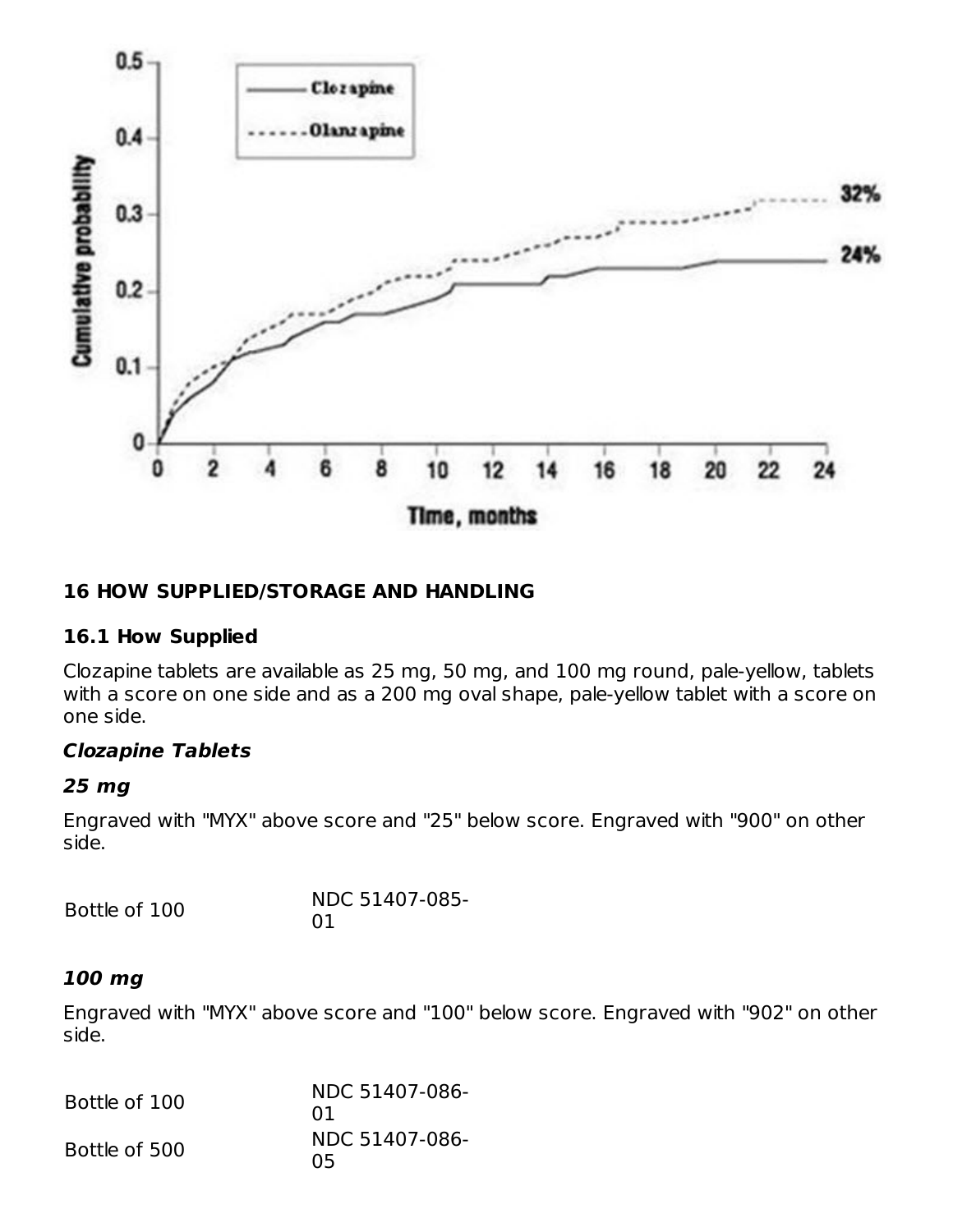### **16.2 Storage and Handling**

Store at 20° to 25°C (68° to 77°F). [See USP Controlled Room Temperature]. Keep out of reach of children.

# **17 PATIENT COUNSELING INFORMATION**

Discuss the following issues with patients and caregivers:

- o Severe Neutropenia:
	- o Instruct patients (and caregivers) beginning treatment with clozapine tablets about the risk of developing severe neutropenia and infection.
	- o Instruct patients to immediately report to their physician any symptom or sign of infection (e.g., flu- like illness; fever; lethargy; general weakness or malaise; mucus membrane ulceration; skin, pharyngeal, vaginal, urinary, or pulmonary infection; or extreme weakness or lethargy) occurring at any time during clozapine tablet therapy, to aid in evaluation for neutropenia and to institute prompt and appropriate management. [see Warnings and Precautions (5.1), (5.12), and (5.14)] .
	- Inform patients and caregivers clozapine tablets are available only through a restricted program called the Clozapine REMS Program designed to ensure the required blood monitoring, in order to reduce the risk of developing severe neutropenia. Advise patients and caregivers of the importance of having blood tested as follows:
		- Weekly blood tests are required for the first 6 months.
		- An ANC is required every 2 weeks for the next 6 months if an acceptable ANC is maintained during the first 6 months of continuous therapy,
		- An ANC is required once every 4 weeks thereafter if an acceptable ANC is maintained during the second 6 months of continuous therapy.
	- Clozapine tablets are available only from certified pharmacies participating in the program.

Provide patients (and caregivers) with website information and the telephone number on how to obtain the product (www.clozapinerems.com or 1-844-267- 8678) [ see Warnings and Precautions (5.2)].

- Orthostatic Hypotension, Bradycardia, and Syncope: Inform patients and caregivers about the risk of orthostatic hypotension and syncope, especially during the period of initial dose titration. Instruct them to strictly follow the clinician's instructions for dosage and administration. Advise patients to consult their clinician immediately if they feel faint, lose consciousness or have signs or symptoms suggestive of bradycardia or arrhythmia [see Dosage and Administration (2.2) and Warnings and Precautions (5.3)].
- Seizures: Inform patients and caregivers about the significant risk of seizure during clozapine tablet treatment. Caution them about driving and any other potentially hazardous activity while taking clozapine tablets [see Warnings and Precautions  $(5.5)$ ].
- Gastrointestinal Hypomotility with Severe Complications: Educate patients and caregivers on the risks, prevention and treatment of clozapine-induced constipation, including medications to avoid when possible (e.g., drugs with anticholinergic activity). Encourage appropriate hydration, physical activity, and fiber intake and emphasize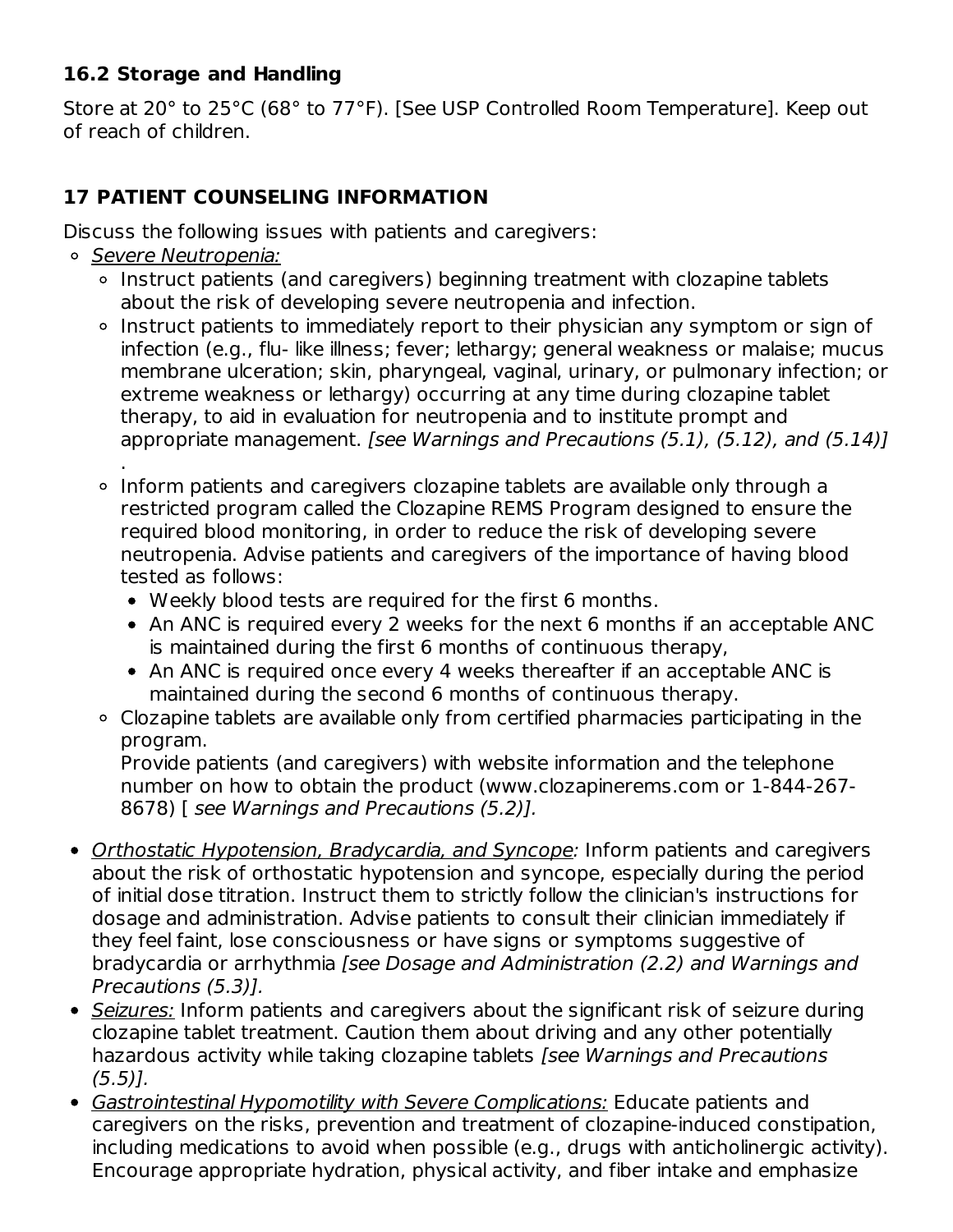that prompt attention and treatment to the development of constipation or other gastrointestinal symptoms is critical in preventing severe complications. Advise patients and caregivers to contact their health care provider if they experience symptoms of constipation (e.g., difficulty passing stools, incomplete passage of stool, decreased bowel movement frequency) or other symptoms associated with gastrointestinal hypomotility (e.g., nausea, abdominal distension or pain, vomiting) [see Warnings and Precautions (5.8), Drug Interactions (7.1)] .

- QT Interval Prolongation: Advise patients to consult their clinician immediately if they feel faint, lose consciousness or have signs or symptoms suggestive of arrhythmia. Instruct patients to not take clozapine tablets with other drugs that cause QT interval prolongation. Instruct patients to inform their clinicians that they are taking clozapine tablets before any new drug [see Warnings and Precautions (5.10.) and Drug Interactions (7.1)].
- Metabolic Changes (hyperglycemia and diabetes mellitus, dyslipidemia, weight gain): Educate patients and caregivers about the risk of metabolic changes and the need for specific monitoring. The risks include hyperglycemia and diabetes mellitus, dyslipidemia, weight gain, and cardiovascular reactions. Educate patients and caregivers about the symptoms of hyperglycemia (high blood sugar) and diabetes mellitus (e.g., polydipsia, polyuria, polyphagia, and weakness). Monitor all patients for these symptoms. Patients who are diagnosed with diabetes or have risk factors for diabetes (obesity, family history of diabetes) should have their fasting blood glucose monitored before beginning treatment and periodically during treatment. Patients who develop symptoms of hyperglycemia should have assessments of fasting glucose. Clinical monitoring of weight is recommended [see Warnings and Precautions  $(5.11)$ .
- Interference with Cognitive and Motor Performance: Because clozapine tablets may have the potential to impair judgment, thinking, or motor skills, patients should be cautioned about operating hazardous machinery, including automobiles, until they are reasonably certain that clozapine tablets therapy does not affect them adversely (see Warnings and Precautions (5.17)] . Missed Doses and Re-initiating Treatment: Inform patients and caregivers that if the patient misses taking clozapine tablets for more than 2 days, they should not restart their medication at the same dosage but should contact their physician for dosing instructions [see Dosage and Administration (2.5) and Warnings and Precautions (5.1, 5.3)].
- Pregnancy: Patients and caregivers should notify the clinician if the patient becomes pregnant or intends to become pregnant during therapy [see Use in Specific Populations (8.1)].
- Nursing: Advise patients and caregivers that the patient should not breastfeed an infant if they are taking clozapine tablets [see Use in Specific Populations (8.3)].
- Concomitant Medication: Advise patients to inform their healthcare provider if they are taking, or plan to take, any prescription or over-the-counter drugs; there is a potential for significant drug-drug interactions [see Dosage and Administration (2.6), Drug Interactions (7.1).

\*Zyprexa® (olanzapine) is a registered trademark of Eli Lilly and Company.

Manufactured by:

# **Mayne Pharma**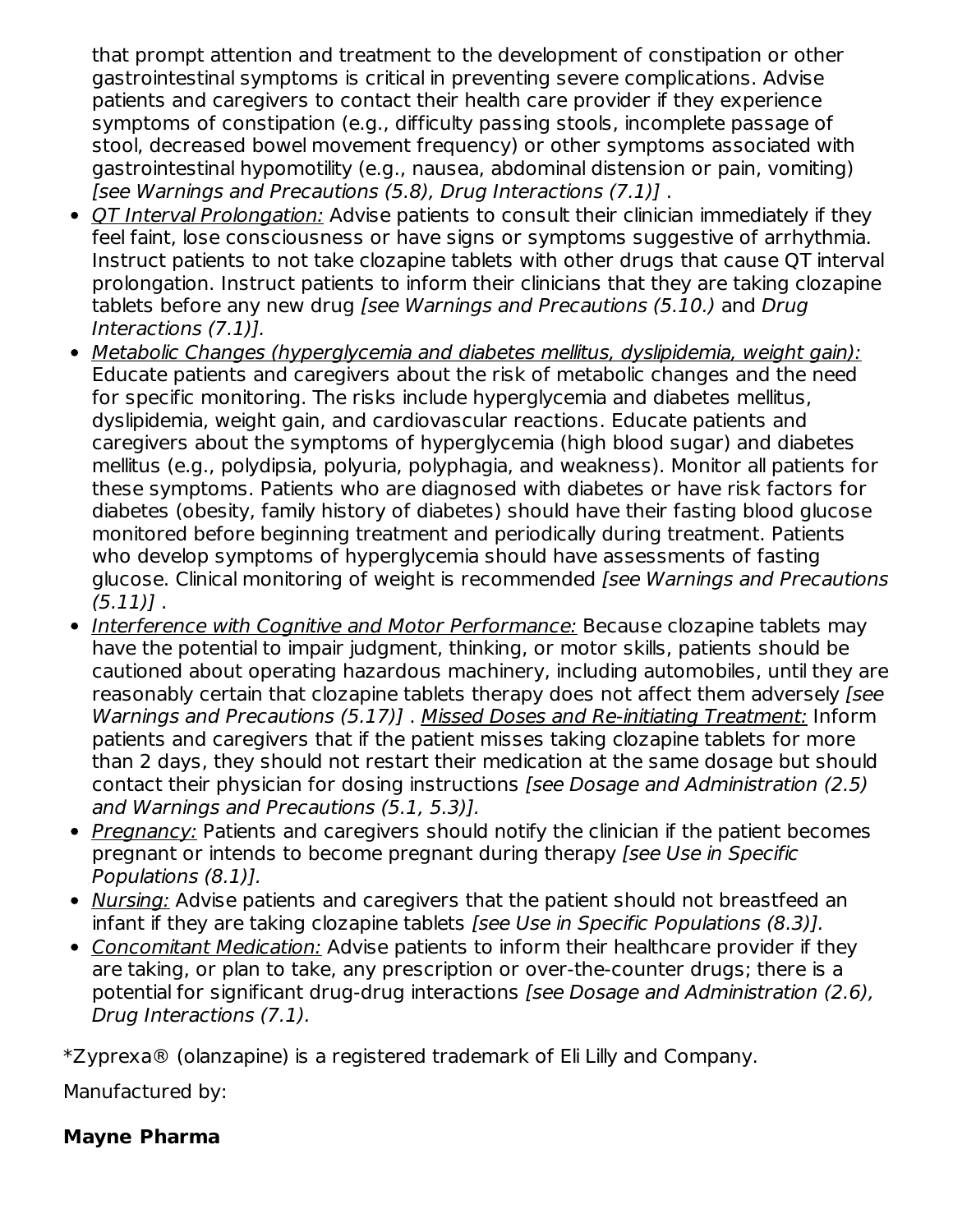Greenville, NC 27834

Revised: May 2021

Marketed/Packaged by: GSMS, Inc.

Camarillo, CA USA 93012

#### **PRINCIPAL DISPLAY PANEL - 25 mg Tablet Bottle Label**

NDC 51407-085-01

Clozapine

Tablets, USP

25 mg

Rx Only

100 Tablets



# **PRINCIPAL DISPLAY PANEL - 100 mg Tablet Bottle Label**

NDC 51407-086-01

Clozapine

Tablets, USP

100 mg

Rx Only

100 Tablets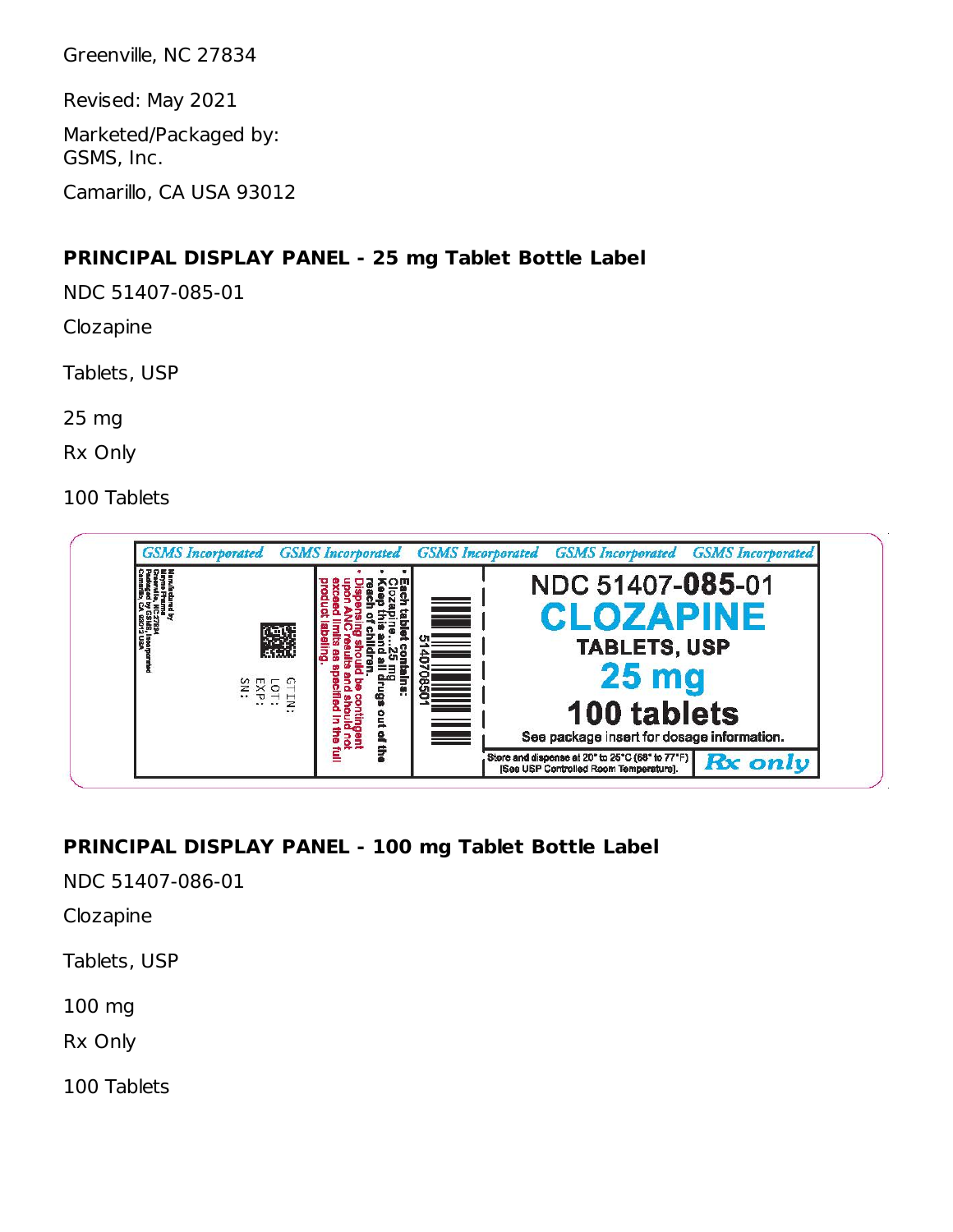| $\times$<br>٤, | <b>GTIN</b><br>$\circ$<br>$\ddot{\phantom{a}}$ | ē<br>Ž | $\equiv$ | NDC 51407-086-01<br><b>100 mg</b>      | <b>CLOZAPINE</b><br><b>TABLETS, USP</b><br>100 tablets<br>See package insert for dosage information.                                  |
|----------------|------------------------------------------------|--------|----------|----------------------------------------|---------------------------------------------------------------------------------------------------------------------------------------|
|                |                                                |        |          | [See USP Controlled Room Temperature]. | Store and dispense at 20 <sup>t</sup> to 25 <sup>t</sup> C (50 <sup>t</sup> to 77 <sup>t</sup> F) $\mathbf{R} \mathbf{x}$ <b>Only</b> |

| <b>CLOZAPINE</b>                             |                      |                                                            |                              |                   |                                  |                 |
|----------------------------------------------|----------------------|------------------------------------------------------------|------------------------------|-------------------|----------------------------------|-----------------|
| clozapine tablet                             |                      |                                                            |                              |                   |                                  |                 |
| <b>Product Information</b>                   |                      |                                                            |                              |                   |                                  |                 |
| <b>Product Type</b>                          |                      | <b>HUMAN PRESCRIPTION</b><br><b>DRUG</b>                   | <b>Item Code</b><br>(Source) |                   | NDC:51407-085(NDC:51862-<br>900) |                 |
| <b>Route of Administration</b>               |                      | ORAL                                                       |                              |                   |                                  |                 |
|                                              |                      |                                                            |                              |                   |                                  |                 |
| <b>Active Ingredient/Active Moiety</b>       |                      |                                                            |                              |                   |                                  |                 |
|                                              |                      | <b>Ingredient Name</b>                                     |                              |                   | <b>Basis of Strength</b>         | <b>Strength</b> |
|                                              |                      | CLOZAPINE (UNII: J60AR2IKIC) (CLOZAPINE - UNII:J60AR2IKIC) |                              | <b>CLOZ APINE</b> |                                  | 25 mg           |
|                                              |                      |                                                            |                              |                   |                                  |                 |
| <b>Inactive Ingredients</b>                  |                      |                                                            |                              |                   |                                  |                 |
|                                              |                      | <b>Ingredient Name</b>                                     |                              |                   |                                  | <b>Strength</b> |
|                                              |                      | SODIUM STARCH GLYCOLATE TYPE A POTATO (UNII: 5856J3G2A2)   |                              |                   |                                  |                 |
| <b>SILICON DIOXIDE (UNII: ETJ7Z6XBU4)</b>    |                      |                                                            |                              |                   |                                  |                 |
| STARCH, CORN (UNII: O8232NY3SJ)              |                      |                                                            |                              |                   |                                  |                 |
| LACTOSE, UNSPECIFIED FORM (UNII: J2B2A4N98G) |                      |                                                            |                              |                   |                                  |                 |
| MAGNESIUM STEARATE (UNII: 70097M6I30)        |                      |                                                            |                              |                   |                                  |                 |
| POVIDONE, UNSPECIFIED (UNII: FZ989GH94E)     |                      |                                                            |                              |                   |                                  |                 |
| TALC (UNII: 7SEV7J4R1U)                      |                      |                                                            |                              |                   |                                  |                 |
|                                              |                      |                                                            |                              |                   |                                  |                 |
| <b>Product Characteristics</b>               |                      |                                                            |                              |                   |                                  |                 |
| <b>Color</b>                                 | yellow (pale-yellow) |                                                            | <b>Score</b>                 |                   | 2 pieces                         |                 |
| <b>Shape</b>                                 | <b>ROUND</b>         |                                                            | <b>Size</b>                  |                   | 6 <sub>mm</sub>                  |                 |
| <b>Flavor</b>                                |                      |                                                            | <b>Imprint Code</b>          |                   | MYX;25;900                       |                 |
| <b>Contains</b>                              |                      |                                                            |                              |                   |                                  |                 |
|                                              |                      |                                                            |                              |                   |                                  |                 |
|                                              |                      |                                                            |                              |                   |                                  |                 |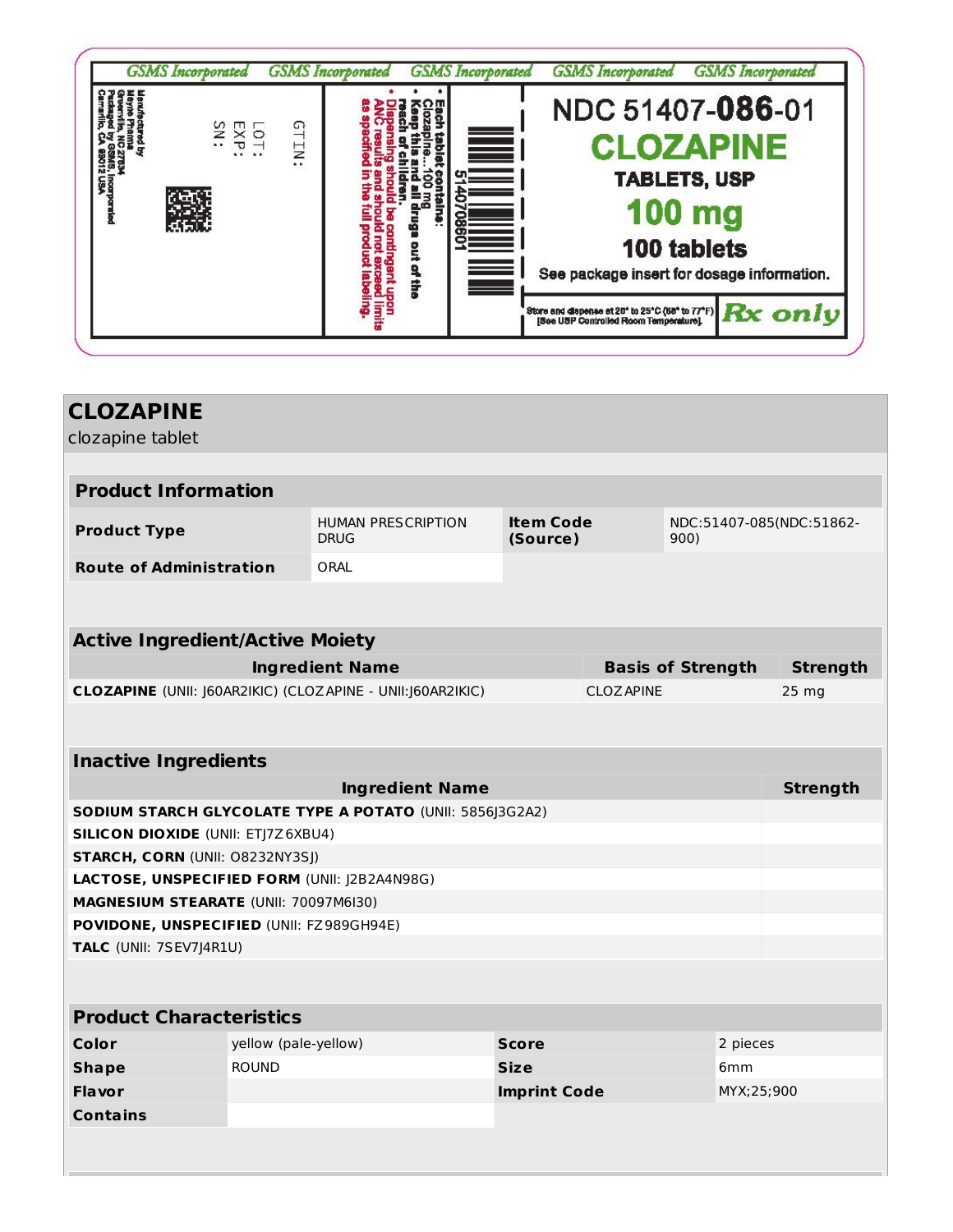| <b>Packaging</b>                                                                         |                                                                                                                        |                                      |                                                                 |                             |                                                        |                          |                              |                                     |
|------------------------------------------------------------------------------------------|------------------------------------------------------------------------------------------------------------------------|--------------------------------------|-----------------------------------------------------------------|-----------------------------|--------------------------------------------------------|--------------------------|------------------------------|-------------------------------------|
| <b>Item Code</b><br>#                                                                    |                                                                                                                        |                                      | <b>Package Description</b>                                      |                             | <b>Marketing Start</b><br><b>Date</b>                  |                          |                              | <b>Marketing End</b><br><b>Date</b> |
| $\mathbf{1}$<br>01                                                                       | NDC:51407-085- 100 in 1 BOTTLE; Type 0: Not a Combination<br>Product                                                   |                                      |                                                                 | 01/21/2021                  |                                                        |                          |                              |                                     |
|                                                                                          |                                                                                                                        |                                      |                                                                 |                             |                                                        |                          |                              |                                     |
|                                                                                          |                                                                                                                        |                                      |                                                                 |                             |                                                        |                          |                              |                                     |
|                                                                                          | <b>Marketing Information</b>                                                                                           |                                      |                                                                 |                             |                                                        |                          |                              |                                     |
| Category                                                                                 | <b>Marketing</b><br><b>Application Number or Monograph</b><br><b>Marketing Start</b><br><b>Citation</b><br><b>Date</b> |                                      |                                                                 |                             |                                                        |                          | <b>Marketing End</b><br>Date |                                     |
| <b>ANDA</b>                                                                              |                                                                                                                        | ANDA203807                           |                                                                 |                             | 09/17/2015                                             |                          |                              |                                     |
|                                                                                          |                                                                                                                        |                                      |                                                                 |                             |                                                        |                          |                              |                                     |
|                                                                                          |                                                                                                                        |                                      |                                                                 |                             |                                                        |                          |                              |                                     |
| <b>CLOZAPINE</b>                                                                         |                                                                                                                        |                                      |                                                                 |                             |                                                        |                          |                              |                                     |
| clozapine tablet                                                                         |                                                                                                                        |                                      |                                                                 |                             |                                                        |                          |                              |                                     |
| <b>Product Information</b>                                                               |                                                                                                                        |                                      |                                                                 |                             |                                                        |                          |                              |                                     |
|                                                                                          |                                                                                                                        |                                      | <b>HUMAN PRESCRIPTION</b>                                       |                             | <b>Item Code</b>                                       |                          |                              |                                     |
| <b>Product Type</b>                                                                      |                                                                                                                        |                                      | <b>DRUG</b>                                                     | (Source)                    |                                                        | 902)                     |                              | NDC:51407-086(NDC:51862-            |
| <b>Route of Administration</b>                                                           |                                                                                                                        |                                      | ORAL                                                            |                             |                                                        |                          |                              |                                     |
|                                                                                          |                                                                                                                        |                                      |                                                                 |                             |                                                        |                          |                              |                                     |
| <b>Active Ingredient/Active Moiety</b>                                                   |                                                                                                                        |                                      |                                                                 |                             |                                                        |                          |                              |                                     |
|                                                                                          |                                                                                                                        |                                      | <b>Ingredient Name</b>                                          |                             |                                                        | <b>Basis of Strength</b> |                              | <b>Strength</b>                     |
| CLOZAPINE (UNII: J60AR2IKIC) (CLOZAPINE - UNII: J60AR2IKIC)                              |                                                                                                                        |                                      |                                                                 | <b>CLOZAPINE</b>            |                                                        |                          | 100 mg                       |                                     |
|                                                                                          |                                                                                                                        |                                      |                                                                 |                             |                                                        |                          |                              |                                     |
| <b>Inactive Ingredients</b>                                                              |                                                                                                                        |                                      |                                                                 |                             |                                                        |                          |                              |                                     |
|                                                                                          |                                                                                                                        |                                      | <b>Ingredient Name</b>                                          |                             |                                                        |                          |                              | <b>Strength</b>                     |
|                                                                                          |                                                                                                                        |                                      | <b>SODIUM STARCH GLYCOLATE TYPE A POTATO (UNII: 5856]3G2A2)</b> |                             |                                                        |                          |                              |                                     |
| <b>SILICON DIOXIDE (UNII: ETJ7Z6XBU4)</b>                                                |                                                                                                                        |                                      |                                                                 |                             |                                                        |                          |                              |                                     |
| <b>STARCH, CORN (UNII: O8232NY3SJ)</b>                                                   |                                                                                                                        |                                      |                                                                 |                             |                                                        |                          |                              |                                     |
|                                                                                          |                                                                                                                        |                                      | LACTOSE, UNSPECIFIED FORM (UNII: J2B2A4N98G)                    |                             |                                                        |                          |                              |                                     |
| <b>MAGNESIUM STEARATE (UNII: 70097M6I30)</b><br>POVIDONE, UNSPECIFIED (UNII: FZ989GH94E) |                                                                                                                        |                                      |                                                                 |                             |                                                        |                          |                              |                                     |
| TALC (UNII: 7SEV7J4R1U)                                                                  |                                                                                                                        |                                      |                                                                 |                             |                                                        |                          |                              |                                     |
|                                                                                          |                                                                                                                        |                                      |                                                                 |                             |                                                        |                          |                              |                                     |
|                                                                                          |                                                                                                                        |                                      |                                                                 |                             |                                                        |                          |                              |                                     |
| <b>Product Characteristics</b>                                                           |                                                                                                                        |                                      |                                                                 |                             |                                                        |                          |                              |                                     |
| Color                                                                                    |                                                                                                                        | yellow (pale-yellow)<br><b>ROUND</b> |                                                                 | <b>Score</b><br><b>Size</b> |                                                        |                          | 2 pieces                     |                                     |
| <b>Shape</b><br><b>Flavor</b>                                                            |                                                                                                                        |                                      |                                                                 |                             | 10 <sub>mm</sub><br><b>Imprint Code</b><br>MYX;100;902 |                          |                              |                                     |
| <b>Contains</b>                                                                          |                                                                                                                        |                                      |                                                                 |                             |                                                        |                          |                              |                                     |
|                                                                                          |                                                                                                                        |                                      |                                                                 |                             |                                                        |                          |                              |                                     |
|                                                                                          |                                                                                                                        |                                      |                                                                 |                             |                                                        |                          |                              |                                     |
| <b>Packaging</b>                                                                         |                                                                                                                        |                                      |                                                                 |                             |                                                        |                          |                              |                                     |
|                                                                                          |                                                                                                                        |                                      |                                                                 |                             | <b>Marketing Start</b>                                 |                          |                              | <b>Marketing End</b>                |